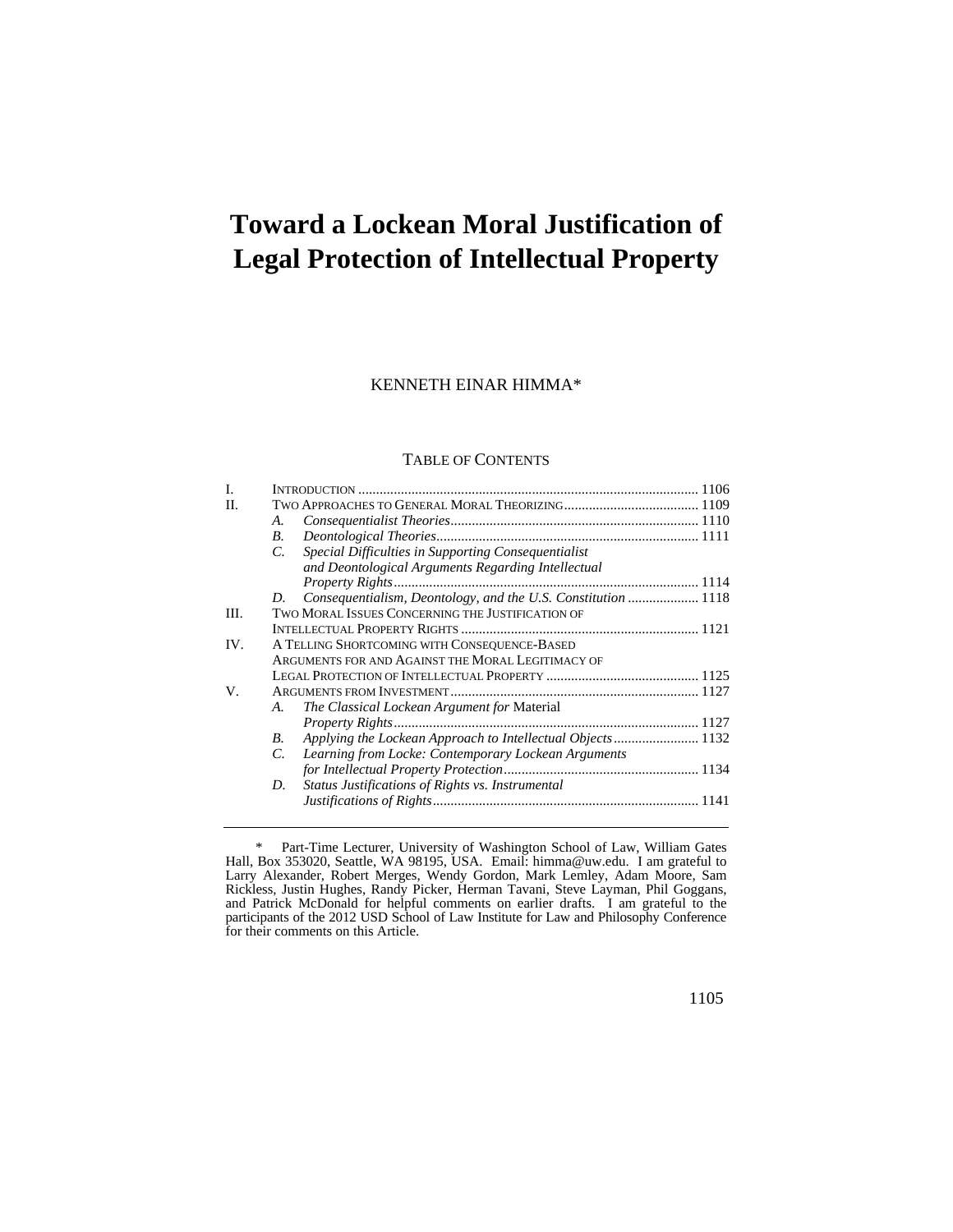|         | E.<br>Limiting Conditions on Original Acquisition: The |  |  |
|---------|--------------------------------------------------------|--|--|
|         |                                                        |  |  |
| VI.     | A COMMON SHORTCOMING IN THE INVESTMENT ARGUMENTS       |  |  |
|         |                                                        |  |  |
| VII.    |                                                        |  |  |
|         | $A_{\cdot}$                                            |  |  |
|         | $\boldsymbol{B}$                                       |  |  |
|         | C.                                                     |  |  |
|         | D.                                                     |  |  |
| VIII.   | WHY LEGAL PROTECTION OF INTELLECTUAL PROPERTY IS       |  |  |
|         |                                                        |  |  |
|         | The Relationship Between the Moral Right to<br>A.      |  |  |
|         | <b>Forceful Defense of Morally Protected Interests</b> |  |  |
|         | and the Legitimacy of Laws Protecting Such             |  |  |
|         |                                                        |  |  |
|         | The Relationship Between the Content of Property<br>В. |  |  |
|         |                                                        |  |  |
| IX.     | AN OBJECTION: LEGAL PROTECTION OF INTELLECTUAL         |  |  |
|         | PROPERTY RIGHTS DEPLETES THE INFORMATION COMMONS  1176 |  |  |
| $X_{-}$ | A QUALIFICATION: POLITICAL MORALITY AND THE CONTENT    |  |  |
|         | OF A SPECIFIC BODY OF EXISTING INTELLECTUAL PROPERTY   |  |  |
|         |                                                        |  |  |
| XI.     |                                                        |  |  |

#### I. INTRODUCTION

 philosophy, and policy. Once taken for granted as legitimate, intellectual These advances in digital technology have called attention to unique The issue of whether the state is morally justified in affording content creators a legal right to exclude others from the content of their creations is a sharply contested issue in information ethics, law, legal theory, property rights have come under fire during the last fifty years as evolving digital information technologies have severed the link between expression of ideas and such traditional material-based media as books and magazines. features of intellectual content thought to problematize the legitimacy of legal intellectual property protections. Any piece of intellectual content, for example, can be simultaneously appropriated by everyone, as the matter is sometimes put, without thereby diminishing the supply of that content available to others.

 property or that it is something that can be *owned*. On my view, it does I will call these rights "intellectual property rights" for convenience. No presupposition is made that content is, as a conceptual matter, not matter whether content counts as property or not; that issue strikes me as a distraction. What is important is whether content creators have an interest in the content they create that the law should protect by allowing content creators to exclude others from the content they create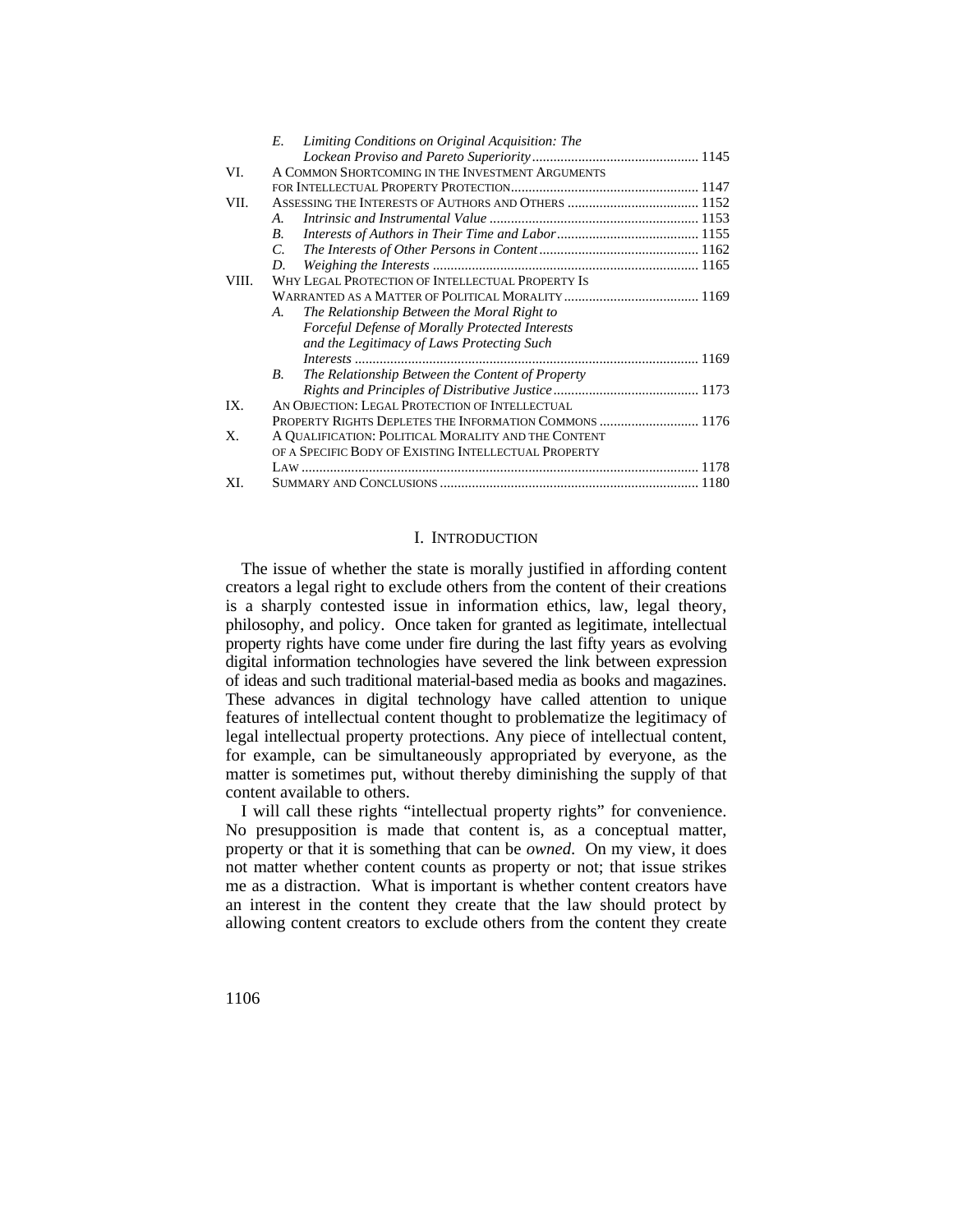unless the content creator consents to its appropriation. The bundle of powers, liberties, et cetera, of these rights surely resemble those of material property rights but that does not imply that intellectual property really is, as a conceptual matter, a *property right*. Again, it bears emphasizing that the important issue is whether content creators have a moral interest in the content they create that justifies legal protection that allows them to exclude others. This is an issue that does not turn on whether one calls it "property" or "shmoperty"; after all, information privacy rights provide the legal power to exclude others from certain information.

This Article attempts to provide the beginnings of a viable moral justification for recognizing and providing legal protection of intellectual property. The argument follows a line of arguments that is fairly characterized as "inspired" by John Locke's attempt to justify legal protection of what he took to be a natural,<sup>1</sup> *objective*,<sup>2</sup> moral right<sup>3</sup> to *material* property.4 That is to say, it is Lockean in spirit in the following sense: Locke grounds his argument for original acquisition in the idea that a person is justified in acquiring something from the commons in virtue of an *investment* he makes of something that is, in some sense, "his." In the Lockean case of original acquisition, the relevant investment is a person's expenditure of labor.

The argument of this Article should be considered as something of a sketch for a couple of reasons. First, the issues of whether persons have

<sup>1.</sup> By *natural*, Locke means that these "rights" exist even in the state of nature. A person has a natural right to *P* in virtue of having a certain moral status—and not in virtue of being granted it by a social group. For example, a moral right to life would be natural in the sense of being held by someone in virtue of her moral status as a person. Even states must respect natural rights.

<sup>2.</sup> By *objective*, I mean that the existence and contents of these rights are not social constructs. They might be filtered to the social categories of language, but whether one has an intellectual property right to *P* is determined by mind-independent considerations. It is the hallmark of objectivity that everyone could be mistaken in believing a claim purporting to be objectively true. For example, nearly everyone believed the earth was flat at one point in history. Even if everyone had thought this, the idea that the earth is flat was simply false. The truth-value of the shape of the earth is not determined by what people believe or think about it.

<sup>3.</sup> *Moral right* has become a term of art in copyright law referring to a specific set of rights that authors retain in their content. I do not mean the term in this sense. By *moral right* in this Article, I mean a right that is conferred by morality, rather than one that is conferred by some social group, such as a club or the legal system. I am indebted to Justin Hughes for this point.

<sup>4.</sup> *See generally* JOHN LOCKE, THE SECOND TREATISE OF GOVERNMENT (Thomas P. Peardon ed., The Liberal Arts Press 1952) (1690).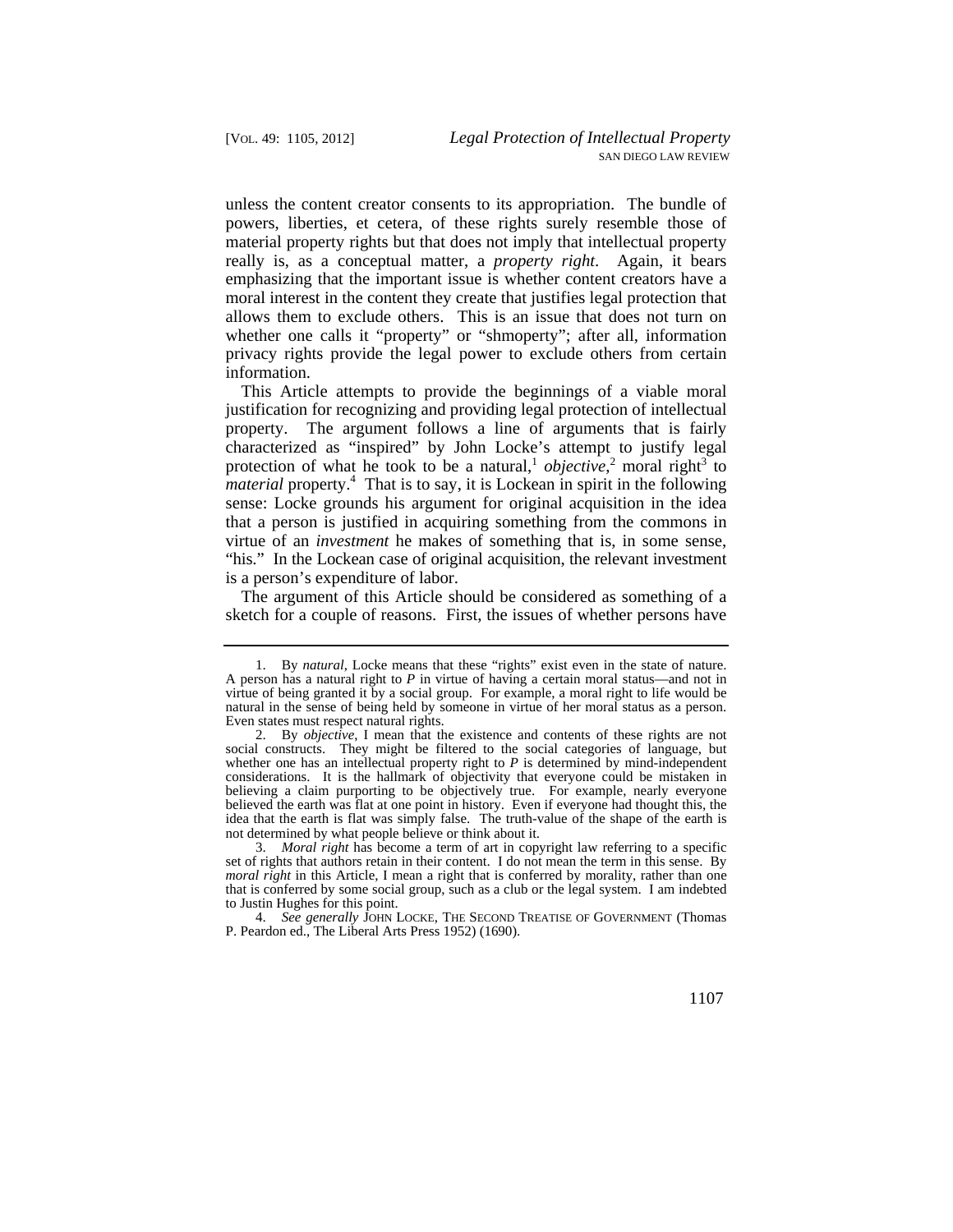a morally protected interest in the content they create and, if so, whether those morally protected interests should be protected by law are remarkably complicated issues that have generated tens of thousands of pages of argument. It would be naïve to think, and disingenuous to claim, that the argument in this Article addresses all the relevant issues at a sufficiently high level of depth and breadth to succeed in providing anything more than plausible beginnings of answers to these questions—answers that build upon the work of other theorists but are grounded in different interests than those grounding legal rights to intellectual property in these other works.

Second, the thesis is a highly general one: the thesis is merely that there are morally protected interests in intellectual property that should, as a matter of political morality, be protected by law. The thesis and supporting arguments, although pointing in the direction of the claim that the proper form of legal protection is a legal *right*, say nothing as to the specific shape or content of the protections afforded to this legal right. At most, on the influential Dworkinian assumption that the infringement of a right cannot be justified by the desirable consequences of doing so, the thesis entails that, absent exceptional circumstances, the legal right to intellectual property cannot be defeated by just the desirable consequences of doing so. Only an unjustified infringement of a right, as I use the term, constitutes a violation; justified infringements do not violate the right.

Accordingly, it is important to distinguish the general issue of whether intellectual property is justified from the more specific issue of whether a particular body of intellectual property law (for example, copyright law in the United States) is justified. Obviously, a particular body of law protecting intellectual property will not be justified if intellectual property protection is, as a general matter, unjustified, but the converse is not true. One can reasonably believe that content creators have intellectual property rights that should be protected by law but believe also that many elements of existing copyright and patent law in Western nations are unjustified. The arguments in this Article are concerned primarily with the general issue and not with the more specific issue of whether the law of intellectual property in Western industrialized nations is morally legitimate, although some of the more problematic features of existing law will be discussed briefly at the end of this Article.

Of course, at some point, any theory that purports to show that as a general matter, some legal protection of intellectual property is morally justified will have to engage the more specific normative issues regarding what the content of those protections should be. But these arguments will have to proceed on a case-by-case basis depending on whether the content of any proposed legal norm coheres with the considerations that purport to justify the general claim that some legal protection of intellectual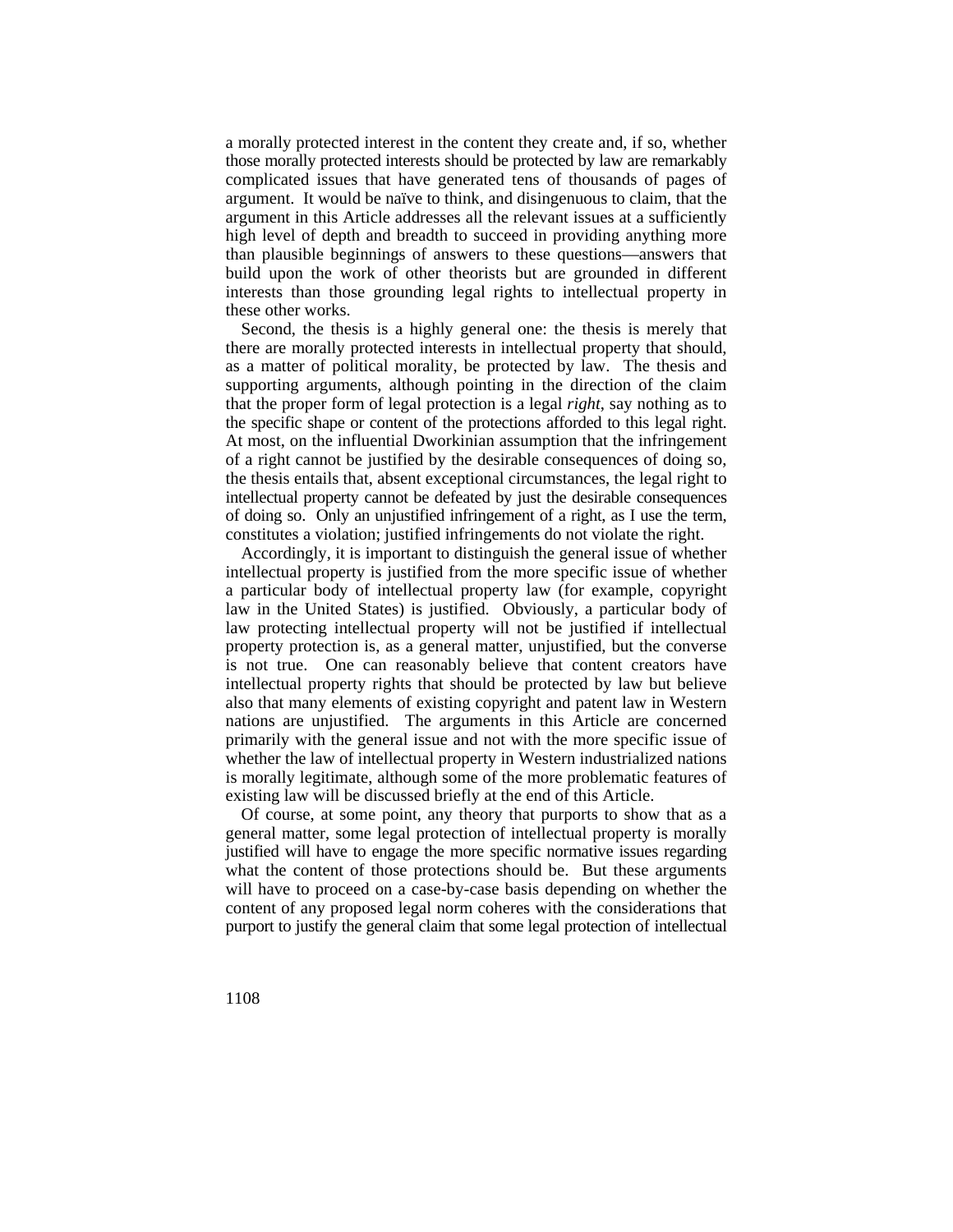these interests rise to the level of rights that can be defeated only by property is justified. Addressing these latter issues will frequently be difficult for two reasons. First, depending on one's general moral commitments, an adequate analysis might require comparing the moral importance of interests among persons to determine whether some of weightier rights. Second, addressing these issues might require very difficult empirical analyses that seek to determine which acts best maximize happiness or well-being in the community as a whole. In any event, the difficulties involved in evaluating the various provisions of existing copyright law are sufficiently nuanced and challenging, whatever moral theory is assumed, that I cannot claim to have done anything more than to have offered the beginnings of what I hope will turn out in the end to be a plausible Lockean justification for legal protection of intellectual property rights. It is for this reason that the title of the Article is Toward *a Lockean Moral Justification of Legal Protection of Intellectual Property*.

#### II. TWO APPROACHES TO GENERAL MORAL THEORIZING

 the two types of theory, they are usually defined in such a way as to in the community. Deontological theories, on the other hand, simply deny Normative moral theories that attempt to identify moral principles that determine which acts are morally obligatory, prohibited, and permissible are usually divided into two categories: consequentialist and deontological moral theories.<sup>5</sup> Although there are a number of different ways to define mutually exclude one another and to jointly exhaust the possible classes of moral theory. Consequentialist theories, on the one hand, claim that the *only* relevant feature in evaluating an act from the standpoint of morality is to determine whether the effects promote some favored value that the consequences of some favored state of affairs are the only relevant features in evaluating the act; sometimes the intrinsic character of an act determines, at least in part, its moral quality. I take the time here to set forth the essentials of the views because it seems to me that the two views are frequently misunderstood in the literature on intellectual properties.

<sup>5.</sup> There are moral theories that are concerned with assessing character traits and hence the person, such as virtue theory. Aristotle's *Nicomachean Ethics* is, of course, the classic work. *See generally* ARISTOTLE, ARTISTOTLE'S NICOMACHEAN ETHICS (Robert C. Bartlett & Susan D. Collins trans., 2011) (c. 384 B.C.E.).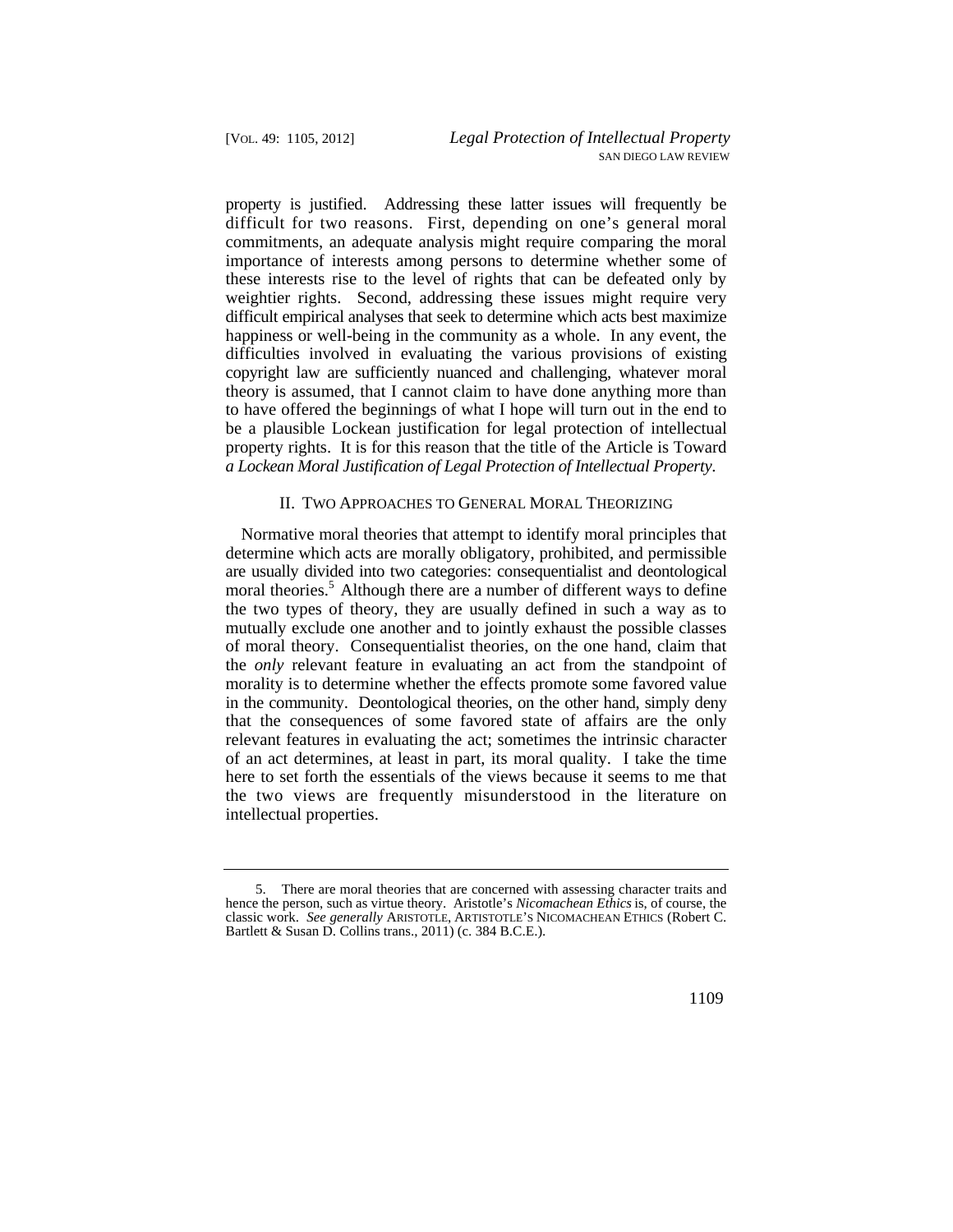#### *A. Consequentialist Theories*

 of affairs is the sole objective measure of moral goodness or wrongness, but Pure or act-consequentialist theories of morality are "reductive" in the sense that they attempt to ground all particular correct moral judgments about acts in one foundational moral principle that takes the promotion of one particular state of affairs as the sole measure of what is objectively morally good. Different act-consequentialist theories disagree on what state the point is that, according to act-consequentialist moral theories, the only relevant index of moral quality of an act is its consequences in promoting the favored objective state of affairs.

 respect to morally evaluating an act is the consequences of the act on to evaluating the moral quality of an *act*. Consequences, and only One example of such a theory is act-utilitarianism, according to which an act is morally good or bad only to the extent that it increases or decreases utility in the community. Different theorists define *utility* differently. Utility has variously been defined, inter alia, as "pleasure," "happiness," "subjective well-being," "objective well-being," and "satisfied preferences." It is absolutely crucial to note here that the only thing that matters with utility, however defined. Intentions and other mental states might bear on judgments of *culpability*; however, they have no relevance with respect consequences, matter with respect to such moral judgments. Thus, one could commit a morally wrong act without being culpable for it, depending on one's mental state, including intentions, knowledge, et cetera.

 claim that the various measures of utility could be accurately quantified, It is equally critical to understand that a popular formulation is false. Act-utilitarian and act-consequentialist theories do not require "the greatest good *for the greatest number*." There is not, and could not be, a distribution requirement that coheres with a basic assumption of all such theories. The assumption is that no one person's utility, however defined, counts more than any other's. Assuming for the moment the implausible one "util" of utility in one person is equal to one util in any other person. Unlike other theories, a person may not count her own utility for more than any other person's in deliberating on the issue of what to do. Any distribution requirement would be inconsistent with this basic assumption as it would require privileging some set of persons' utility more than others. The one exception might be: if there are two distributions that maximize utility, one can choose one on other grounds—perhaps to provide the greatest good for the greatest number.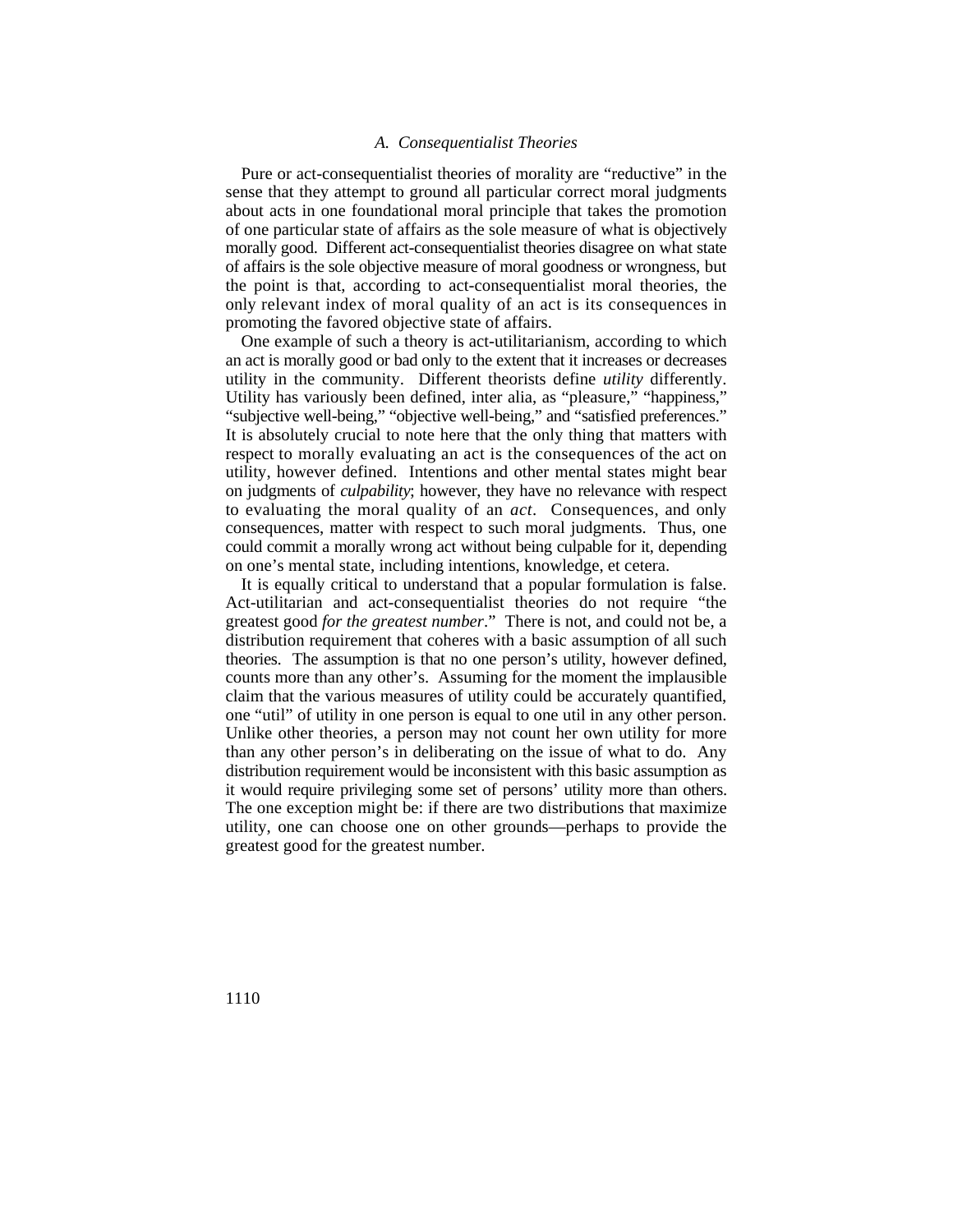#### *B. Deontological Theories*

 inherent features of the act. For example, one might say lying is wrong, not Deontological theories reject the idea that the moral quality of an act is *entirely* determined by its consequences. According to deontological theories, the moral quality of some acts is determined, in part, by intrinsic or just because it hurts people, but because it is inherently deceptive and, for that reason, intrinsically wrong.

Indeed, it is important in understanding the difference between the two kinds of theory to realize that deontological theories are typically *defined*  in terms of rejecting the consequentialist claim that the consequences of an act on producing the favored state of affairs is the only factor of relevance in assessing it from the standpoint of morality:

In contrast to consequentialist theories, deontological theories judge the morality of choices by criteria different than the states of affairs those choices bring about. Roughly speaking, deontologists of all stripes hold that *some choices cannot be justified by their effects*—that no matter how morally good their consequences, some choices are morally forbidden.<sup>6</sup>

Thus, the theoretical condition that must be satisfied to be properly characterized as a deontological theory is quite weak: there is at least one act *A* such that *A*'s moral value is at least partly determined by something other than the consequences of *A* on some favored state of affairs.

 state that *no choice* can be justified by its effects. A deontologist can take This is theoretically important because it is sometimes thought that any reference to consequences in determining the moral quality of an act is logically inconsistent with a deontological approach. This view is false, as is shown by the italicized portion of the above quote. This portion states that "*some choices cannot be justified by their effects*"; it does not consequences into account in a number of ways without any inconsistency, including identifying the limits of some particular right.

 the death penalty believe, the right to life is qualified by the moral This should not be surprising. After all, it is difficult to think of any rights that are absolutely unqualified by some limits. As supporters of permissibility of capital punishment in response to murder. The constitutional right to free speech, which presumably is understood to

<sup>6.</sup> Larry Alexander & Michael Moore, *Deontological Ethics*, STAN. ENCYCLOPEDIA PHIL. (Nov. 21, 2007),<http://plato.stanford.edu/entries/ethics-deontological>/ (emphasis added).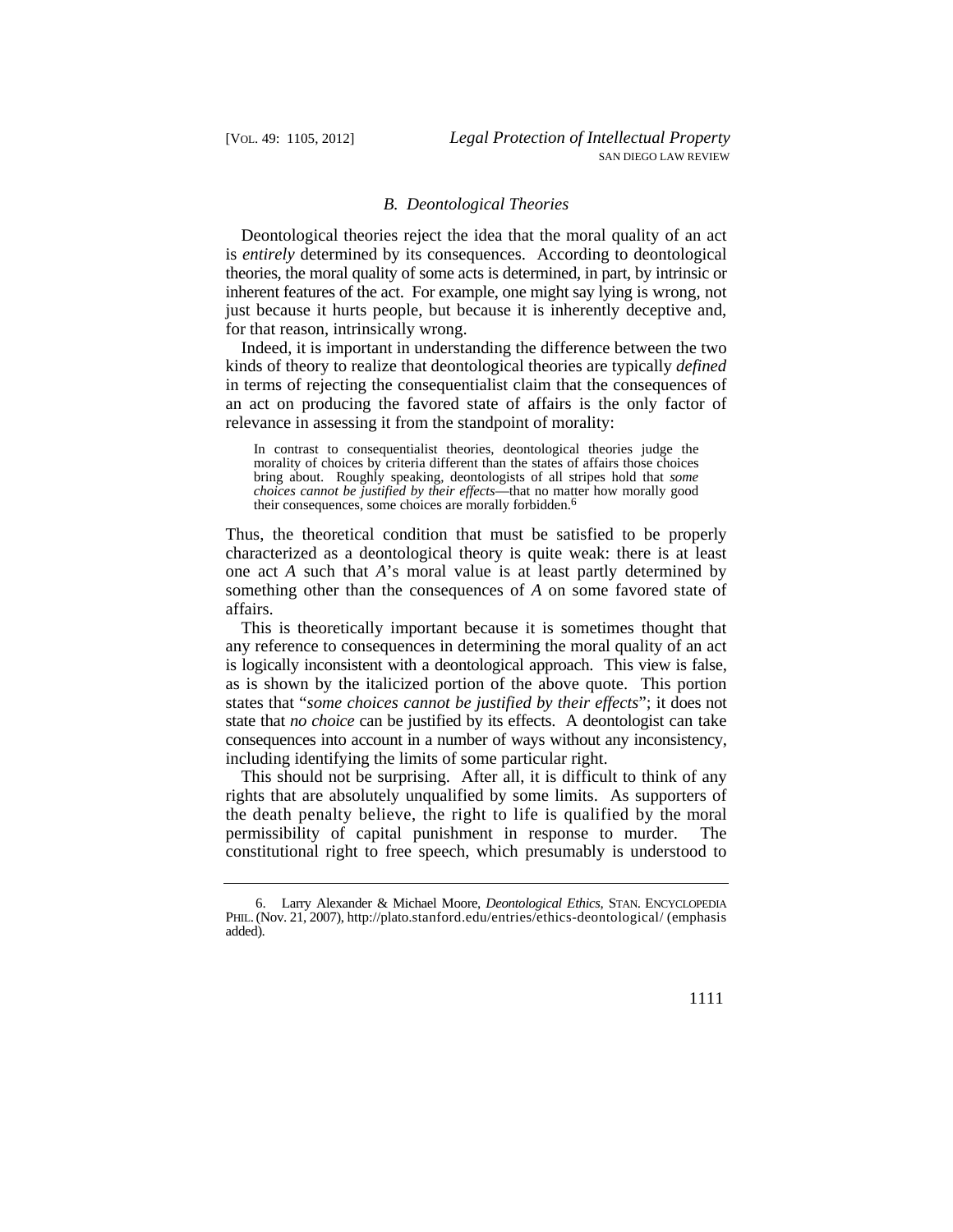reflect the content of the moral right to free speech, is limited by certain incite a riot or a fight. As will be seen below, I do something very much exceptions having to do with consequences, such as speech likely to like this, from a deontological starting point, in weighing the various interests of persons in content created by someone else—and it should not be thought problematic.

Some deontological theorists have taken the very strong view that consequences are never relevant in evaluating the morality of an act. For example, Immanuel Kant took the position that consequences are *never* relevant in assessing the moral quality of an act because the consequences of an act are always beyond our direct volitional control. If, for example, two people shoot simultaneously at a third person such that each bullet will kill the latter, and one bullet hits the target while the other hits a bird that has flown into the path of the bullet, which is deflected harmlessly—except for the bird—to the ground, Kant claims they are both equally culpable and equally deserving of punishment.<sup>8</sup> On Kant's view, only those factors that are completely within our control can determine the moral value of an act; the moral worth of an act cannot turn on luck. Thus, according to Kant, extrinsic features of an act—like its consequences—are utterly irrelevant in determining its moral worth because such features are beyond the direct volitional control of the agent. In essence, then, these features turn on "luck."

 Kant believes that the moral value of an act is determined by two characteristics: (1) the mental state of the agent that is involved in the performance of the act; and (2) the intrinsic character of the act itself. To have positive moral worth, an agent must perform an intrinsically right act for the right reason. Thus, Kant rejects consequentialism for a deontological approach that takes the position that the moral quality of an act is determined entirely by features over which agents have complete control: the intrinsically right thing for the right reasons.<sup>9</sup>

Although Kant takes the very strong view that consequences are utterly irrelevant, other deontological approaches, including the one taken in this Article, are compatible with the claim that consequences sometimes determine the moral worth of an act. This Article does not assume any particular deontological theory, which I take to be a merit of

<sup>7.</sup> *See* IMMANUEL KANT, GROUNDWORK FOR THE METAPHYSICS OF MORALS 10 (Allen W. Wood ed. & trans., Yale Univ. Press 2002) (1785).

<sup>8.</sup> This problematizes the common legal practice of punishing successful attempts more severely than unsuccessful attempts.

<sup>9.</sup> It is worth noting that, partly in consequence, Kant seems to believe that all rights and obligations are absolute in the sense that there are no exceptions or qualifications. *See* IMMANUEL KANT, GROUNDING FOR THE METAPHYSICS OF MORALS 63–67 (James W. Ellington trans., Hackett Publ'g Co. 3d ed. 1993) (1785).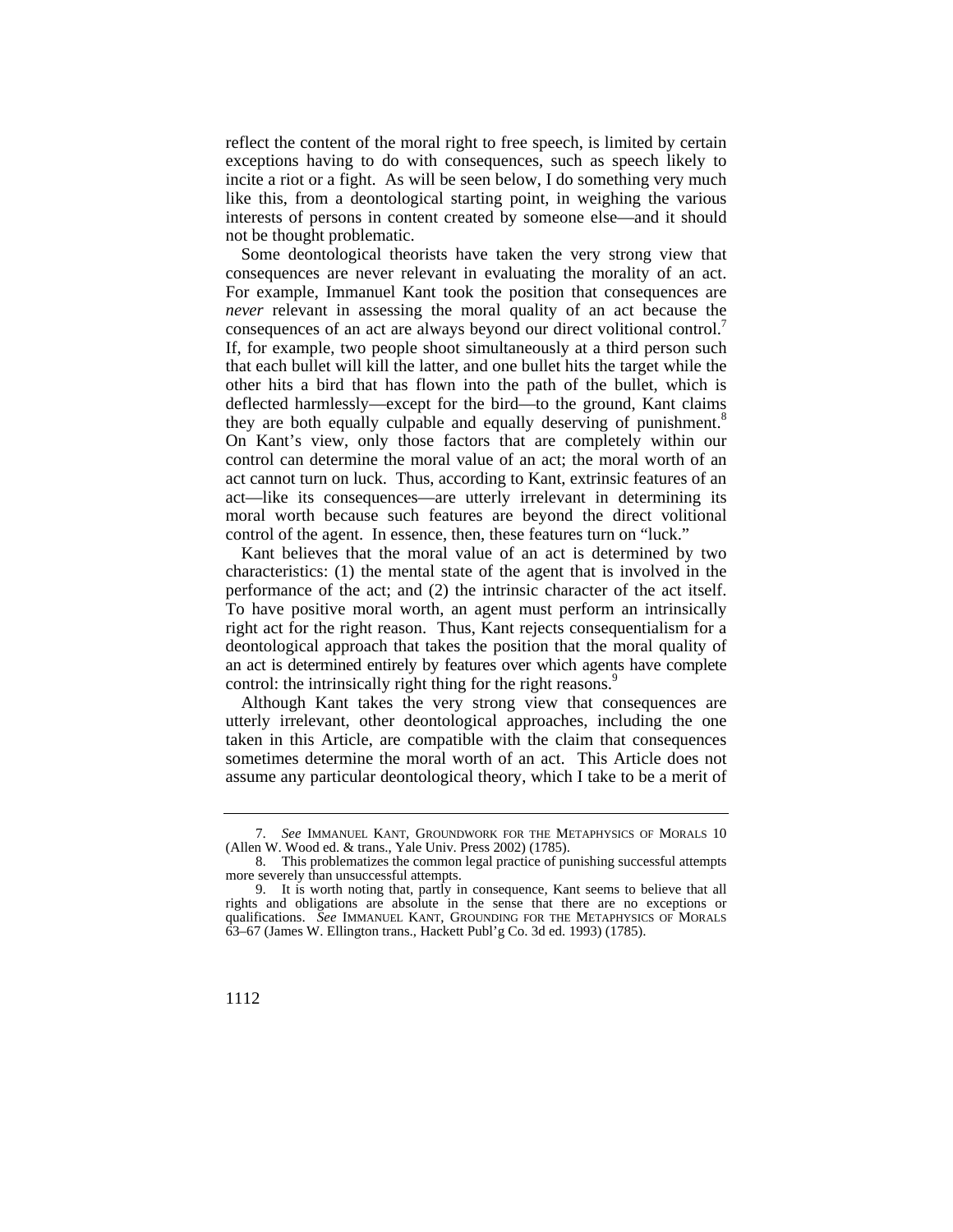the Article since all theories have their critics. It simply makes an assumption that all deontological theories share: the assumption is that *persons*, as a conceptual matter, have certain interests that are protected by morality, such as in the preservations of their own lives, in virtue of falling under the moral category of personhood.<sup>10</sup> In some cases, this rises to the level of a moral *right*, but not in all. Regardless of which particular deontological theory is true, all are committed to this view. Thus, no contentious views are assumed—an advantage of the analysis.

 killing an innocent person violates a *moral* right to life. However, most Further, the weaker form of deontological theory applied in this Article reflects commonsense conceptions of morality. Most of us, for example, regard some behaviors as wrong in virtue of inherent essential features. Killing an innocent person is wrong regardless of whether it makes people happy or increases their well-being. The view here is that of us also believe that the consequences of an act sometimes make it morally wrong or morally good. For example, no one person can claim a right to charity. But giving to someone who needs help is good, at least in part, because of the favorable consequences on well-being. The weaker form of deontological theory incorporates the common views that (1) sometimes, but not always, the intrinsic quality of an act entirely determines the moral worth of an act, and (2) consequences on human well-being or happiness determine the moral worth of an act on those occasions where its intrinsic quality is not morally relevant; the effects on human happiness and well-being then *are* morally relevant. That these views reflect how most people seem to think about moral judgments is a merit of the weaker deontological theory.

However, it is also important to note that the deontological view that I adopt is not as strong in a second important respect as Kant's in discounting the weight of consequences in determining the moral status of an act. On my view, consequences will be relevant in limiting the scope of a right and in weighing the various interests that people have relative to the interests of the author in some piece of content. For example, in weighing possibilities, satisfying a basic need, other things being equal, will be morally preferable to satisfying a mere want for content. So the scope of whatever morally protected interest authors have in the contents they create will be weighed against the promotion of

<sup>10.</sup> In contrast, *human being* is a biological descriptive category that expresses no value and hence has no normative implications.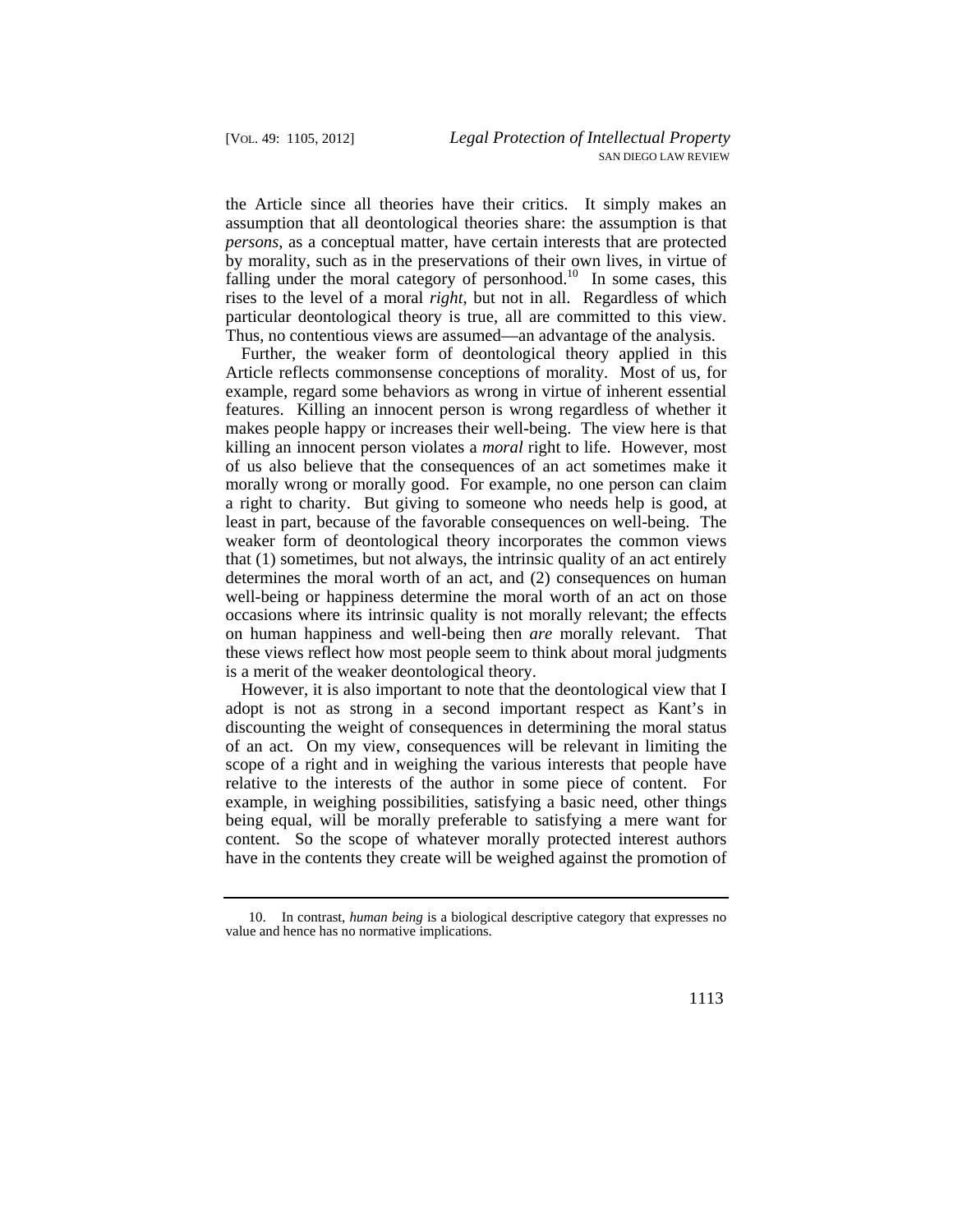satisfied needs, wants, or preferences. There is nothing illicit in this approach. As I remarked above, the criteria for being a deontological theory are not as stringent as the criteria for being a consequentialist theory: nothing but consequences are relevant for the latter, but the former includes rights, intrinsic value, and consequences as morally relevant considerations. Although one should explain how it is that consequences qualify the scope of rights, this is not a theoretical task that must be accomplished in this Article.

#### *C. Special Difficulties in Supporting Consequentialist and Deontological Arguments Regarding Intellectual Property Rights*

 some legal protection of intellectual property with the effects on human well-being of not providing that protection—an enterprise that is supremely difficult at even the general level. Each individual proposal for a specific protection would have to be evaluated by a comparison of the It is important to be aware that the differences between the contents of the two theories entail different methodologies for supporting consequentialist and deontological arguments. The consequentialist considerations frequently adduced in support of claims regarding the legitimacy of intellectual property protection tend to be more general and speculative than is desirable—for even the most general thesis. For example, it is frequently claimed by consequentialists supporting intellectual property protection that a material incentive is necessary to ensure the continuing production of content that conduces to human well-being. But although this claim might be plausible from the standpoint of ordinary pretheoretic intuitions about the motivation to produce, the claim that human well-being is better served by a state of affairs in which there is such protection than a state of affairs in which there is no such protection is, at least in part, an empirical claim that would require a detailed empirical analysis that compares the effects on human well-being of providing effects of accepting and enforcing the proposed protection with the effects of not accepting and enforcing the proposed protection.

The same is true with respect to consequentialist arguments rejecting the legitimacy of intellectual property rights. These arguments typically rely on claims that require empirical support. For example, one frequent consequentialist argument against intellectual property rights is that they stifle innovation that would conduce to the common good. Again, although this is plausible from a pretheoretical intuitive point of view, the only way to justify this claim is by providing an empirical analysis that confirms the claim. Strictly speaking, consequentialist arguments for and against the legal protection of intellectual property rights are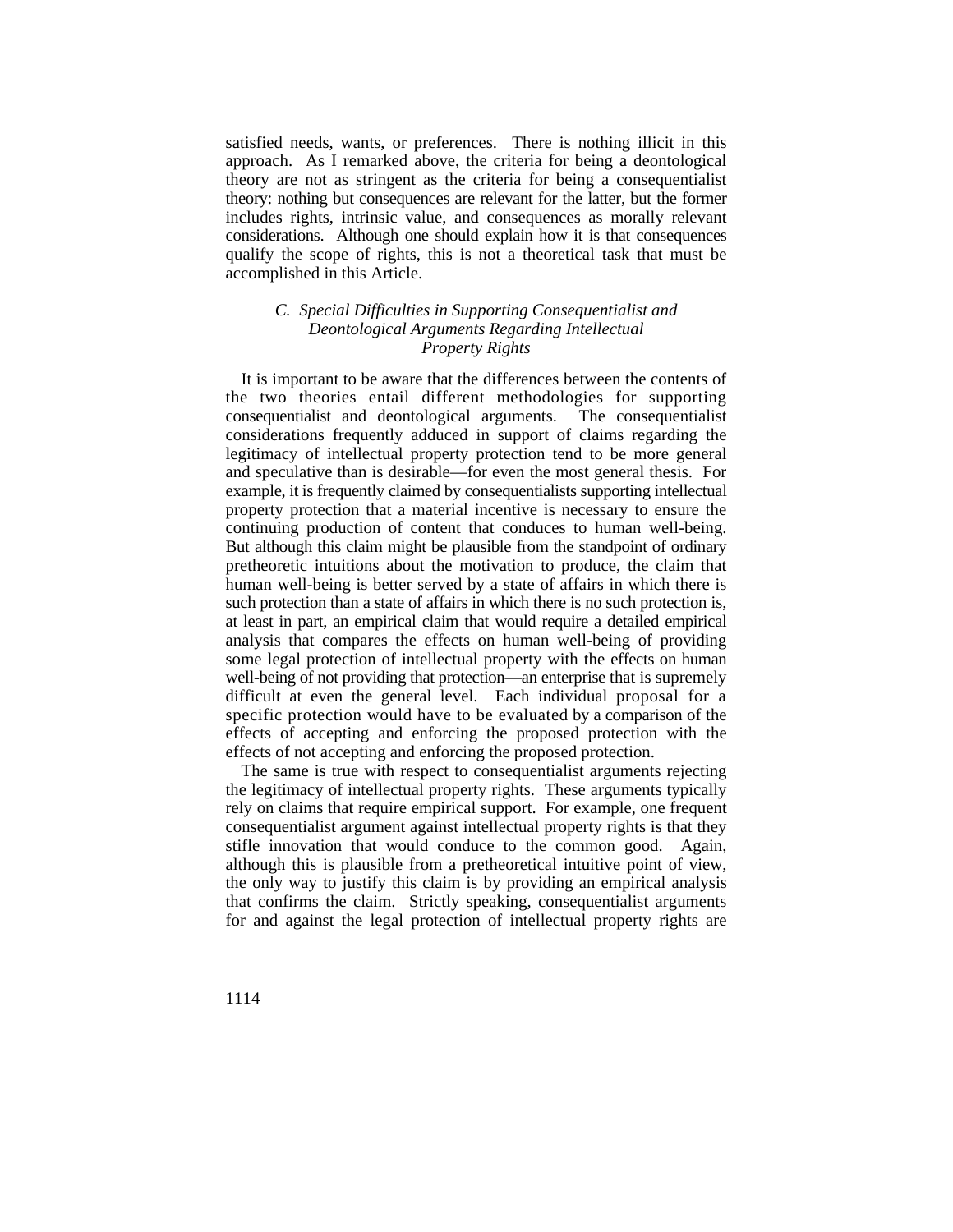empirical hypotheses that require sociological evidence that is lacking in, at least, the consequentialist literature with which I am [familiar.](https://familiar.11)<sup>11</sup>

Part of the reason there is little if any compelling empirical sociological evidence is that there is no obviously reliable frame of comparison that would provide adequate empirical evidence. Industrial, affluent Western nations typically provide legal protection of intellectual property in the form of copyright law. In consequence, there are no societies close enough in character to such nations as the United States that would provide a reference point for comparison to sufficiently similar nations without copyright law. Of course, the content of copyright law differs among nations. Even so, it would be difficult to assess the comparative consequences on well-being because it is hard to find an accurate index of well-being that would provide a point of reference for sociological study.<sup>12</sup>

 externalized reactions are not necessarily reliable for at least two reasons: (1) people can exaggerate their feelings when expressing them; and There are a number of other considerations further complicating the difficulty in assessing the legitimacy of intellectual property by applying the utilitarian principle. First, it is difficult to see how we can make accurate interpersonal comparisons of utility. Suppose, for example, you and I really like dark chocolate. It is difficult to see how we could decide which person gets more pleasure out of dark chocolate. One might think that one's externalized reactions would provide a reliable guide, but (2) some people might have lower thresholds for how much pleasure one must experience to induce an enthusiastic externalized response.

 Carrier, *Copyright and Innovation: The Untold Story*, 2012 WIS. L. REV. 891. Although copyright law. So this is, at best, a modest first step in the correct direction. 11. I am grateful to Mark Lemley for pointing out to me that the situation is a little better for consequentialist analyses of the existing content of patent law. However, until comparatively recently, there have been almost no empirical studies regarding the effects of various provisions of copyright law on innovation. One exception is Michael A. more than welcome, this paper examines only one side of the issue—the extent to which copyright law hinders innovation and presumably thereby diminishes well-being. For a complete analysis from a consequentialist perspective, the extent to which copyright law promotes well-being must be considered and balanced against the costs to well-being of

<sup>12.</sup> This may be part of the reason that articles featuring empirical analysis, such as discussed in note 11, are concerned with identifying only costs. Such an analysis can proceed with a limited frame of reference—policies that have led businesses to make decisions reducing productivity and innovation. But a full frame of reference is needed to balance costs and benefits, and this is comparatively more difficult to identify.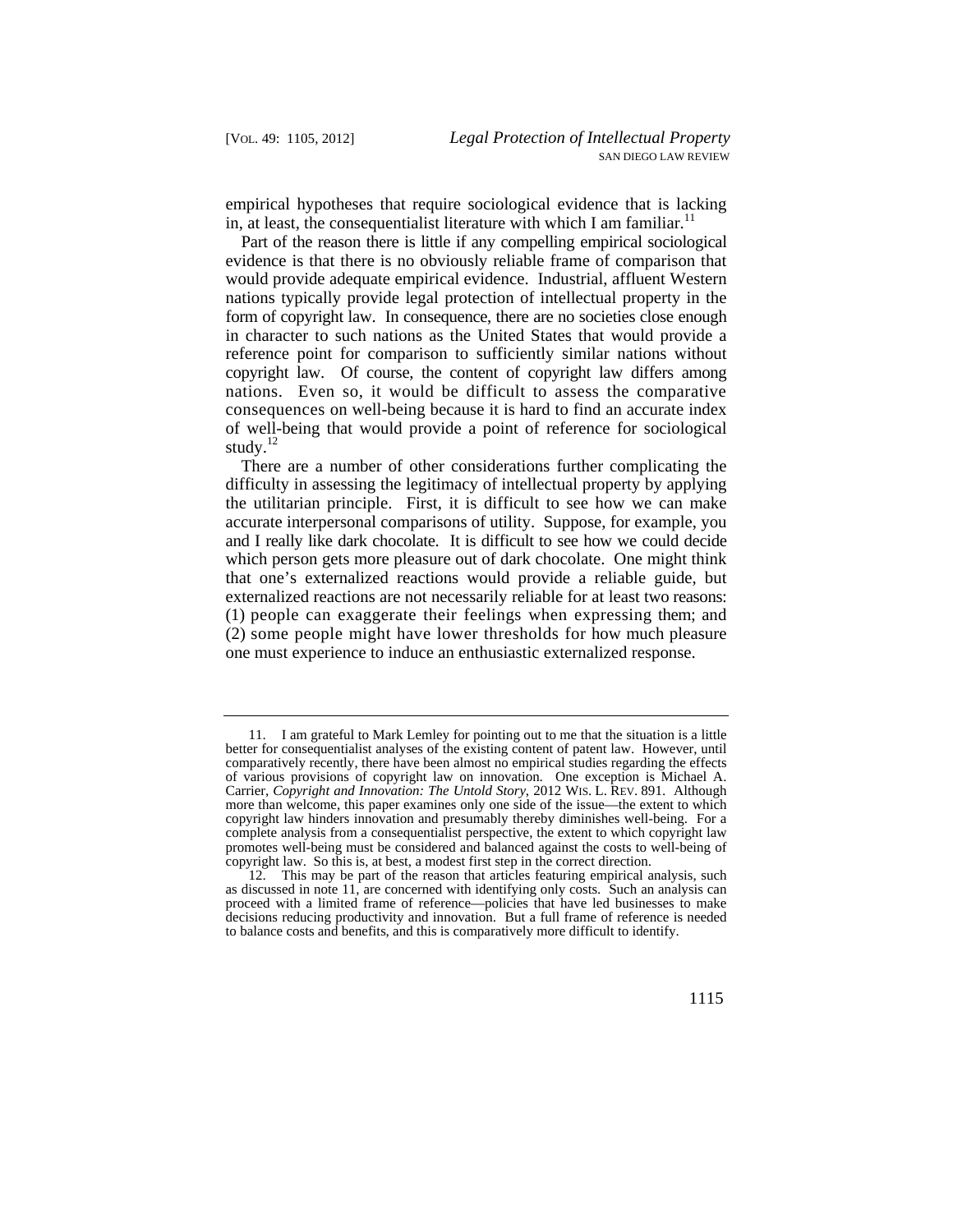Second, there might be objective facts about what does and does not conduce to human well-being, but it is obvious that a person's subjective tastes, preferences, and desires are sometimes relevant in determining what conduces to that person's well-being. For example, I detest the taste of pungent cheeses (especially bleu cheese). Feeding one of these cheeses to me when there are other food items I enjoy that provide the same nutritional value would trigger a violently unpleasant gag reflex and hence diminish my well-being. If so, the utilitarian would need to know all the objective and subjective constituents of well-being.

Finally, it is not just that promotion of a person's well-being has some subjective determinants; promotion of well-being also has some intersubjective determinants in the form of cultural conditioning. For example, we are culturally conditioned to strongly reject consuming dogs as food while people in other cultures are culturally conditioned to view and consume dogs as food. Given that what promotes any person's well-being is determined partly by subjective and intersubjective considerations, cross-cultural comparisons of the effects of intellectual property law on well-being are, *as far as we can tell*, probably if not inherently unreliable. This is not to say that they are as a matter of fact unreliable; rather, it is to say only that we have no way of ascertaining the extent to which cross-cultural comparisons of utility are reliable.

 whatever position is taken. This is yet another reason I do not pretend to Deontological arguments face a different challenge: there is no algorithm for discerning the content of moral principles on the assumption that morality is deontological in character, rather than consequentialist. Moral argument, from a deontological perspective, must rely on moral intuitions, which might be incorrect or might not be sufficiently common to provide the basis for a compelling argument. It is not surprising that the debate on the legitimacy of legal protection of intellectual property continues with nothing that commands a consensus. All arguments regarding the legitimacy of intellectual property rights are subject to epistemological limitations that ensure that they fall short of providing all the depth, breadth, and nuance that would optimally be provided in support of have offered more than the beginnings of a potentially successful argument.

Accordingly, a seemingly somewhat less precise methodology must be assumed for deciding moral issues under a weak deontological theory. The argument of this Article relies on intuitive moral judgments that most readers are assumed to share and indeed enjoy a privileged status in moral belief structures. These particular intuitions are paradigmatic judgments that are foundational in the sense that they define adequacy conditions on theories that purport to justify the coercive authority of the state. That is to say, readers will evaluate a general moral theory that seeks to justify the state's coercive authority partly by determining whether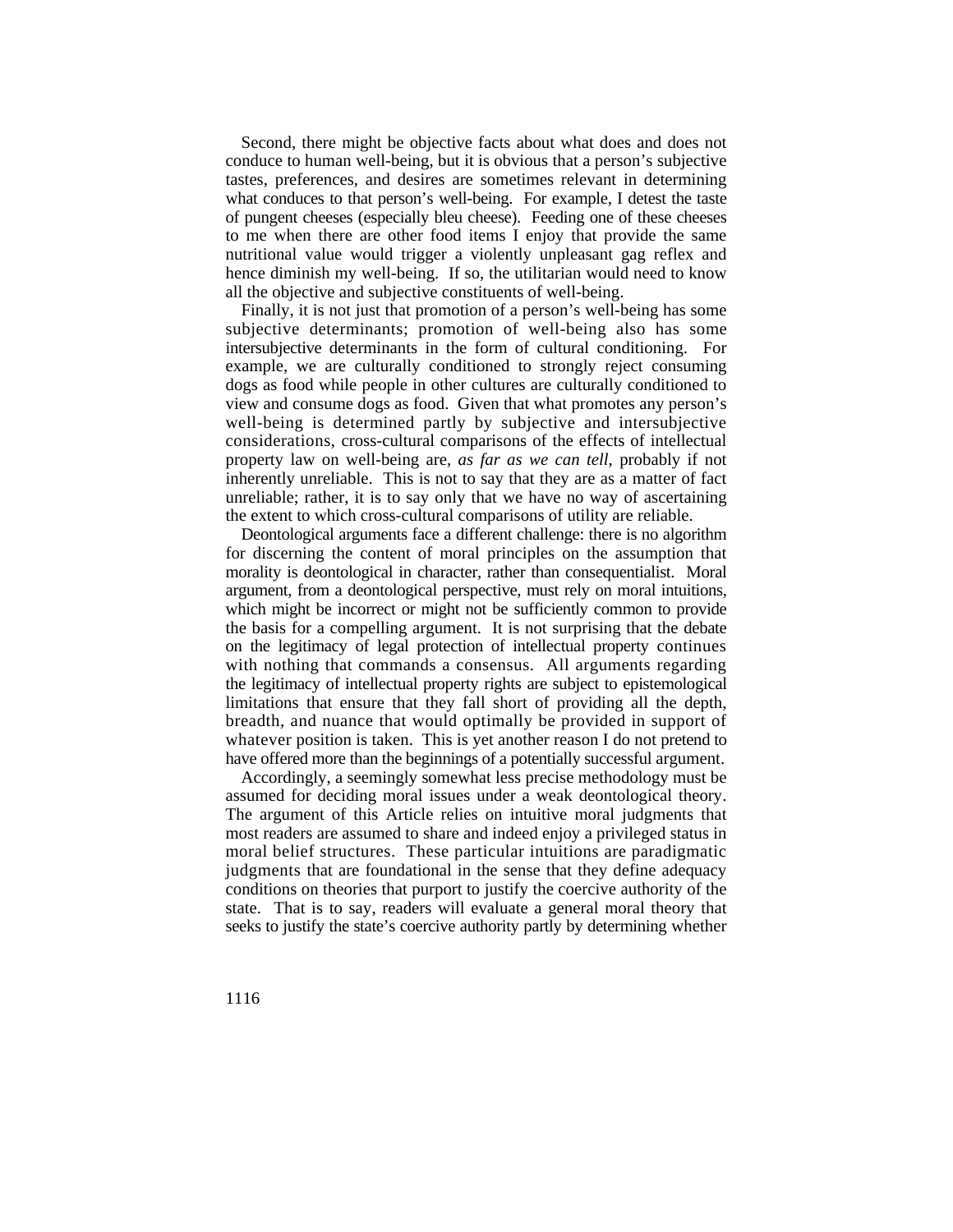the theory harmonizes with these foundational intuitions. To put it in terms associated with evaluating scientific theories, these intuitions function in the minds of those who accept them as data points that any successful theory of state legitimacy must capture and explain. Thus, if the reader does not share these moral intuitions, then the reader will not find the argument of this Article persuasive.

Although the methodology proposed here involves the messy process of resorting to shared moral intuitions in order to identify and weigh relevant morally protected interests against one another to see what interests win out, it has one clear advantage. One reason for adopting the methodology described above is precisely that weak deontological theories incorporate a plurality of relevant considerations, including rights and effects on well-being; it is not just that people tend, as a matter of descriptive empirical fact, to reason about moral issues this way. Taken together, these two considerations provide good reasons for adopting this methodology.

In any event, however, the argument is *deontological* rather than *consequentialist* in character insofar as it assumes that there are some moral obligations that do not have their origin in the fact that they conduce to promoting social benefits. These obligations have their origin, at least in part, on the inherent character of the acts.

 among the particulars of this general approach as adopted by different Not surprisingly, many notable moral and normative political theorists have adopted this methodology—although there might be subtle differences moral and normative political theorists. For example, John Rawls is well known for his version of the methodology, which he calls *reflective equilibrium*, and which is succinctly and elegantly described by Norman Daniels as follows:

The method of reflective equilibrium consists in working back and forth among our considered judgments (some say our "intuitions") about particular instances or cases, the principles or rules that we believe govern them, and the theoretical considerations that we believe bear on accepting these considered judgments, principles, or rules, revising any of these elements wherever necessary in order to achieve an acceptable coherence among them. The method succeeds and we achieve reflective equilibrium when we arrive at an acceptable coherence among these beliefs. An acceptable coherence requires that our beliefs not only be consistent with each other (a weak requirement), but that some of these beliefs provide support or provide a best explanation for others. Moreover, in the process we may not only modify prior beliefs but add new beliefs as well. There need be no assurance the reflective equilibrium is stable—we may modify it as new elements arise in our thinking. In practical contexts, this deliberation may help us come to a conclusion about what we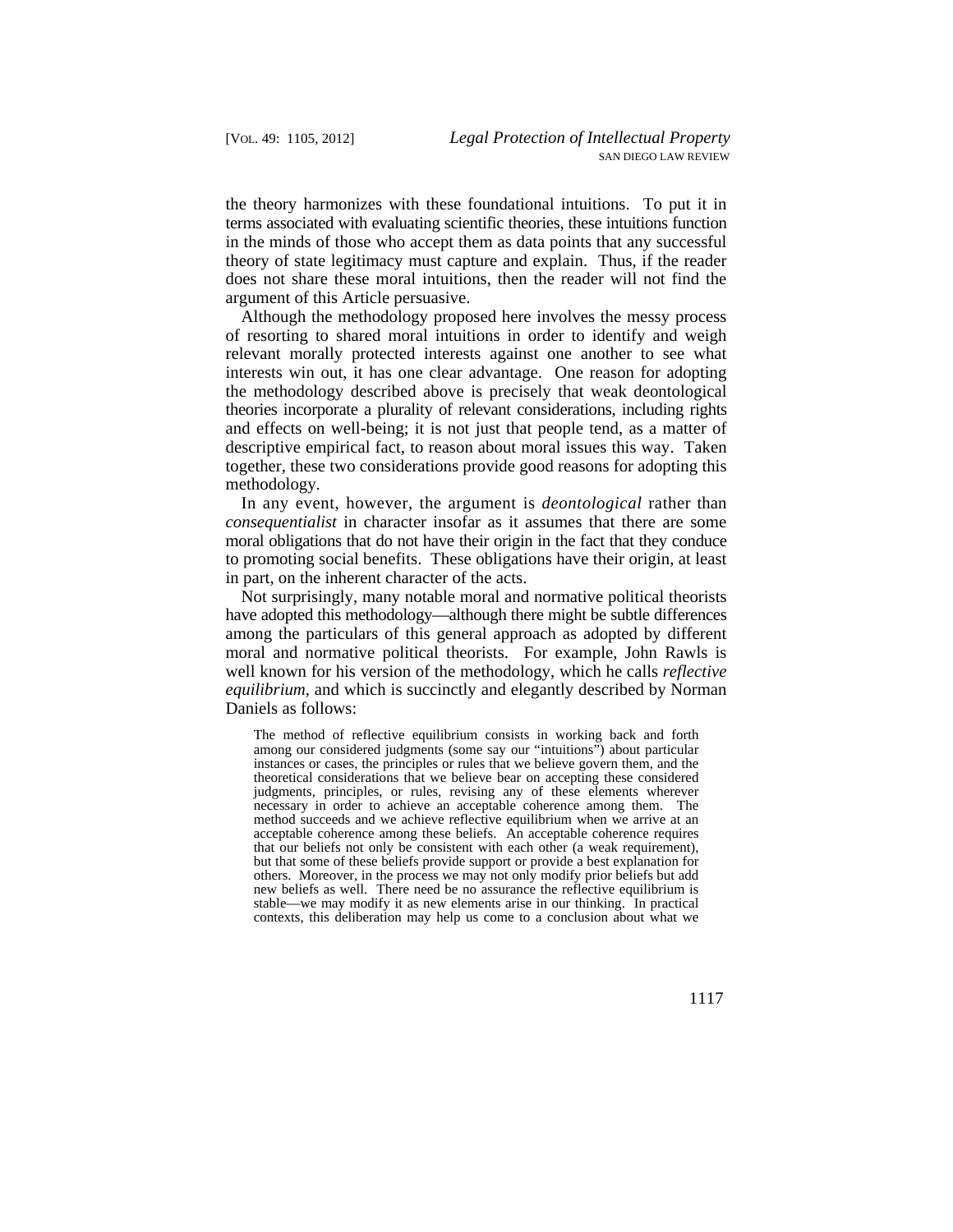degree of acceptability or credibility for us. An alternative account retains the ought to do when we had not at all been sure earlier. We arrive at an optimal equilibrium when the component judgments, principles, and theories are ones we are un-inclined to revise any further because together they have the highest importance of revisability and emphasizes the positive role of examining our moral intuitions, but rejects the appeal to coherentism in favor [of] treating our intuitive moral judgments as the right sort to count as foundational, even if they are still [defeasible.13](https://defeasible.13) 

The idea here is that we start from ordinary moral judgments that are assumed, rather than argued for, on the ground that they seem intuitively plausible and possibly even self-evident in some cases. The argument attempts to show that the conclusion best coheres with—and is possibly entailed by—the moral judgments that are assumed as being shared.

A similar methodology has been adopted and defended by Bernard Gert, which he calls the method of "common morality."<sup>14</sup> The point here is to ground moral judgments and moral theories, as much as possible, in the common morality, a widely shared set of particular moral judgments on specific cases and general principles. Gert believes not only that this is the right account of how to reason when evaluating actions from a moral point of view but also that this is the way in which most people reason when they seek to evaluate the morality of an act.<sup>15</sup>

It is worth reiterating one consequence of this methodology: if the reader rejects one or more of the moral claims that are assumed rather than argued for, the argument is unsuccessful in its principal aim, which is to show readers that they hold certain assumptions that logically commit them to a conclusion that they might have rejected prior to the argument. This is a common argument strategy, and one of the reasons that strategies like this are very common in political philosophy, applied ethics, and normative legal philosophy is that one cannot give an argument for every claim one makes in defending a conclusion. Attempting to do so would require the ability to give arguments of infinite length.

#### *D. Consequentialism, Deontology, and the U.S. Constitution*

As is well known, the Constitution delegates the authority to Congress to make copyright law for instrumentalist reasons. Section 8 of Article I of the Constitution provides that "Congress Shall have the Power . . . To promote the Progress of Science and useful Arts, by securing for limited

<sup>13.</sup> Norman Daniels, *Reflective Equilibrium*, STAN. ENCYCLOPEDIA PHIL. (Jan. 12, 2011), [http://plato.stanford.edu/entries/reflective-equilibrium/](http://plato.stanford.edu/entries/reflective-equilibrium) (citations omitted).

<sup>14.</sup> *See generally* BERNARD GERT, COMMON MORALITY: DECIDING WHAT TO DO (2004).

<sup>15.</sup> *See id.* at 4.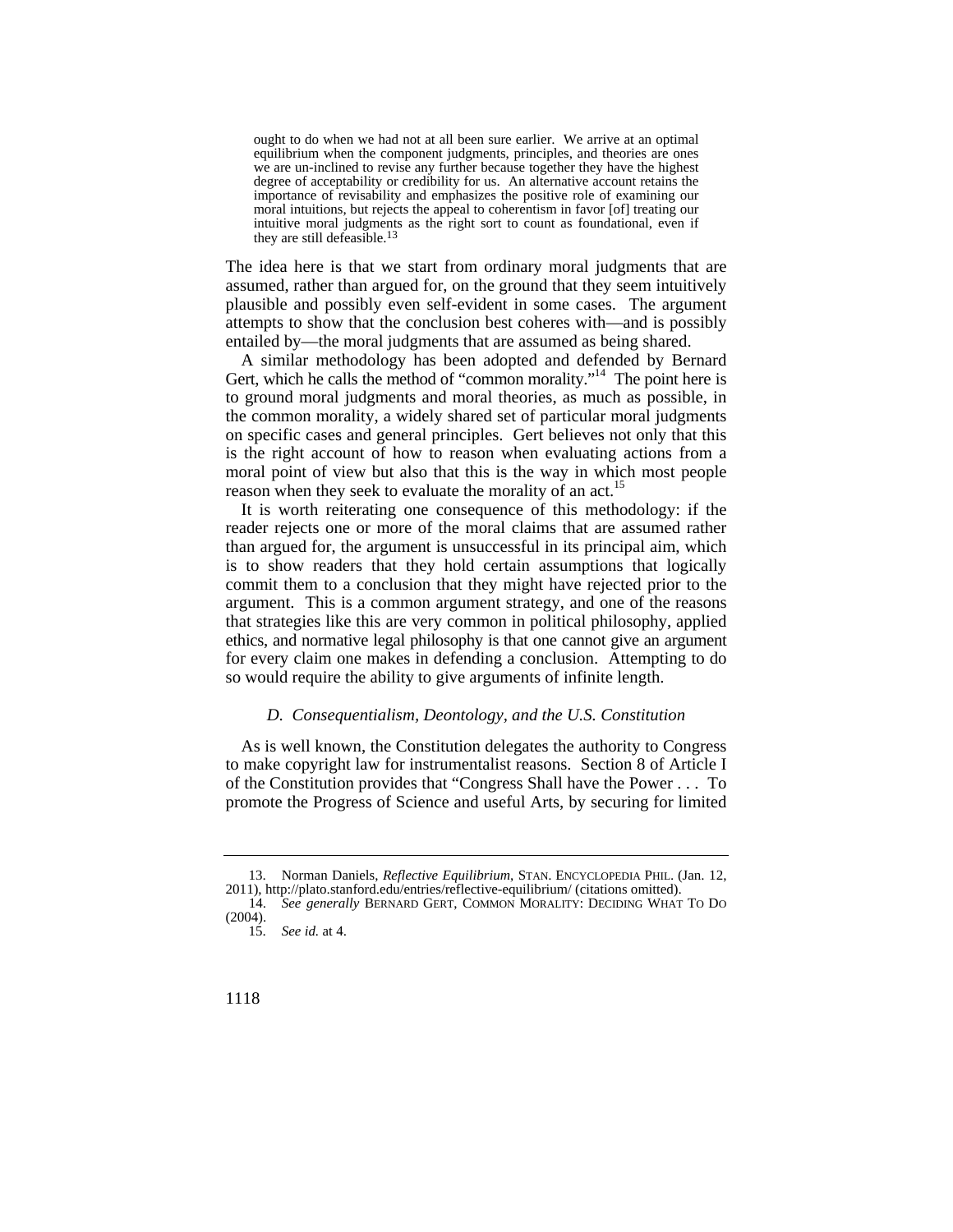Times to Authors and Inventors the exclusive Right to their respective Writings and Discoveries."<sup>16</sup>

Nevertheless, it is important to realize that there is no assumption in the Constitution that any consequentialist theory is true. First, although this provision grants Congress the power to protect copyright for reasons having to do with the consequences and social benefits, the Constitution, strictly speaking, provides the *legal* justification for protecting copyright. It does not so much as even purport to provide a moral justification.

what is obviously or self-evidently true has frequently been mistaken.<sup>17</sup> There is a good reason for this, although this might not have been part of the thinking of the Framers. The claims that the Constitution delegates the authority to Congress does not and cannot constitute a foundational justification because it must be shown, not merely assumed, that the system of law established by the Constitution is justified by political morality and is therefore morally legitimate. It might be that the particular form of democracy that is established by the Constitution, along with the enumerated powers of the federal legislature, is illegitimate in some respects. Although this might seem obviously implausible, our sense of It is for this reason that an argument is needed, and there have been many articles addressing the legitimacy of constitutional democracy.

 monopoly on force and enforces valid enactments with coercive mechanisms. For this reason, the very system of law that the Constitution defines is in For this reason, the very system of law that the Constitution defines is in Indeed, it might turn out that intellectual property rights do not have the social benefits the Framers of the Constitution assumed they would have. Given the stated constitutional purpose of copyright law, Congress would lack authority to protect these "rights." Even so, intellectual property rights might be morally justified by other considerations that have nothing to do with the social benefits. Many legal theorists argue legal intellectual property rights are morally legitimate in virtue of some inherent natural moral right each person has to "own" his or her writings and discoveries. The Constitution is a legal document that sets up the mechanisms and institutions of a system of law that claims a limited need of the foundational moral justification. It cannot, so to speak, pull itself up by its own bootstraps.

<sup>16.</sup> U.S. CONST. art. 1, § 8, cl. 8.

<sup>17.</sup> For example, Euclid's Parallel Postulate was regarded as self-evident for many years until it was learned that Einstein's theory of relativity presupposed non-Euclidean geometry. Instead of there being one line passing through a point parallel to a given line off that point, Einstein's theory of relativity presupposes an infinite number.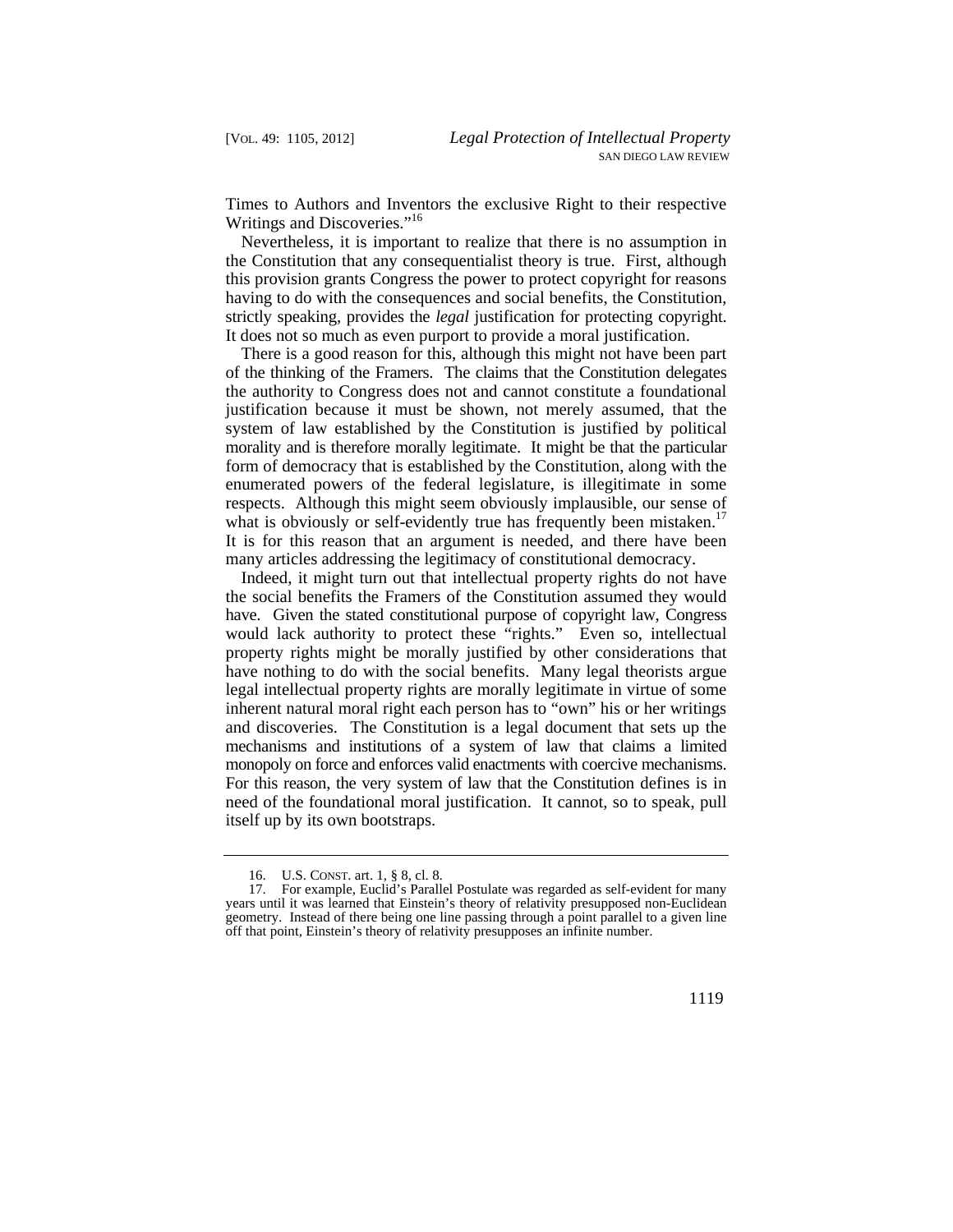on social utility. Further, on this assumption, it would also be true that the legitimizing purpose of intellectual property law *is* to maximize social accords with the foundational moral principles that justify the use, by a It might be that the foundational principle that can be adduced as a moral justification for legitimate coercive state authority is a consequentialist principle. Insofar as this is true, it is true that the legal order defined by the Constitution is morally justified in virtue of its effects benefits. Hence, it is in line with the Constitution's stated purpose for assigning power to Congress to protect intellectual property rights and state with a Constitution like ours, of coercive mechanisms to enforce valid legal norms, including ones protecting intellectual property interests of authors and creators. But, again, this is not something that can be simply assumed, as consequentialist moral theories are contested in the philosophical literature and vulnerable to many objections.

 rights in the Bill of Rights is inconsistent with act-consequentialist theories the normative correctness of an act is the consequences of the act in famously puts it, rights "trump" consequences in the sense that the Moreover, other provisions of the Constitution are incompatible with a reductionist moral theory of act-consequentialism. The enumeration of because the latter says that the only relevant consideration in evaluating promoting the relevant objective measure of good. But rights, according to both conceptual considerations and according to the relevant constitutional jurisprudence, cannot justifiably be infringed by the social benefits or desirable consequences of doing so; as Ronald Dworkin infringement of a right can be justified only to secure the satisfaction of a more important right. $18$  Indeed, the very existence of a moral right seems logically inconsistent with moral act-consequentialism because the desirable consequences of infringing a right can never justify violating it—and there are no other relevant factors, according to actconsequentialism, in evaluating an act than the consequences.

It is commonplace that act-utilitarianism is vulnerable to a host of counterexamples where the correct outcome under an act-utilitarian analysis permits the killing of an innocent person to maximize utility. Here is just one of many such examples:

Another problem for utilitarianism is that it seems to overlook justice and rights. One common illustration is called Transplant. Imagine that each of five patients in a hospital will die without an organ transplant. The patient in Room 1 needs a heart, the patient in Room 2 needs a liver, the patient in Room 3 needs a kidney, and so on. The person in Room 6 is in the hospital for routine tests. Luckily (for them, not for him!), his tissue is compatible with the other five patients, and a specialist is available to transplant his organs into the

<sup>18.</sup> RONALD DWORKIN, TAKING RIGHTS SERIOUSLY, at xi–xiii (1977).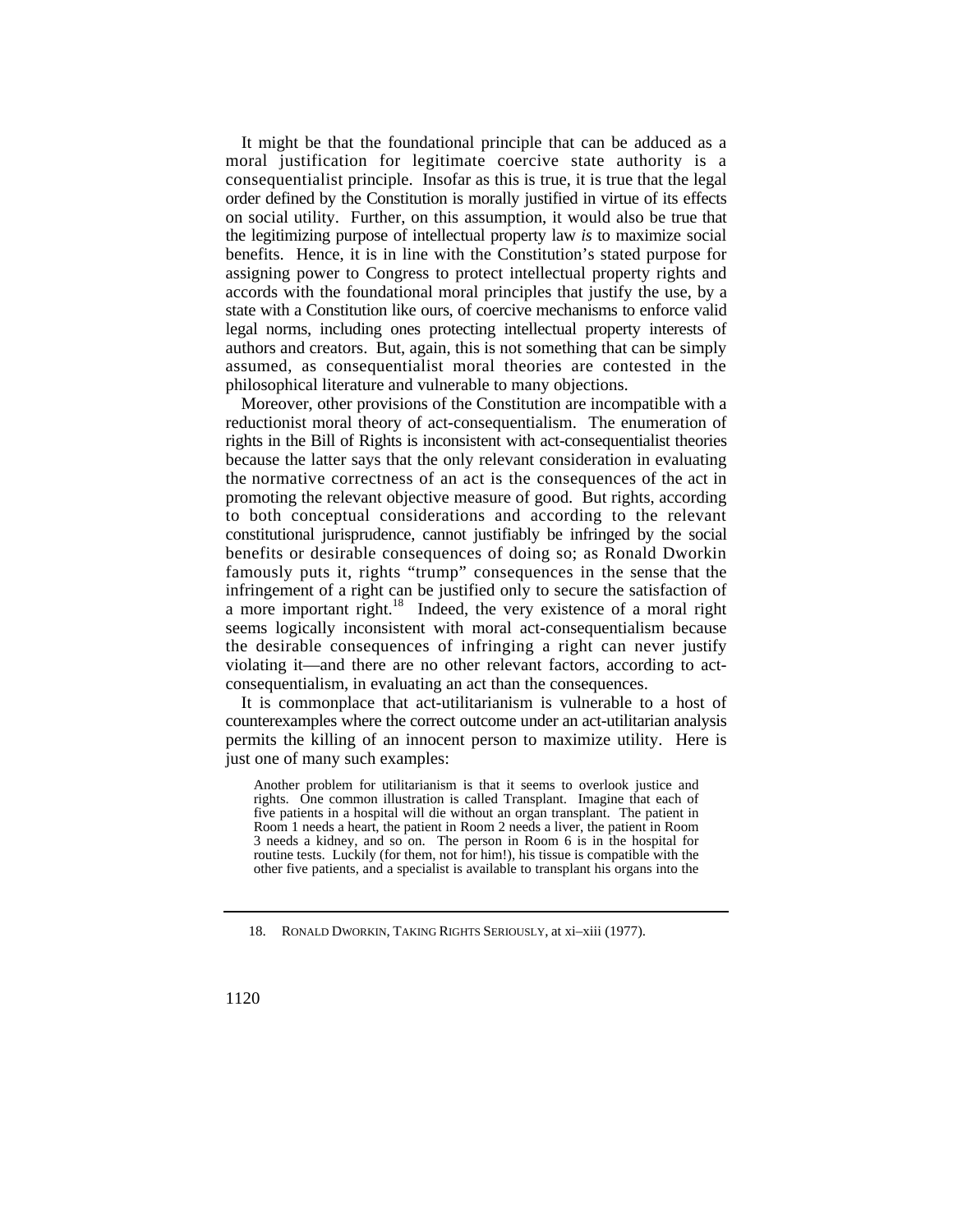other five. This operation would save their lives, while killing the "donor". There is no other way to save any of the other five patients.<sup>19</sup>

What causes the problem here is that the only morally salient factor in evaluating an act is its tendency to promote the favored consequences. When an agent decides how to act, no one's interests or utility count for more than another person's, and this is simply logically incompatible with there being moral rights. In the example above, it is permissible to kill the person in Room 6 because he has no right to life that would trump the effects on utility.

 granted by the Amendments in a way that is inconsistent with act-Finally, constitutional jurisprudence treats the fundamental rights consequentialism. The strict scrutiny standard, by its own terms, allows the infringement of a right only if it is *necessary* and hence the only way to achieve a *compelling* state interest; this states a test that is fundamentally different from a test that makes the weighing of desirable and undesirable consequences the only relevant factor in ascertaining the permissibility of an act.

On the assumption that a general moral theory is implicit in the text of the Constitution, that theory simply could not be an act-consequentialist one. Other considerations than consequences are relevant in assessing the constitutionality of a legislative act, and that makes any moral theory presupposed by the Constitution, if there is one, a deontological theory.

#### III. TWO MORAL ISSUES CONCERNING THE JUSTIFICATION OF INTELLECTUAL PROPERTY RIGHTS

 the level of a moral right. The second is whether it is morally permissible It is important to note that there are two ethical issues regarding intellectual property not clearly distinguished in the literature. The first is whether authors have a morally significant interest—one that receives some protection from morality—in controlling the disposition of the contents of their creations, which would include some possibly limited authority to exclude others from appropriating those contents subject to payment of an agreed-upon fee; this interest might, or might not, rise to for the state to use its coercive power to protect whatever such interests authors might have in the contents of their creations.

 (Sept. 27, 2011), <http://plato.stanford.edu/entries/consequentialism>/ (citations omitted). 19. Walter Sinnott-Armstrong, *Consequentialism*, STAN. ENCYCLOPEDIA PHIL.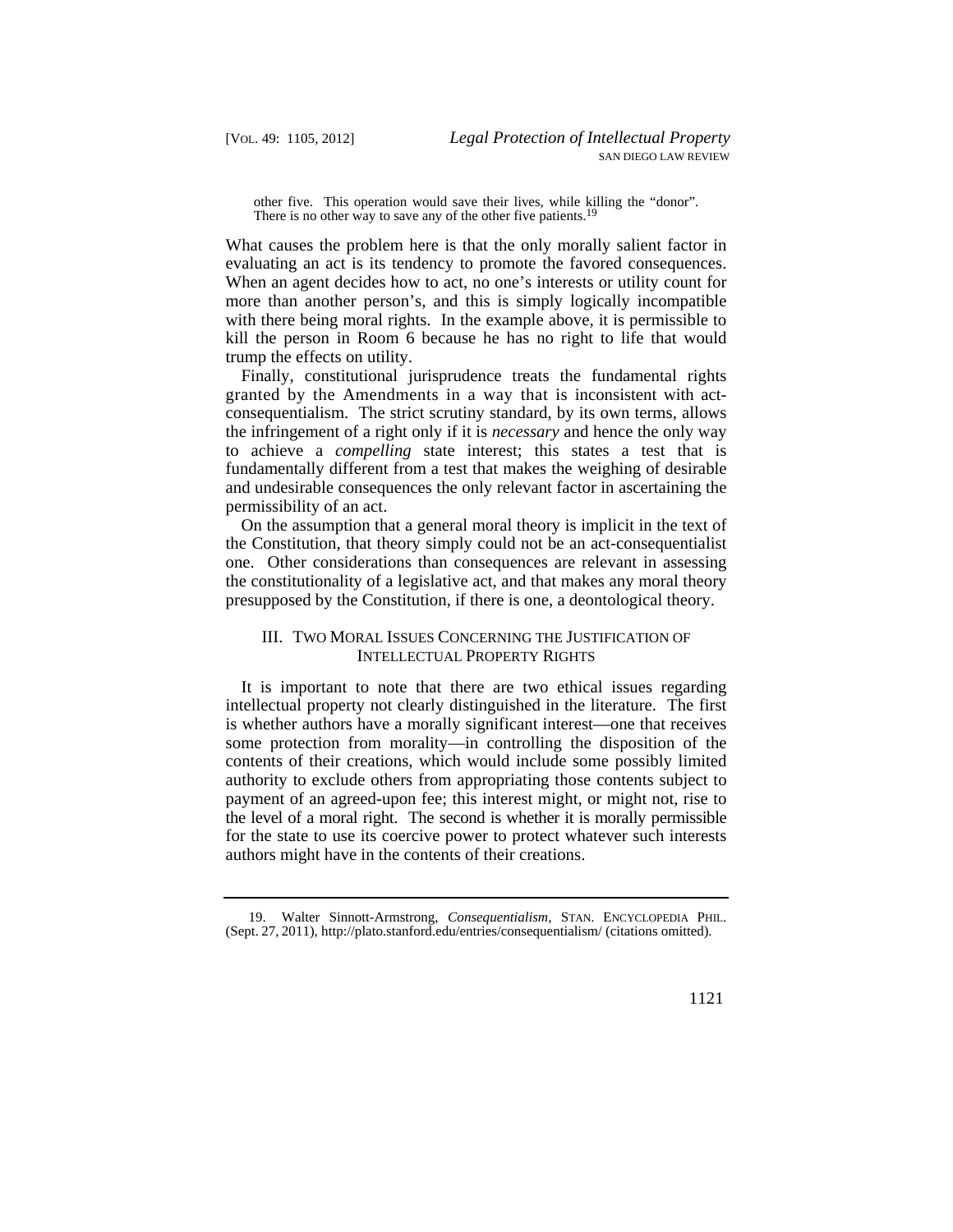These two issues are logically distinct. The first is an issue protected by morality. Apart from the existence of a law requiring people to morally ought to do and what the law morally ought to do are issues that concerning moral standards that apply to the acts of individuals, while the second is an issue concerning moral standards that apply to the acts of governmental entities. Not every morally protected interest an individual has is legitimately protected by the state. For example, I have a morally protected interest in not being told lies, but it would not be legitimate for the state to create a criminal or civil cause of action that makes people liable for any or every lie they tell.<sup>20</sup> Conversely, not every morally legitimate law protects some interest that is antecedently drive, say, on the left-hand side of the road, no one has a morally protected expectation that people drive on the left-hand side of the road. Such an interest arises only after the enactment of a law requiring as much—and it arises *because* that law has been enacted.<sup>21</sup> What individuals fall into two different areas of normative ethical theorizing.

This is not to say that the two issues are utterly unconnected. It seems reasonable to think that there are a number of legitimizing purposes of law. Arguably, one of them is to protect moral rights, such as the right to life. The moral importance of this right seems a sufficient justification to use the coercive mechanisms of law to protect it. This is not, however, to say that one of the legitimizing purposes of the state is to enforce all moral rules. As mentioned above, it would be illegitimate for the state to enforce laws prohibiting all lying.

 The moral principle governing state behavior is something like: any Abortion presents an interesting example where the individual and political ethical issues are related in arriving at a position on whether abortion rights should be legally protected. The abortion rights opponent typically puts a moral principle governing individual behavior together with a moral principle governing the law to produce the conclusion that abortion should be criminalized. The moral principle governing individual acts is that to perform an abortion at any stage in the pregnancy is to commit murder—the *morally* wrongful intentional killing of a person. legitimate state should criminalize any act that is properly characterized as murder. Thus, the abortion rights opponent concludes that abortion should, as a matter of political morality, be criminalized. In contrast, the

 recently, *United States v. Alvarez*, 132 S. Ct. 2537, 2547–48 (2012), invalidated the Stolen 20. Certainly, this has been presupposed in some Supreme Court decisions. Most Valor Act, which criminalized lying about one's service record under certain conditions.

<sup>21.</sup> This is not to say that every law creates morally protected interests, much less moral obligations. There are some laws so evil that they utterly fail to create moral interests or obligations. But some laws, like certain traffic laws that properly regulate the flow of traffic to make it safe, clearly do create such interests.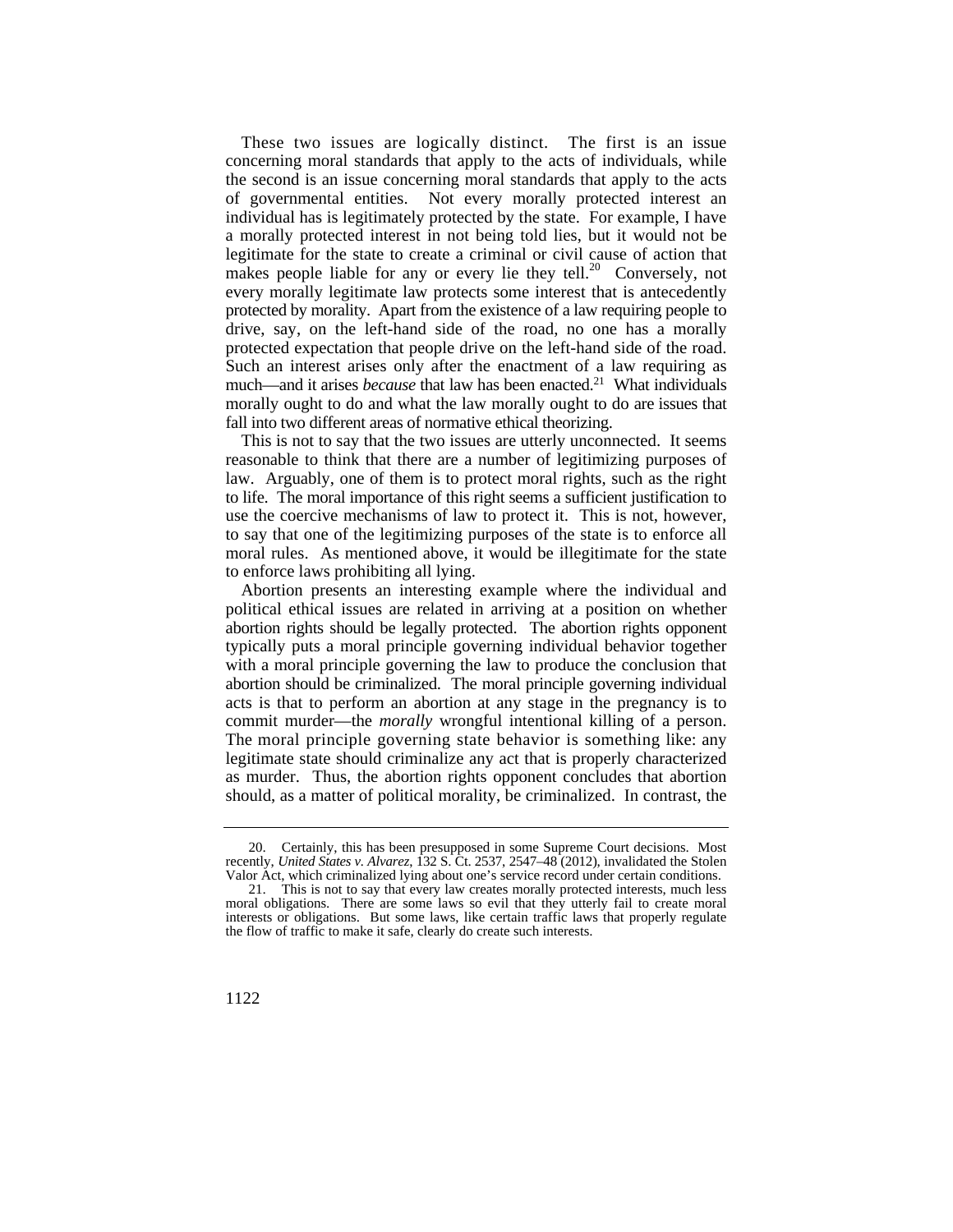abortion rights proponent denies the moral principle that to perform an abortion at any stage in the pregnancy is to commit murder, relying on the denial of early fetal personhood, which is another moral claim. Further, the abortion rights proponent argues that the privacy interests of the mother that are legitimately protected by the state, as a matter of political morality, include the right to abortion in the early stages of pregnancy.<sup>22</sup>

 by the state. But this does not imply that the state should afford absolute protection to the right to property. The state may be morally justified in But there are presumably other legitimizing purposes, such as to promote the public good. It is widely accepted, if not adequately theorized, that people have a moral right to *material* property that should be protected coercively taxing people for the express purpose of redistributing income from affluent to less affluent persons. In this case, the legitimizing purpose of promoting the public good qualifies the state's legitimate purpose of protecting *material* property rights. It is simply a mistake to think that the only legitimate purpose of the state is to coercively enforce norms that protect morally significant interests. This is a point that bears emphasizing because it will become important later on in the analysis.

At the risk of belaboring the point, the moral principles governing individuals and those governing the state are quite different. The moral principles governing the state are largely concerned with the issue of whether and when the state is justified in using *force* to ensure compliance with the law—"the problem of state legitimacy." At the most basic level, the problem of state legitimacy arises because the state's use of coercive enforcement mechanisms presumptively violates a person's right to autonomy—the qualified right to make and execute decisions about what goals to pursue and how to go about pursuing them. Indeed, it is precisely because people are presumed to have moral autonomy rights that the problem of legitimate state authority arises.

Here it is helpful to note that the state's use of coercion bears some resemblance to a robber who threatens to harm or kill a person if the

<sup>22.</sup> Murderers of abortion providers have offered some chillingly plausible reasoning defending their acts. The reasoning proceeds as follows: (1) A person with a right to life begins at conception; (2) Killing an innocent person is murder; (3) Fetuses are innocent persons; (4) Abortion kills fetuses; (5) Therefore, abortion is murder; (6) It is morally permissible to use deadly force when necessary to defend the lives of innocent persons; and (7) Therefore, it is morally permissible to use deadly force to prevent abortions.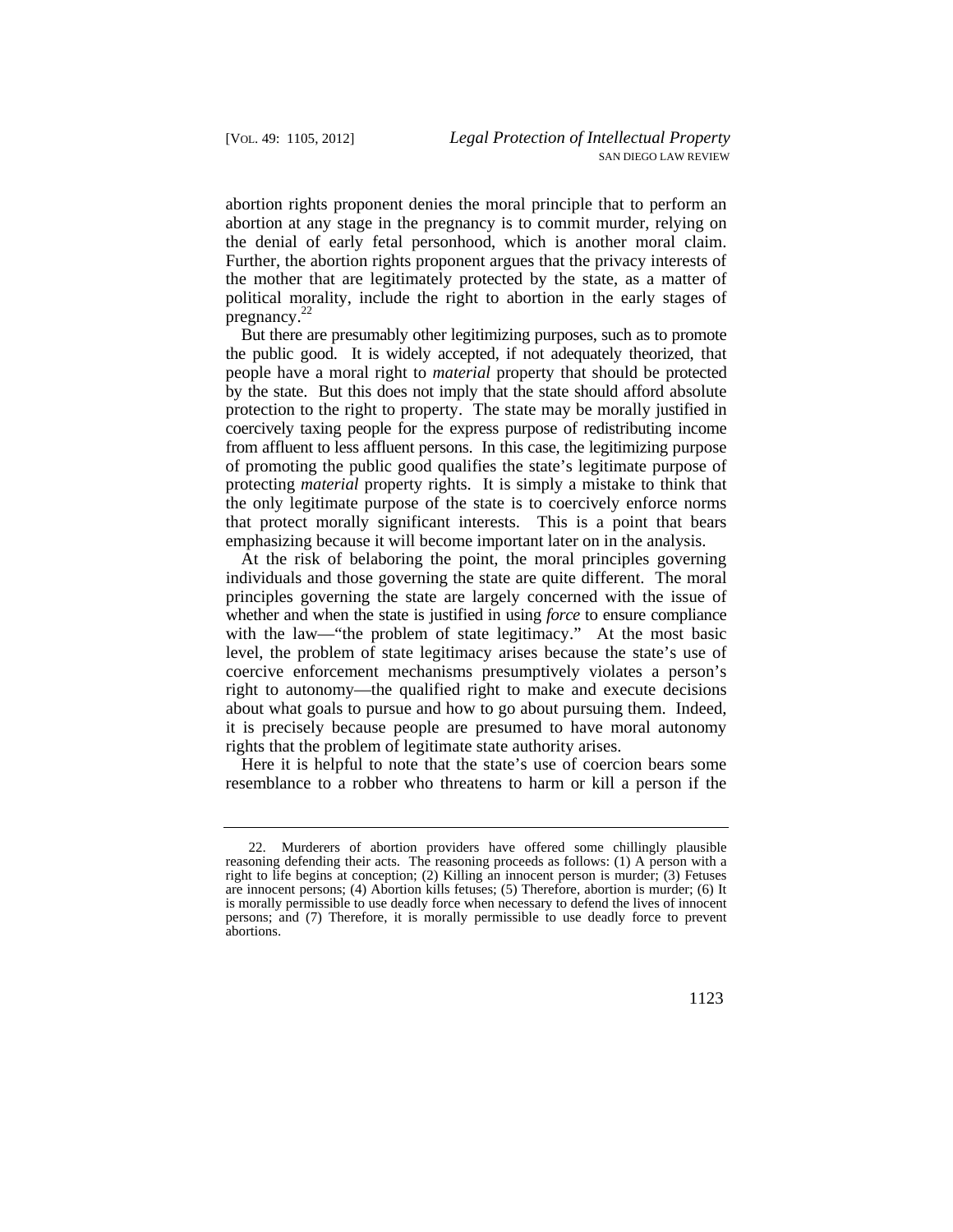victim does not hand over his or her money. The robber is clearly violating moral autonomy rights but it is commonly assumed that at least some states are morally justified in doing so. The question, however, is why these states are permitted by morality to do what no one else may do. How is any state different, from the standpoint of morality, from the robber? That is, assuming some states are *legitimate*<sup>23</sup> in being morally justified in doing so, what properties or practices explain why the state may do so? Why is it morally legitimate for the state to significantly infringe upon autonomy rights when no one else may?

 violence but also frequently enacts laws that restrict sexual behavior, having criminalized at various times masturbation and sexual activity that free of coercive interference, that any body of law stands in need of a In fact, the state's behavior seems worse than the behavior of a robber in a number of respects. First, the transaction with the robber is transient: the robber simply demands that you do something at a particular moment in time. In contrast, the state demands that you do as it directs for as long as you are within the confines of its boundaries. Second, a robber typically demands just one kind of act—whether it is to hand over your money or something else of value. The demands of the state, however, cover a large range of behaviors. The state not only enacts laws restricting involves oral-genital contact. In comparison, the robber seems far less presumptuous in infringing upon one's autonomy. It is because philosophical anarchism—the position that the use of coercion is never morally justified as a means of inducing certain acts—seems plausible, given that morality seems to afford a presumptive autonomy right to be foundational justification in political morality. In particular, any legal protection of intellectual property is in need of such a justification.

 have a morally protected interest in the content that they create that In what follows, I argue (1) that as a matter of individual ethics, people (2) should as a matter of political morality receive legal protection in certain cases. Thus, the argument will consist, as it should according to the argument given above, of two planks: a plank that draws from individual ethics and a plank that draws from political morality. Of course, the reader should always bear in mind that moral claims are always

enforce the law. *Id.* at 210. A normative directive has the property of legality if and 23. See generally JOSEPH RAZ, *Authority, Law, and Morality*, *in* ETHICS IN THE PUBLIC DOMAIN: ESSAYS IN THE MORALITY OF LAW AND POLITICS 194 (1994), for a discussion of the concept of legitimacy and the distinction between legitimacy and legality. An authoritative directive is legitimate if the authority has a moral "right to rule" that permits, from the standpoint of political morality, the state to coercively only if it is enacted in accordance with the grounds of law, as Dworkin put it, or with the criteria of legality, as Hart might have said. *See id.* at 206–10, 214–16. The latter simply expresses that the directive counts as law.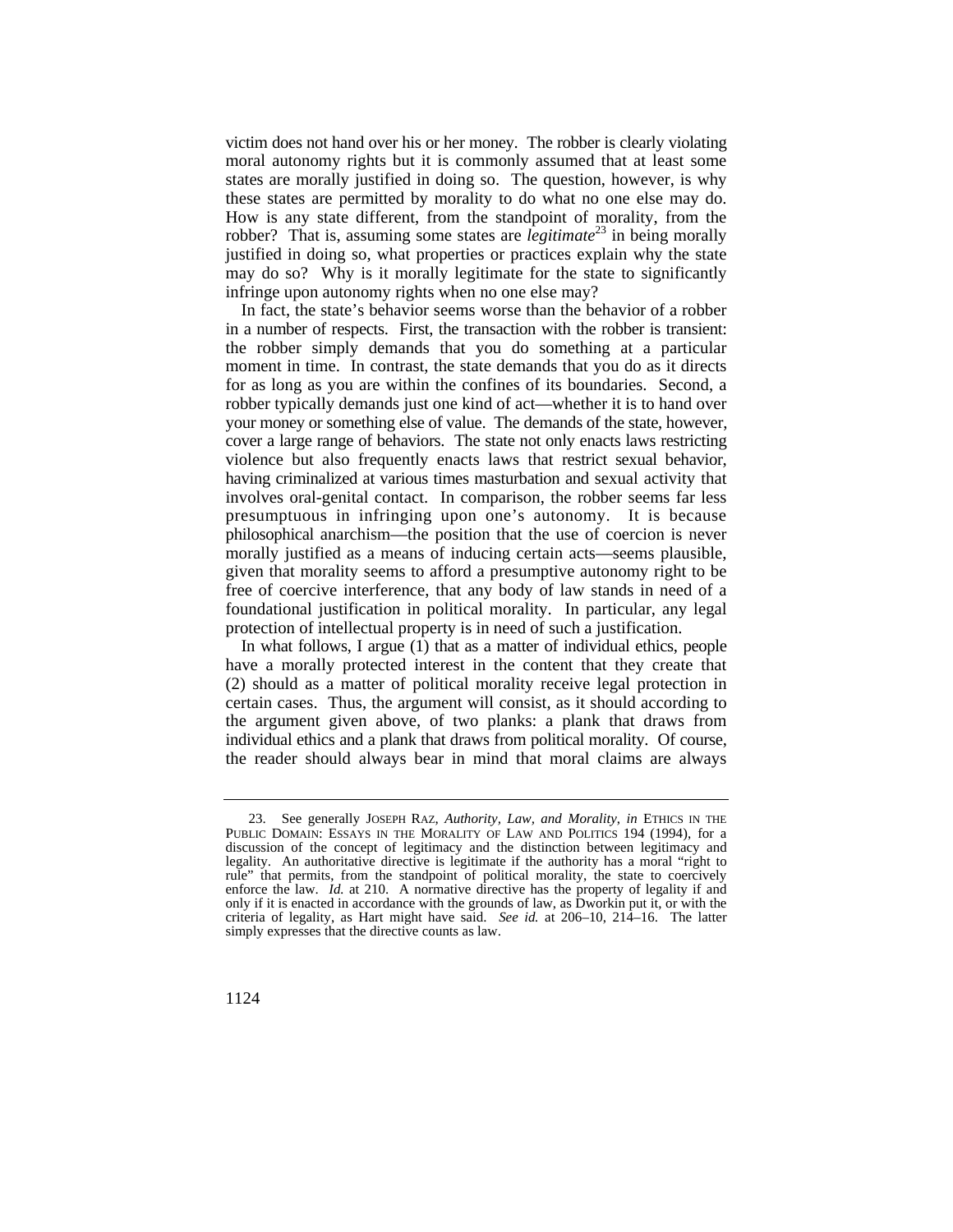contestable; the best that can be done here is to ground both pieces of the argument in assumptions about morality the reader shares. There is nothing unusual about this; this is standard operating procedure in applied ethics and applied political morality.

## LEGITIMACY OF LEGAL PROTECTION OF INTELLECTUAL PROPERTY IV. A TELLING SHORTCOMING WITH CONSEQUENCE-BASED ARGUMENTS FOR AND AGAINST THE MORAL

Right to their respective Writings and Discoveries."<sup>24</sup> But, as also noted content of copyright law is, at best, assumed. This Article is concerned As noted above, the Constitution vests Congress with the authority to enact copyright law to "promote the Progress of Science and useful Arts, by securing for limited Times to Authors and Inventors the exclusive above, the Constitution provides the legal foundation for vesting Congress with this authority. But this is not the issue with which this Article is concerned, again, because the moral legitimacy of such authority and the resulting content of exercising this authority in the form of the existing with the more general issues of (1) whether persons have, as a matter of individual ethics, a morally protected interest in the content they create, which might or might not rise to the level of a moral right; and (2) whether the state should, as a matter of political morality, protect these interests with the coercive force of law. The second issue is a general moral issue that does not address the precise contours any law protecting intellectual property, if morally legitimate, should take. The moral legitimacy of a particular body of law protecting intellectual property is obviously an important issue, but it is an issue that depends in part on there being a compelling reason to think that legal protection of intellectual property is morally justified as a general matter.

It is worth noting that consequentialist arguments for or against legal protection of intellectual property seem to fall short in one important respect: none pays sufficient attention to the issue of whether authors have some distinctive, morally protected interest in the contents of their creations in virtue of the investment they make in producing that content. Indeed, such arguments do not, in virtue of their very character, even address the issue of whether content creators have a distinctive interest

<sup>24.</sup> U.S. CONST. art. 1, § 8, cl. 8.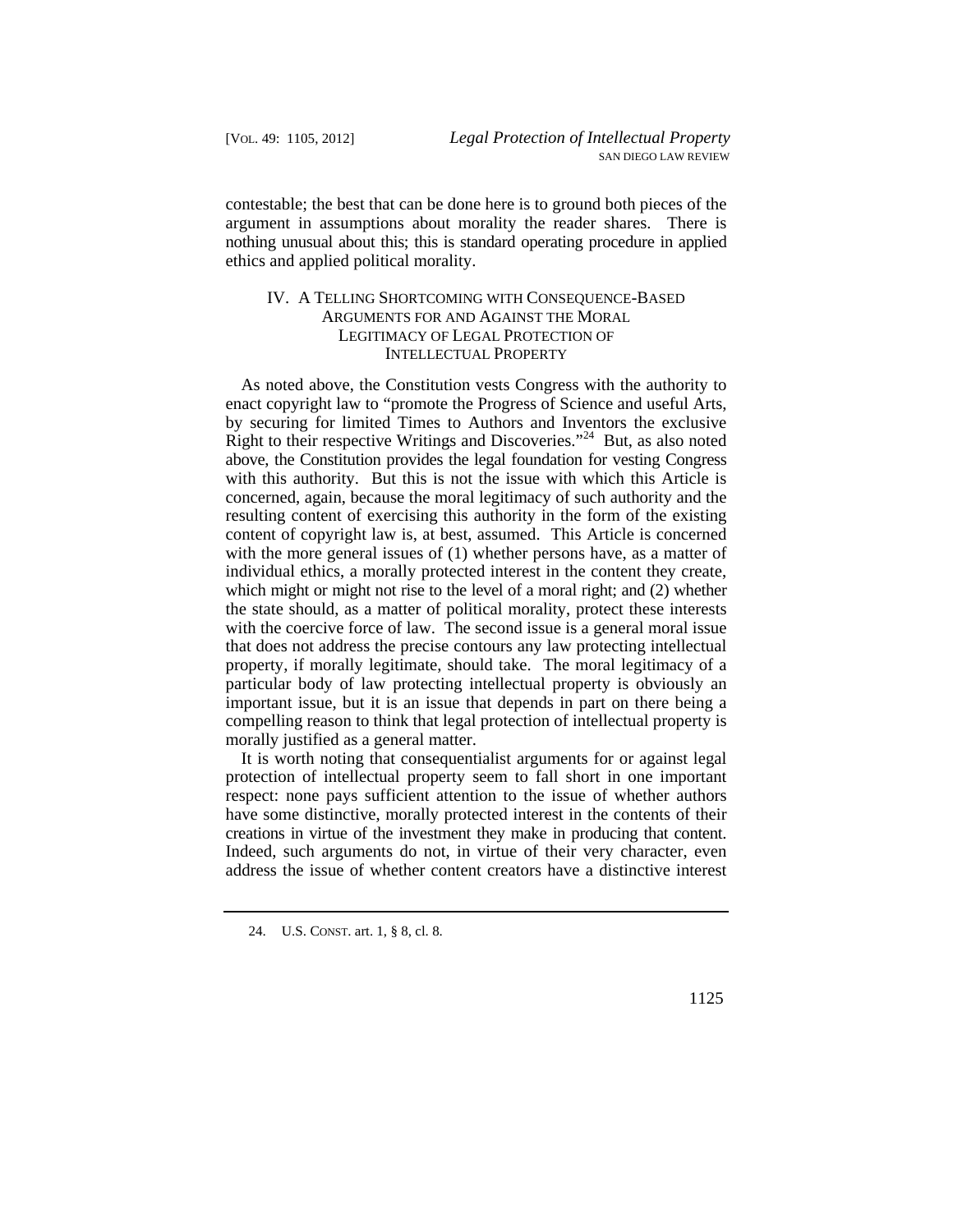in the content they create that deserves legal protection, much less whether people have different morally protected interests in the content created by others that outweigh the morally protected interest, if any, that content creators have in the content they create.

 for every person; for this reason, no one person has distinctive interests that This is because the only factor that matters in consequence-based arguments is whether legal protection of intellectual property maximally conduces to the favored state of affairs, whether it be maximal happiness, human well-being, pleasure, or satisfied preferences. That is, there is only one variable of moral salience, and it is measured on the same scale receive special protection from morality. Moreover, since there is only one such variable, no weighing of interests takes place; the changes in the relevant variable for each person that result from some proposed act are simply aggregated and compared to the aggregates of the other options.

The author's investment of time, energy, or labor into the content the author creates matters only insofar as it implicates the favored variable, and the relevant interest on the part of the author counts for no more and no less than those of other persons; one util of a positive move in the variable for the author counts for no more than one util of a positive move in the variable for any other person.

This seems intuitively problematic because the interests and value that other people assign to the content are quite different from the interest and value that authors assign to their content. My interest in someone else's music is just the enjoyment I will get listening, whereas it is unlikely that the songwriter would value the content for just that reason even assuming songwriters write music to enjoy listening to it.

That this is a flawed approach can be seen in thinking about whether, as a general matter of political morality, the law should protect a person's interest in her life. If all that matters is whether the continuation of a person's life maximally conduces to some element of the common good, then it would follow that it is morally permissible for a particular person to be killed if it maximally conduces to the common good. No consideration whatsoever would be given to whether people have a morally protected interest in their lives that warrants legal protection. Consequence-based arguments presuppose the interests of all persons in, say, John Doe's life are aggregated and assessed on the same scale. Although in most cases John Doe's interests will be such that protecting his life conduces maximally to the relevant index of utility, there will be some possible cases in which it does not. Some of these cases might require killing him even though he has done nothing wrong.

 idea that no person has any morally protected interests that cannot This is why general consequentialist theories of morality command progressively fewer defenders in philosophy than they once did. The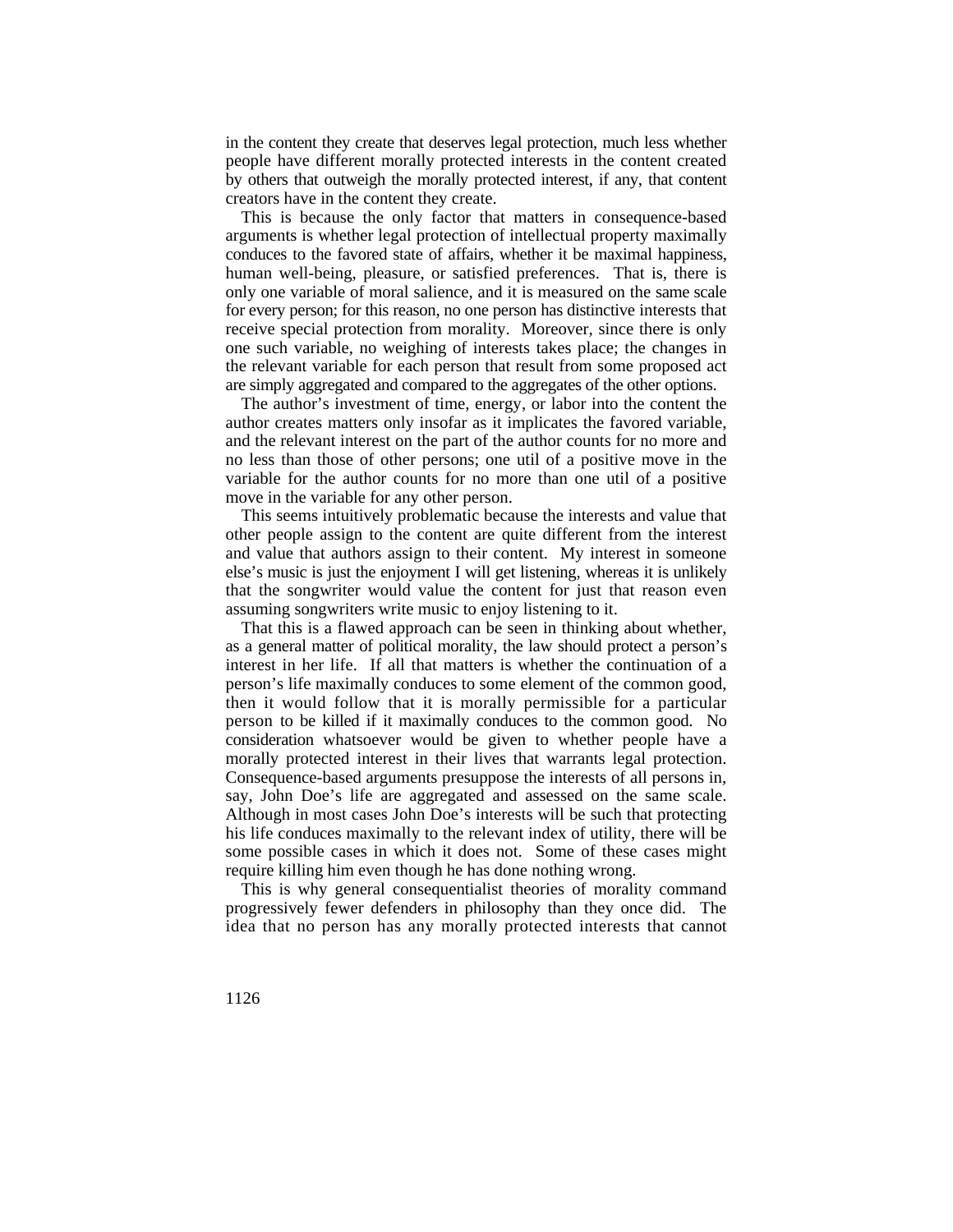justifiably be infringed because of the desirable consequences on the lives of other persons seems radically implausible to contemporary sensibilities, which increasingly emphasize the importance of moral rights. Again, this might define the constitutional limits on Congress's authority to enact copyright law. But, to reiterate, this is a quite different issue, which has to do with evaluating the constitutionality of the various provisions of copyright law.

If people have distinctive moral interests in content, then a fully adequate evaluation of whether intellectual property protection is justified will have to be grounded in part in an analysis that does four things: (1) considers whether authors have a morally protected interest in the content that they create, discover, or otherwise make available in virtue of the investments they make in creating content; (2) considers whether other persons have a morally protected interest in that content; (3) weighs the respective interests; and (4) provides reasons grounded in political morality that justify legal protection of the weightier interests, which might require law's making access to content free for all persons. As we will see below, many of the arguments in favor of intellectual property protection are grounded in the view that authors have a moral right to control the disposition of their intellectual creations. These arguments are discussed and assessed in the following Parts. As we will see, these arguments tend to share a different, albeit related, shortcoming.

#### V. ARGUMENTS FROM INVESTMENT

There are a number of "arguments from investment." What these arguments all have in common is the idea that content creators invest something in which they have a strong morally protected interest, possibly rising to the level of a moral right, into the creation of content that should, as a matter of justice or fairness, be protected by a legal right to intellectual property. Each of these arguments will be discussed separately below.

#### *A. The Classical Lockean Argument for* Material *Property Rights*

 property depends critically on the idea that persons can acquire a It is instructive to begin with a brief look at the classical Lockean argument for "original acquisition" of *material* property. Original acquisition is the conversion of an object that no one owns into an object that someone owns. Locke realized that the existence of a moral right to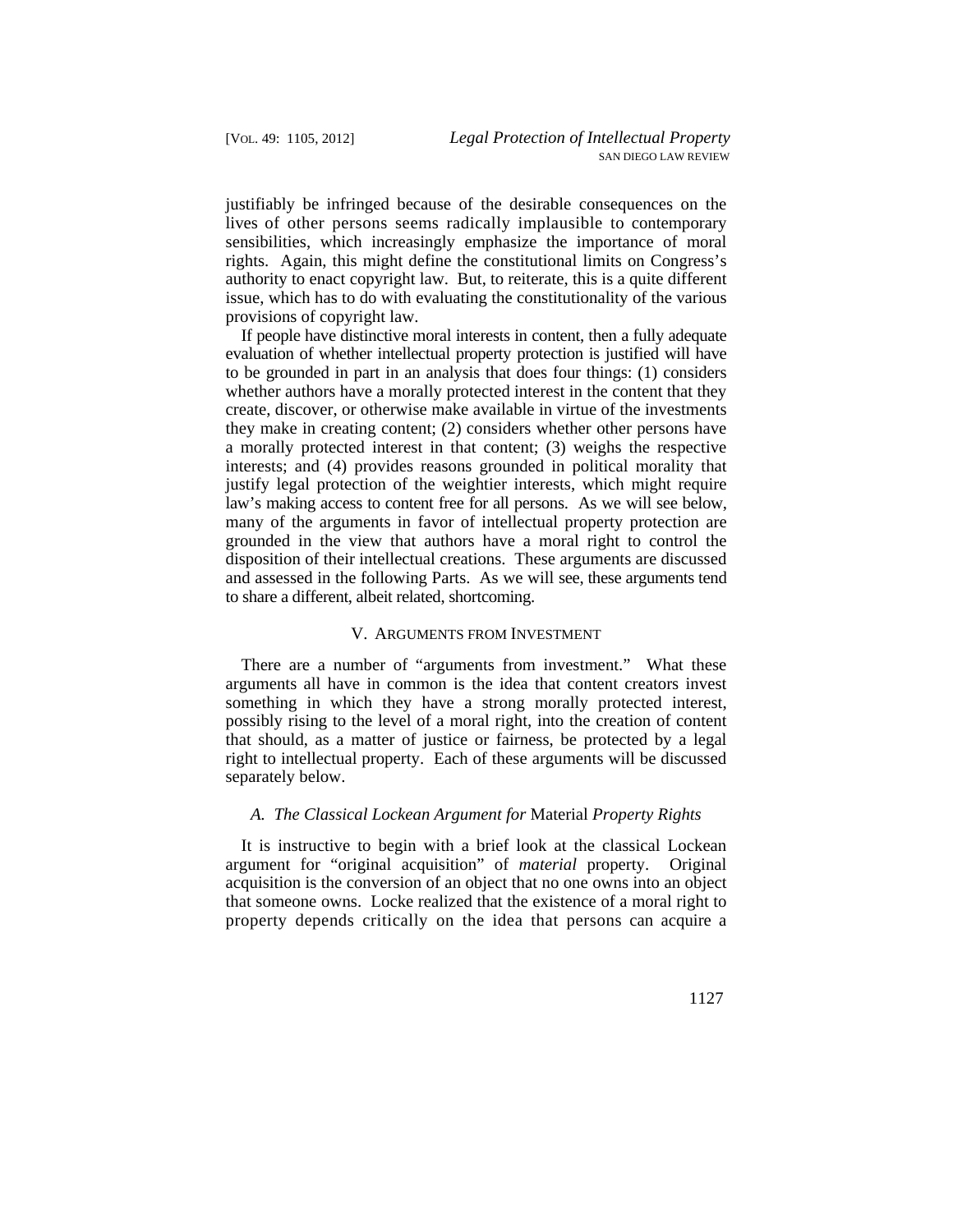property right in objects to which no one else has a prior moral claim or entitlement, which applies to objects that are not the property of anyone else. As Locke expressed the problem: if God gave the material world to all men to use in common to survive and thrive, how can someone acquire a right to exclude others from appropriating a material resource taken from the commons?<sup>25</sup> Property rights, unlike other rights, permit a person to appropriate something external to him and exclude others from appropriating it, even if the former does not use it and others need it. To put the problem of original acquisition another way: how can I take something that is not my property and turn it into something that is my property and allows me to exclude others?

 justified in asserting ownership rights in something antecedently owned specified circumstances that harmonize with basic intuitions about fairness Original acquisition is the core concern of theories justifying material property rights. Transfer of something to which one has an ownership claim is, in most cases, easily justified on the strength of autonomy considerations; if I have an interest in something, then my autonomy rights are such that I can abandon that interest unilaterally or in exchange for payment of some amount. If, in contrast, no one is ever by no one else, then no one could ever come to have an ownership right in anything because every material entity has a history that can ultimately be traced back to parts that were owned by no one—perhaps before human beings arrived to appropriate those objects. The basic problem in justifying the claim that there are moral rights to property of any kind is showing that original acquisition is morally justified under certain and [justice.](https://justice.26)<sup>26</sup>

<sup>25.</sup> LOCKE, *supra* note 4, at 16–17. According to Locke:

Whether we consider natural reason, which tells us that men, being once born, have a right to their preservation, and consequently to meat and drink and such other things as nature affords for their subsistence: or revelation, which gives us an account of those grants God made of the world to Adam, and to Noah and his sons; it is very clear that God, as King David says (Psalm cxv. 16), "has given the earth to the children of men," given it to mankind in common. But this being supposed, it seems to some a very great difficulty how any one should ever come to have a property in anything. I will not content myself to answer that if it be difficult to make out property upon a supposition that God gave the world to Adam and his posterity in common, it is impossible that any man but one universal monarch should have any property upon a supposition that God gave the world to Adam and his heirs in succession, exclusive of all the rest of his posterity. But I shall endeavor to show how men might come to have a property in several parts of that which God gave to mankind in common, and that without any express compact of all the commoners. *Id.* (quoting *Psalms* 115:16).

<sup>26.</sup> It should be recalled here that the methodology of this Article is the method of reflective equilibrium, which relies heavily on basic intuitions on the relevant issue.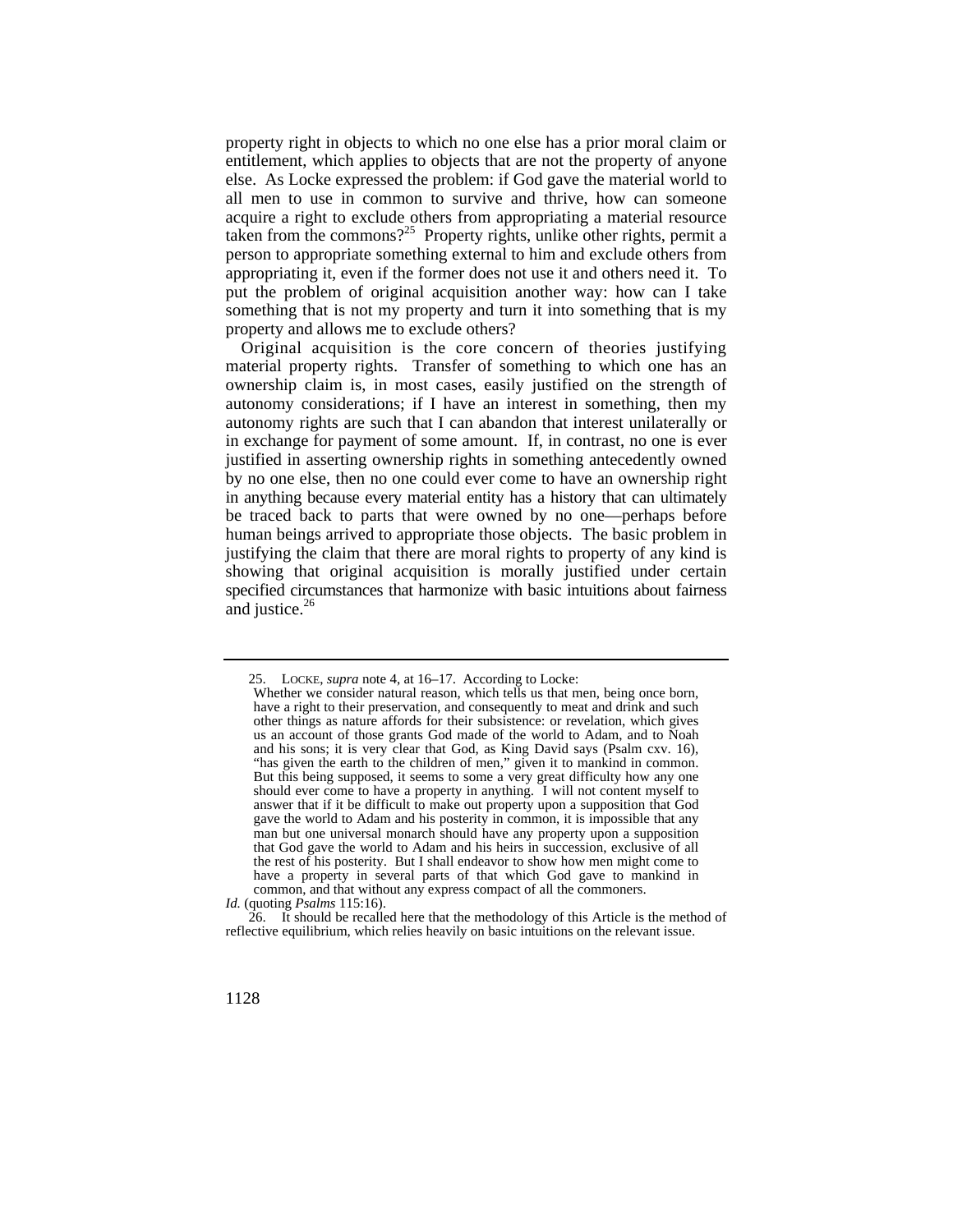because the oligopolistic character of the major labels affords them a Although this Article will not address this problem, it turns out that what Robert Nozick called the "principle of justice in transfer" in his libertarian theory of state legitimacy is somewhat more problematic than commonly thought.<sup>27</sup> Some problems described as being moral flaws in the content of copyright law can, I think, more plausibly be conceived of as caused by problems with a failure to properly frame and enforce contract and antitrust law, which presumably attempt to incorporate, at least in part, moral principles of justice in transfer. For example, the recording industry is frequently criticized as exploitive of both musicians and consumers. First, music prices are inflated beyond what would be the equilibrium in a freely competitive marketplace because the industry is controlled by something resembling an oligopoly. Second, royalties to musicians are less than what they should be because musicians lack the leverage to bargain at arm's length because of the oligopolistic character of the mainstream recording industry. Here the problem arises leverage to which the content creator has no answer. What strikes many critics of copyright law as emblematic of what is wrong with existing copyright law is, in large measure, a problem that arises because of problematic market conditions and problematic contracts.

 intellectual property, which amounts to original creation of novel content. It In any event, the argument of this Part of the Article should be considered as exclusively concerned with "original acquisition," so to speak, of is worth noting here that Locke's argument for the existence of a natural objective moral right to *material property* is concerned entirely with original acquisition. Like most theorists, Locke seems to regard principles of justice in transfer of material property as largely unproblematic.

Locke argues that one can acquire through the expenditure of one's labor a property right in material objects that are otherwise unowned:

Though the earth and all inferior creatures be common to all men, yet every man has a property in his own person; this nobody has any right to but himself. The labor of his body and the work of his hands, we may say, are properly his. Whatsoever then he removes out of the state that nature has provided and left it in, he has mixed his labor with, and joined to it something that is his own, and thereby makes it his property. It being by him removed from the common state nature placed it in, it has by this labor something annexed to it that excludes the common right of other men.28

<sup>27.</sup> ROBERT NOZICK, ANARCHY, STATE, AND UTOPIA 179 (1974).

<sup>28.</sup> LOCKE, *supra* note 4, at 17.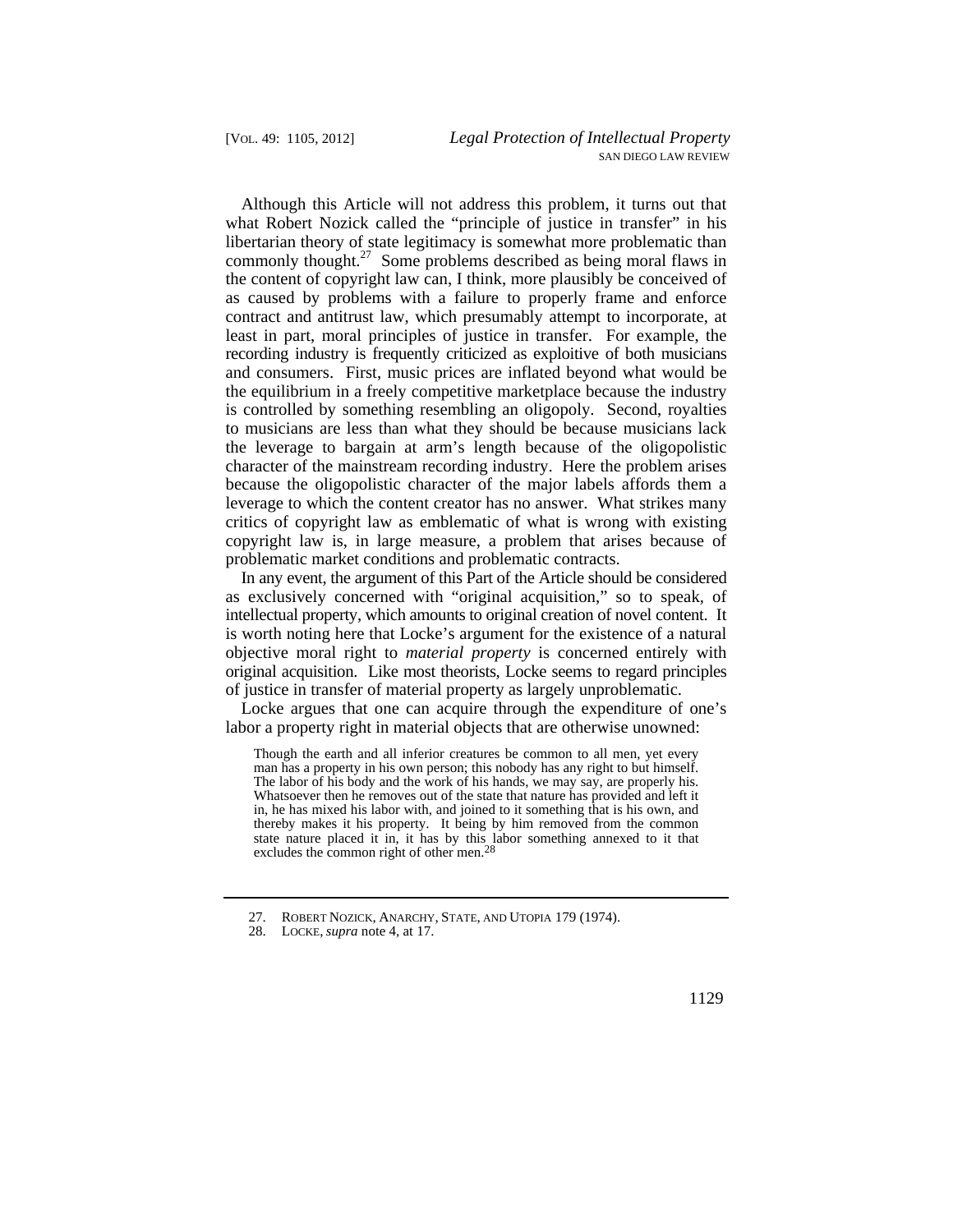There are two provisos, according to Locke, that restrict original acquisition: (1) there must be enough of the material object for everyone else to appropriate; and (2) no one may acquire a material object to spoil or destroy it. Presumably, the second proviso is intended to ensure that one uses the material object or adds value to it.

According to this particular statement of the argument, then, one acquires a property right in unowned material objects by investing one's property on the object in the form of one's labor. There are a couple of possible explanations for how laboring on an object might give rise to a property right. First, it might be that one has mixed one's labor and hence one's property into the object such that it cannot be retrieved; on this view, putting my property into an object to which no one has any prior property interests creates in me a property right to that object. Second, it might be that one has, by one's labor, improved that material object thereby creating value that did not previously exist in the world; on this view, it is only fair that I have the value that I have created by investing my property into an object.

we have property rights in our bodies and labor.<sup>29</sup> First, and of little Either way, this argument does not clearly succeed in justifying *material* property rights. The first question has to do with the idea that consequence because contemporary Lockeans do not ground their theories of property in any assumptions about God's existence and nature, all things, on a traditional Christian view, are God's property, including ourselves. *We* do not "belong to" ourselves; we belong to God, as God's property, suitably defined. Although Locke starts from a point of view that is a theistic one, if not a Christian one, his first step out of the block is inconsistent with these theological underpinnings. Strictly speaking, we do not *own* ourselves from this point of view.<sup>30</sup> There is a missing moral premise in the argument.

 Second, from a commonsense point of view, we simply do not conceive Although we naturally use the term *my* to refer to our bodies, we do not of the relationship of ourselves to our bodies as one of ownership.

 Rickless for this observation. 29. One might think the inclusion of a premise that we own our bodies begs the question of whether there are natural objective moral rights to material property. To ground an argument for *material* property rights in a premise that presupposes that we have property rights in our bodies, which are material objects, might seem to assume what it seeks to prove. The problem with this objection is that Locke is concerned with whether we can acquire property rights in material objects that *are distinct from us*, and it is not clear that a person's body is *distinct* from the person. I am indebted to Sam

 as being divine *property*, but this seems a plausible view to many Christians. 30. Indeed, Locke's position is in tension with the Christian doctrine he frequently seems to presuppose. On one common view, we are holding our bodies in trust for God, who is the sole owner of those bodies. I find it somewhat odd to think of human beings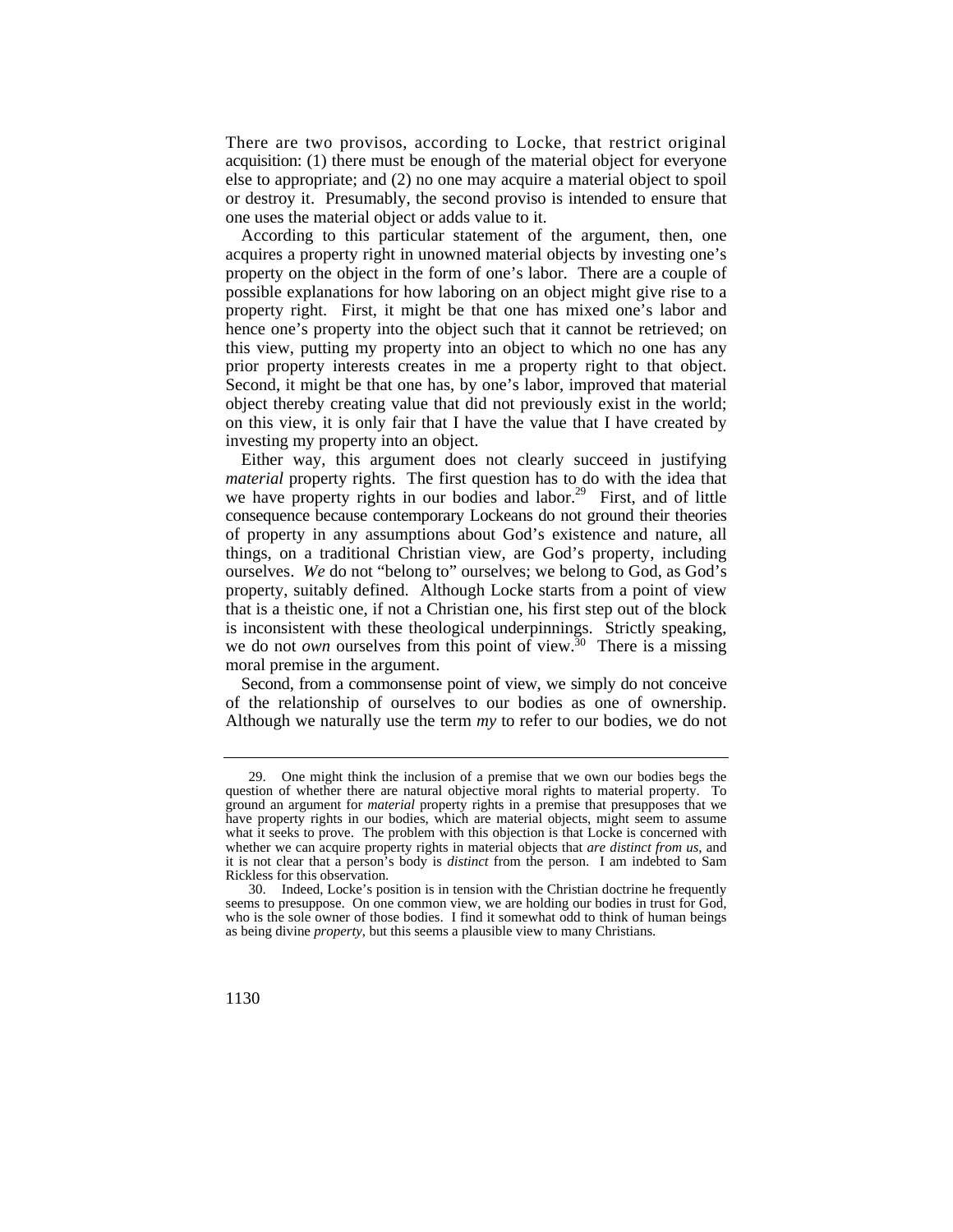objects. I am not my house, but I am my body. To characterize the be actionable in any jurisdiction, is that *A damaged B*'s property when *A*  intend this pronoun in the same way that we use it in talking about other relationship between me and my body as one of ownership seems misleading at best and confused at worst. Indeed, if *A* hits *B* and breaks *B*'s nose, *B* will have many complaints: assault, injury, suffering, and so on. But one complaint *B* does not seem to have, and one that would not broke *B*'s nose.

Traditionally, what has been regarded as the most important problem with the Lockean argument seems to be far less problematic when the Lockean provisos are considered. To his credit, Robert Nozick, who grounds his theory of property rights in the Lockean argument for original acquisition, points out that one might plausibly think that we simply forfeit the expenditure of our labor-property when we mix our labor-property into some object that does not belong to us. If I swim out to the middle of the Atlantic Ocean and somehow fence off a portion and improve it by cleaning it of all pollution, most people will agree that I do not thereby acquire a property right in that portion of the ocean. The claim that I own my labor, even if true, does not imply that I own whatever unowned object I mix it with. $31$ 

In any event, it is important to realize that Locke's analysis did not end here. At this point, all he has shown, at most, is that people have a natural moral right to property—a conclusion grounded in principles of individual ethics. In addition, he must provide reason to think that the law should recognize and protect these rights. As will be recalled, the analysis here is two-pronged.

Locke's second prong is concerned with showing that a legitimate state *must* protect these natural rights because we have these rights in virtue of being moral persons. This job was done with his social contract theory. This piece of Locke's argument is concerned with showing that we actually contract with one another to put ourselves under an obligation

<sup>31.</sup> As Robert Nozick puts the point:

But why isn't mixing what I own with what I don't own a way of losing what I own rather than a way of gaining what I don't? If I own a can of tomato juice and spill it in the sea so that its molecules (made radioactive, so I can check this) mingle evenly throughout the sea, do I thereby come to own the sea, or have I foolishly dissipated my tomato juice?

NOZICK, *supra* note 27, at 174–75. For neo-Lockean responses to this point, see, for example, A. JOHN SIMMONS, THE LOCKEAN THEORY OF RIGHTS 271–75 (1992), and David Schmidtz, *When Is Original Appropriation* Required*?*, 73 MONIST 504 (1990).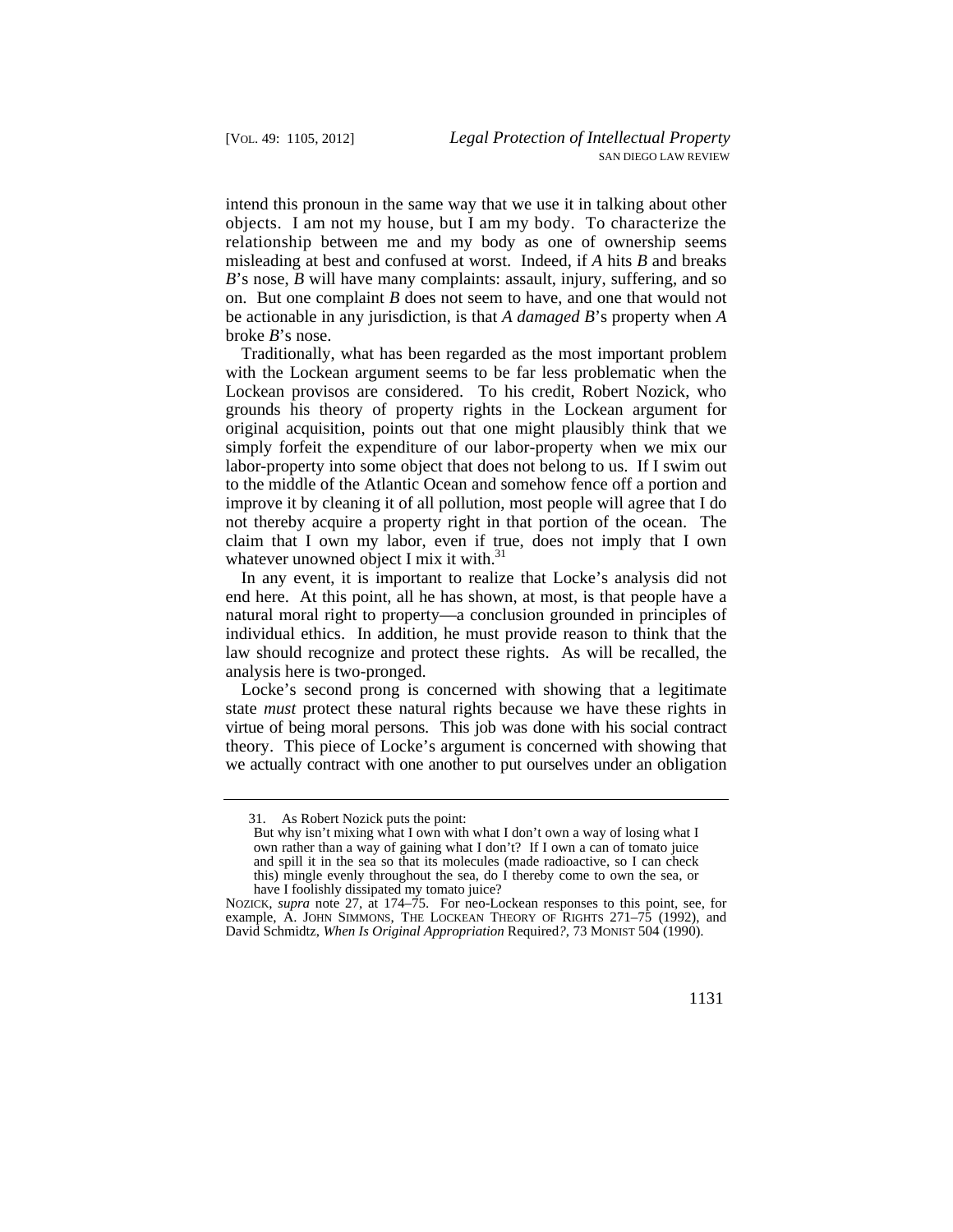to obey the state as long as it respects natural moral rights and makes law through democratic procedures.

One feature of Locke's theory is crucial to note. Locke believes that in the state of nature one has a moral right to defend oneself against threatened violations of one's moral rights to life, liberty, and property, as well as a moral right to *punish* violations of those rights. As one of the features of a legitimate state is a limited monopoly on the use of force, Locke argues that it is part of the social contract that each party to the contract give up her natural right to punish violations to the state. Persons in a legitimate state can defend themselves against threatened violations but they may not punish them; that is the exclusive province of the state—a claim that I will rely on in what follows.

#### *B. Applying the Lockean Approach to Intellectual Objects*

 should be clear that we can *change* a material object only by causally It is important to note that both interpretations of Locke's argument for original acquisition of material property depend critically on the assumption that we causally interact with preexisting material objects. To "mix" one's labor with some preexisting object is, at the very least, to causally interact with that object. I can put my labor into a piece of wood only because I can causally interact with the wood in the following sense: my labor changes the form taken by the piece of wood. Likewise, we can improve some material object only by changing it in a way that is more easily appropriated for the satisfaction of human wants or needs. It interacting with it.

Even if Locke's argument were successful in justifying original acquisition of material property, it does not have any direct or obvious application to intellectual property because this assumption does not apply to intellectual content. If it makes sense to think of intellectual content as constituting objects that exist independently of us, they are *abstract* objects with radically different properties than material or mental objects—ideas, thought, perceptions, minds, et cetera. In contrast to material objects, abstract objects, if there be such, lack extension, solidity, and spatio-temporal location; it should be clear, for example, that the object denoted by the symbol *2* is an entity of a very special kind: it is intangible and neither here nor there. In contrast to mental objects, abstract objects exist without being present to anyone's consciousness. It seems reasonable to think that the number denoted by *2* and the proposition expressed by  $2 + 2 = 4$  exist in a world where there are no minds to think about those objects; however, there are no ideas or other mental states in a world where there are no minds.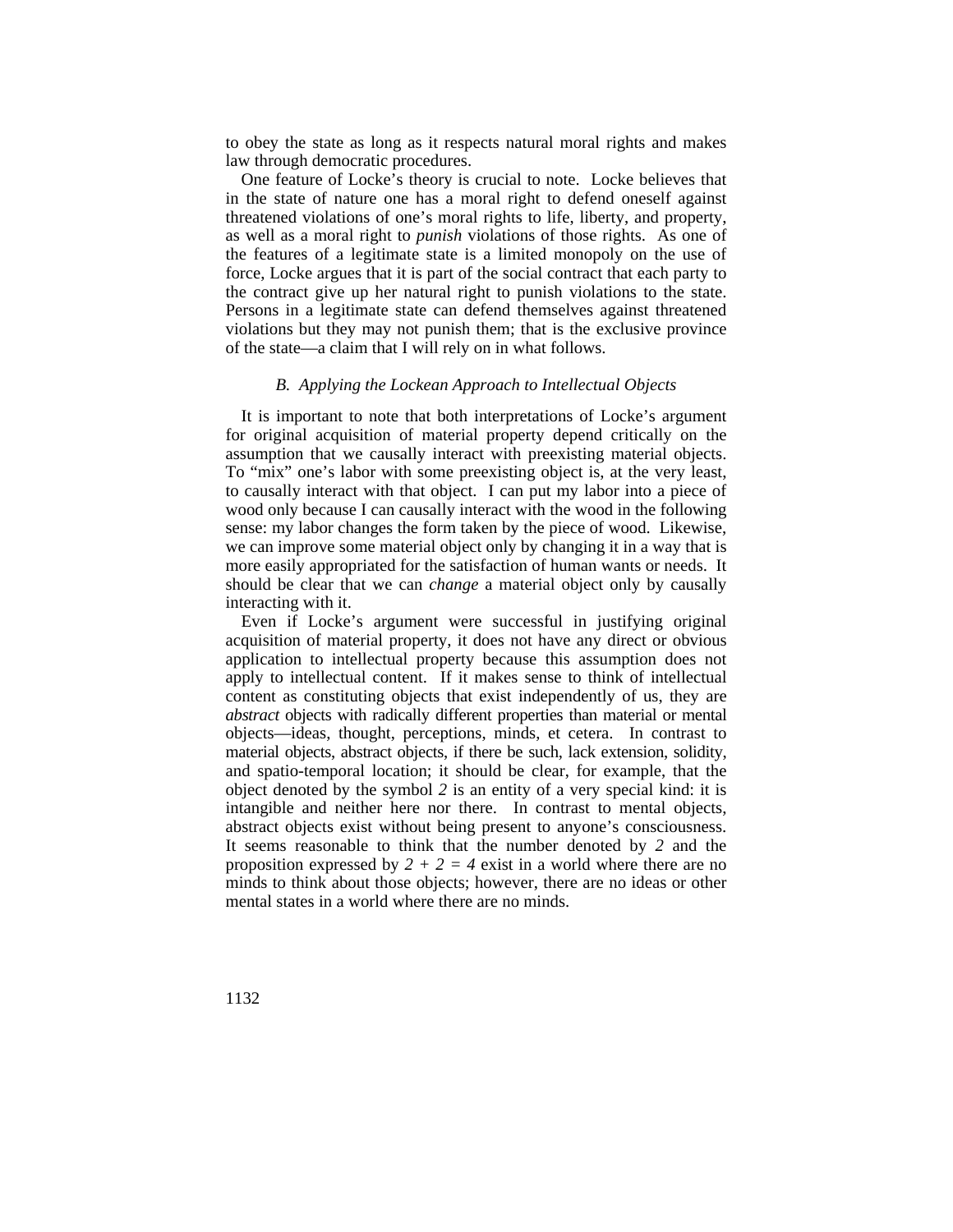physical object that is that particular sculpture. The relevant interest is the sculptor's interest in the "content" of that sculpture; her interest is Of course, there are some difficult issues regarding the nature of certain artistic content.<sup>32</sup> It seems clear, for example, that a sculptor must causally interact to mix labor with preexisting materials when she creates a sculpture; sculptures are, after all, physical objects. Here it is helpful to note that the sculptor has potentially two interests. One is in the physical object that is the sculpture. But this is not the relevant interest from the standpoint of intellectual property debates; there is no issue, after all, about whether the sculptor can exclude people from appropriating the in protecting the content of that sculpture so that it cannot be reproduced in some other material [object.](https://object.33)<sup>33</sup> Although the ontological nature of this content is not entirely clear, I am inclined to think that it is an abstract object. Perhaps, it is something like the "form" that the sculpture has.

However, if the ontological character of sculptural content is not entirely clear, it should be clear that much intellectual content has the form of an abstract object. A set of propositions, such as is expressed by a novel, constitutes an abstract object that contains as its members abstract objects because both sets and propositions are abstract objects if anything is an abstract object. Likewise, a string of linguistic symbols (as opposed to their representations on a page) is an abstract object containing abstract objects as members if, again, anything is an abstract object. Accordingly, novels, plays, and other forms of intellectual content that are linguistic in character are abstract objects.

 and communicate that idea to you, but I do not seem to have any direct abstract objects. An abstract object might be important enough to warrant the expenditure of a great deal of human energy, but that energy will not be appropriately spent trying to causally interact with it. Reasoning about What this means, it seems, is that we cannot causally interact with such objects, assuming they exist in a genuine way and are not merely theoretical posits. I can think about the abstract object denoted by *2* but I cannot causally interact with that object in any way. I can express some idea about *2* by means of the appropriate linguistic representation causal access to that object; I cannot perceive *2* by any of the five senses, nor is it plausible to think that I have a sixth sense made for "perceiving"

<sup>32.</sup> I am indebted to Steve Layman for pointing this out to me.

<sup>33.</sup> At this point, no claim is being made about the legitimacy of this interest.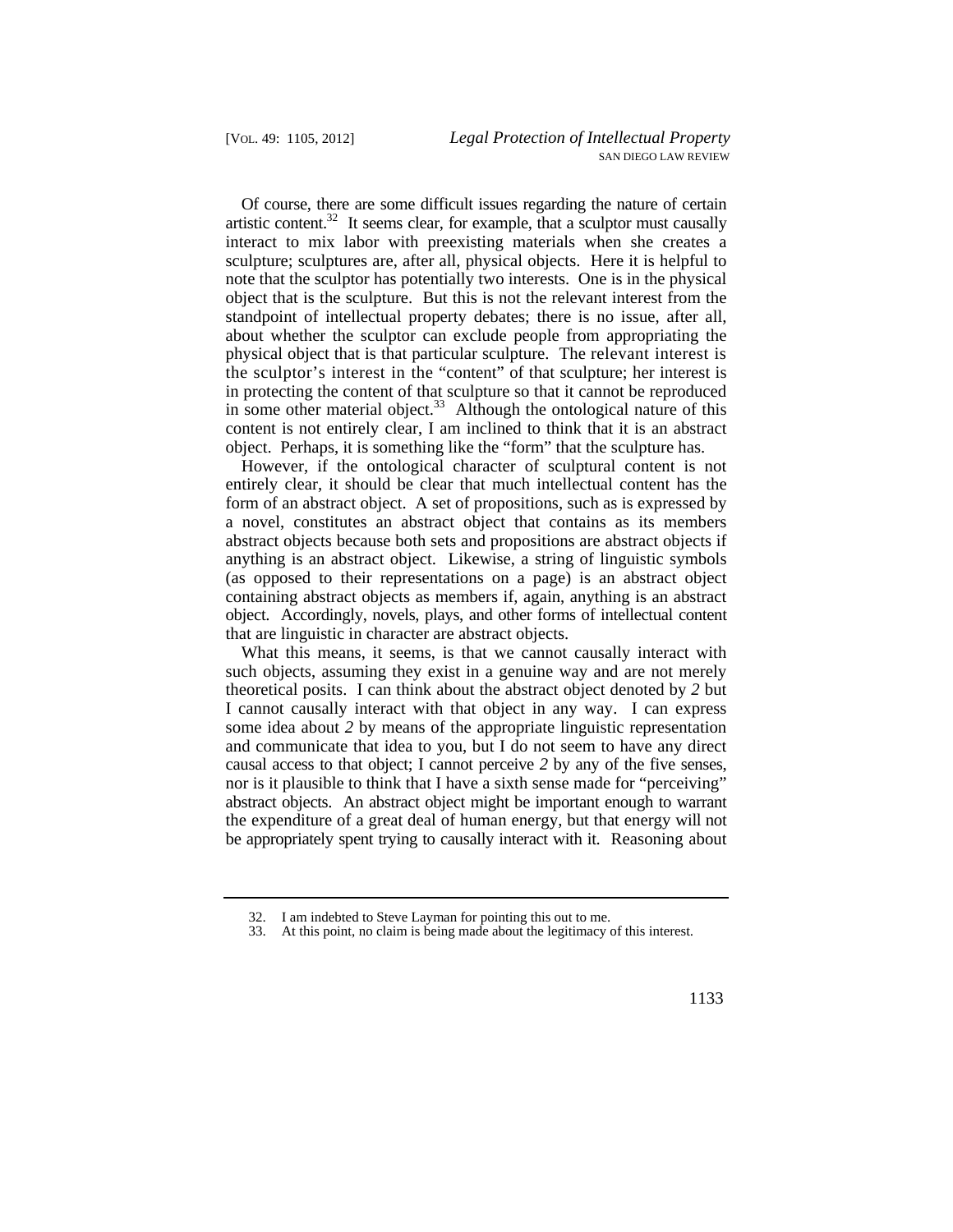an abstract object is the way in which we come to understand it and does not involve causal interaction with such objects.<sup>34</sup>

 seems eminently reasonable to me, the Lockean argument would have to be modified to apply to any intellectual content whatsoever. As Locke It is not clear what Locke thought, if anything, about intellectual property, but the foregoing analysis suggests that neither version of the classical Lockean argument can be directly deployed to justify property rights in, at the very least, intellectual objects that are linguistic in character, such as novels, poems, et cetera. If I cannot causally interact with abstract objects, then I can neither mix my labor with an abstract object nor use my labor to create new value by improving some existing abstract intellectual object. The Lockean argument, as he formulated it, would have to be modified in some significant way to apply to these intellectual objects. Further, if all intellectual content is abstract in character, as formulates the argument, it has no bearing on the issues of intellectual property that currently divide us.

#### *C. Learning from Locke: Contemporary Lockean Arguments for Intellectual Property Protection*

As we saw above, the original Lockean argument for material property is not directly applicable to intellectual property because it relies on a notion of *mixing of labor* that does not apply in circumstances in which one does not, or in the case of intellectual property, *cannot* labor on a preexisting object in the world, such as the creation of new content, either because there is no preexisting object at all or because it is the kind of object with which human beings cannot causally interact. The Lockean argument must be modified to avoid reliance on this notion that applies only to material property, if at all.

 himself makes. At first the sole emphasis in the argument is that a moral One way of doing this to avoid the problems that arise with the original Lockean argument is to make a variation of a move that Locke right to property in original acquisition is acquired by mixing one's property with an object and thereby having "fixed [one's] property in [it]."35 Then Locke begins to observe that labor "improves" the objects in the world and adds value to it:

 34. This is a standard view of abstract objects. *See* Gideon Rosen, *Abstract Objects*, STAN. ENCYCLOPEDIA PHIL. (Mar. 6, 2012), [http://plato.stanford.edu/entries/abstract-objects/](http://plato.stanford.edu/entries/abstract-objects). 35. LOCKE, *supra* note 4, at 18 ("The labor that was mine, removing them out of

 that common state they were in, has fixed my property in them.").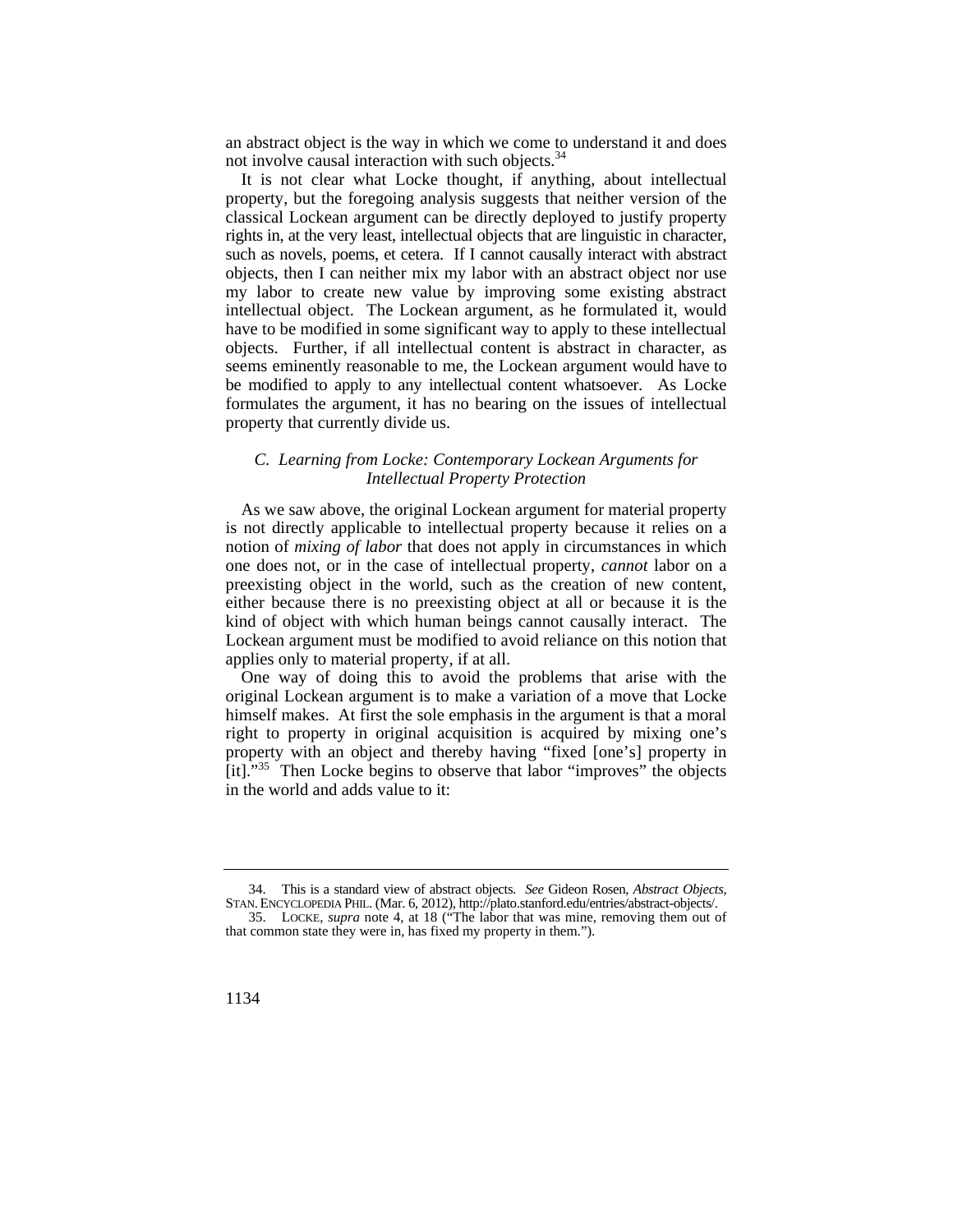enclose it from the common. Nor will it invalidate his right to say everybody But the chief matter of property being now not the fruits of the earth and the beasts that subsist on it, but the earth itself, as that which takes in and carries with it all the rest, I think it is plain that property in that, too, is acquired as the former. As much land as a man tills, plants, improves, cultivates, and can use the product of, so much is his property. He by his labor does, as it were, else has an equal title to it, and therefore he cannot appropriate, he cannot enclose, without the consent of all his fellow commoners—all mankind. God, when he gave the world in common to all mankind, commanded man also to labor, and the penury of his condition required it of him. God and his reason commanded him to subdue the earth, i.e., improve it for the benefit of life, and therein lay out something upon it that was his own, his labor. He that in obedience to this command of God subdued, tilled, and sowed any part of it, thereby annexed to it something that was his property, which another had no title to, nor could without injury take from him.36

In Chapter V, Locke does not exploit what seems a plausible moral principle that could form the basis for a second, more persuasive version of the argument—the moral principle that when a person labors on an object from the commons and creates new value in it, that person is entitled, as a matter of both fairness and just desert, to the value he creates and hence the object, as long as there is enough as good left for everyone else. $37$  This, it seems, is a missed opportunity, as this seems to be a true statement of a moral principle. It is so intuitively plausible, indeed, that Locke should have dropped the claims about mixing labor and made this argument.

 why it might seem fair that the laborer may keep the object. It is also a When one substitutes the idea that the laborer creates the majority of the value of an object in the commons for the mixing-labor idea, there is a prima facie reason to think that she deserves, as a matter of fairness, to keep that value. But putting this together with the idea that there is enough of the resource, just as good in quality, for everyone else, strengthens the argument. Now it is not just a matter of one person having a claim in an object to which no one else has an antecedent claim, which would be

<sup>36.</sup> *Id.* at 19–20.

<sup>37.</sup> One might object that one is entitled to only the value one creates and not the object. There are a couple of responses to this. First, there is no way to extract the value from the object, so to speak, and give the laborer just that value—other than in modern times to pay someone the amount of the value added. Second, labor, on Locke's view, is responsible for nearly all the value in an object: 99/100, according to Locke. As Locke puts it: "[I]f we will rightly estimate things as they come to our use and cast up the several expenses about them, what in them is purely owing to nature, and what to labor, we shall find that in most of them ninety-nine hundredths are wholly to be put on the account of labor." *Id.* at 25.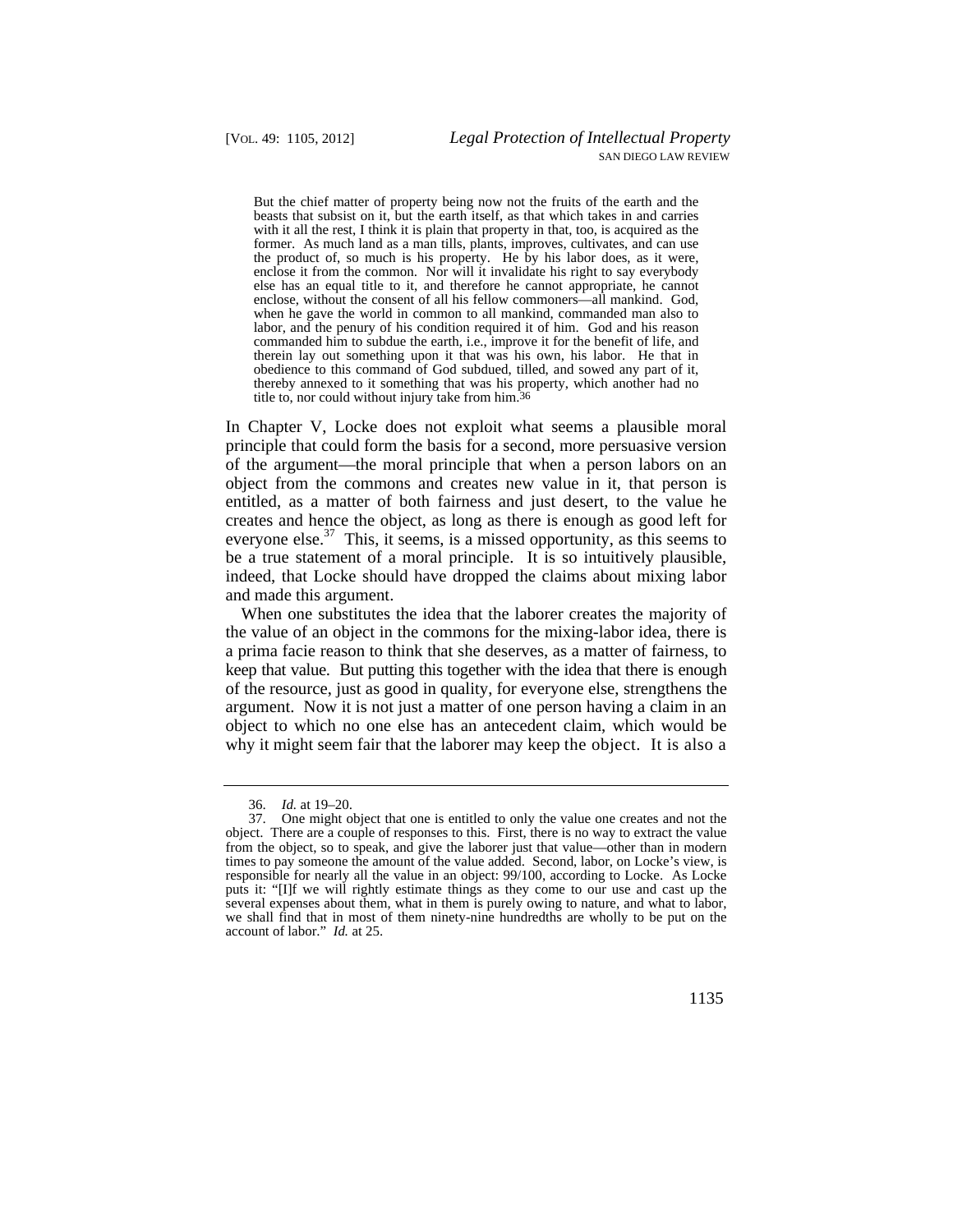speaking, the laborer's acquisition of a property right takes nothing away from anyone else that cannot easily be replaced. Each consideration matter of no one else being *harmed* by the appropriation. Strictly provides a good reason to think the laborer deserves a property right in the object; it is hard to see how a plausible objection to the laborer's ownership could even get off the ground when the two ideas are put together. It is not enough to ask the question; an argument is needed to support the idea that the laborer gains no right to the object, and it must be grounded in some plausible moral claim.

 violate the Lockean proviso and cleans it of pollution, then she has certainly significantly added value in one sense. But in another she has transporting people and goods, which is, of course, its most valuable use. That reduction of value outweighs the value added by labor to amount to Nozick's concern that someone who labors on a material object simply loses his labor is directed at Locke's idiosyncratic metaphysics of labor and the equally idiosyncratic moral principle that must be assumed—that a person acquires a property right in an unowned object by laboring on it solely by virtue of having *mixed his property* into it. Less plausible is the assumption that I lose any new value I have created by laboring on an unowned object. It is reasonable to think that a person who fences off a portion of the Atlantic Ocean and cleans it of pollution gains no property right to it. But that arguably is because the laborer has not significantly improved the value of any portion of the ocean that could be appropriated without violating the Lockean proviso. To what fruitful use could that portion of the ocean be put that improves on the uses to which it is currently put? If one, on the other hand, fences off a sufficiently large portion to detracted from the value by reducing the amount of ocean available for an appropriation that spoils the resource, which would violate the other Lockean proviso. So it appears that one would rightly lose one's labor because both provisos are violated and the relevant moral principle of fairness is not satisfied.

In the context of making a Lockean-style argument for intellectual property protection, the analogous move would be simply to argue that, regardless of whether authors mix their labor with anything, they bring new value into the world that was not available prior to the expenditure of their labor. Since authors are responsible for the creation of this value, it would be unfair not to allow them to define the terms upon which others may take advantage of this value. They are responsible for that value and hence deserve its full benefits. Moreover, if it makes sense to think that there is enough left for others in the "intellectual commons" or if there is nothing that would count as an intellectual commons at all, then the argument for intellectual property protection seems that much stronger.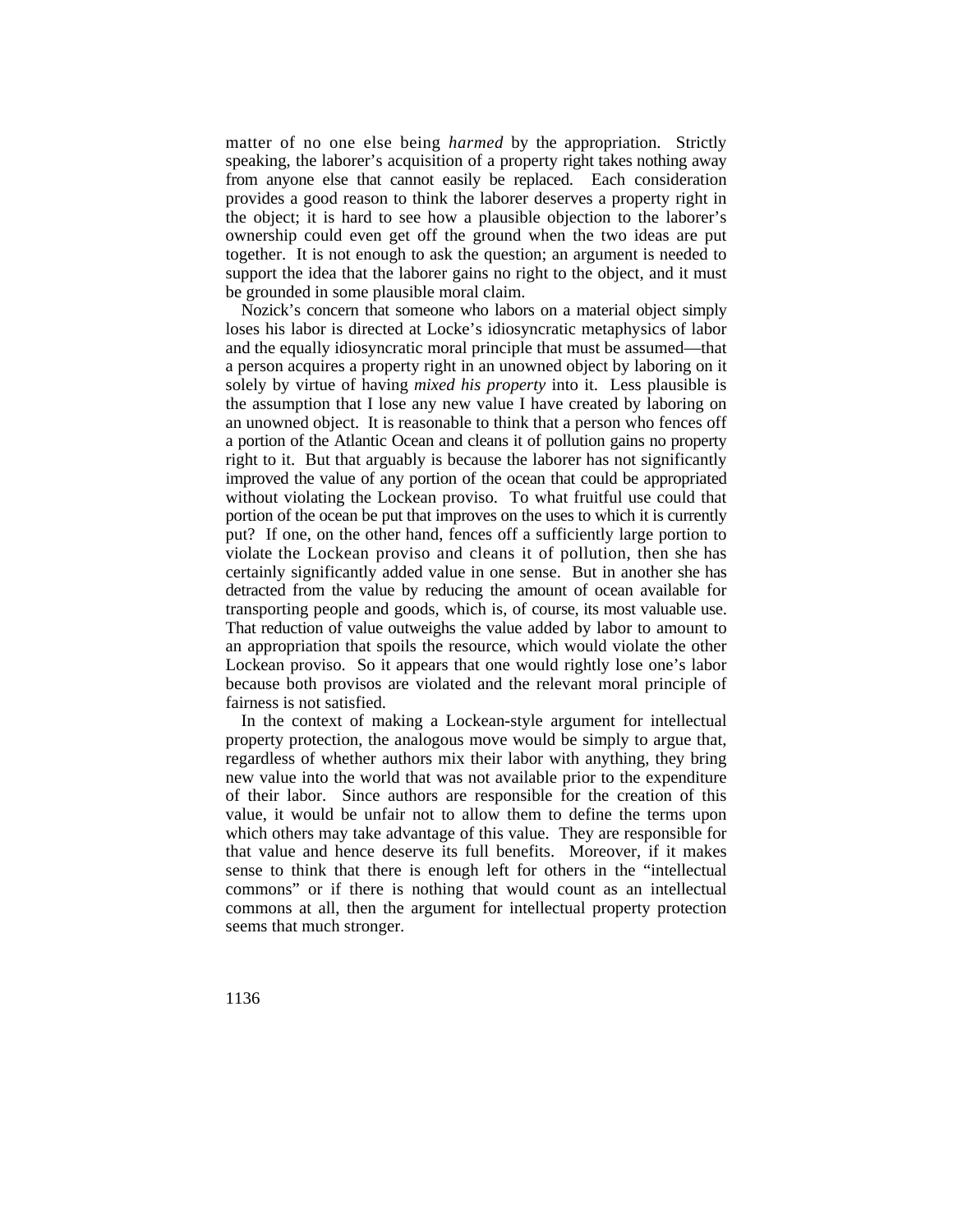from the standpoint of ordinary moral intuitions to succeed. First, the idea of mixing one's property into an unowned object by laboring on it does not obviously justify legal protection of the laborer's property rights in part appropriately characterized as "vandalism" that would incorrectly result and as noted above, such a premise, because of its abstract premise, seems This is a particularly significant alteration of the original version of the argument emphasizing the mixing of labor (and hence one's property) with the object. Even if there were some relevant sense in which one could mix one's labor with an object, the argument remains somewhat unpersuasive because of its metaphysical character. This character requires the argument to rely on a principle that does not seem sufficiently plausible because, without reliance on a premise that requires the creation of new value through labor, the principle justifying original acquisition would seem to be overbroad. There would be many cases of something more in gaining a property right over the vandalized unowned object. Second, to lack a firm foundation in moral rules governing fairness or justice. Indeed, this is why Nozick's concern about the labor-mixing metaphor can be grounded in an example that seems clearly not to justify an instance of original acquisition; merely mixing one's property (in the example, tomato juice) with an unowned object (in the example, a substantial portion of the ocean) does not have any obvious normative implications.

What seems true of the Lockean argument for original acquisition of *material* property also seems true of a Lockean-style argument for original acquisition of *intellectual* property. Replacing the overly metaphorical mixing-labor language with language involving the creation of new value seems plausibly to fall within the area of morality defining standards of fairness and desert. If I take an object in its natural state from the commons and improve it to create new value in the world, it seems only fair, other things being equal, that I receive the bundle of protections that constitute a property right. Indeed, on the assumption that the relevant Lockean proviso is satisfied with respect to that particular object,  $38$  it would seem intuitively *unfair* to deny the person who created the new value. If I have created new value through my labor on an unowned object and leave as much and as good for everyone else, it is very hard to see how anyone might have even a weak prima facie moral claim that I should not have a property right in the object. I created the new value

<sup>38.</sup> An assumption that will be considered below.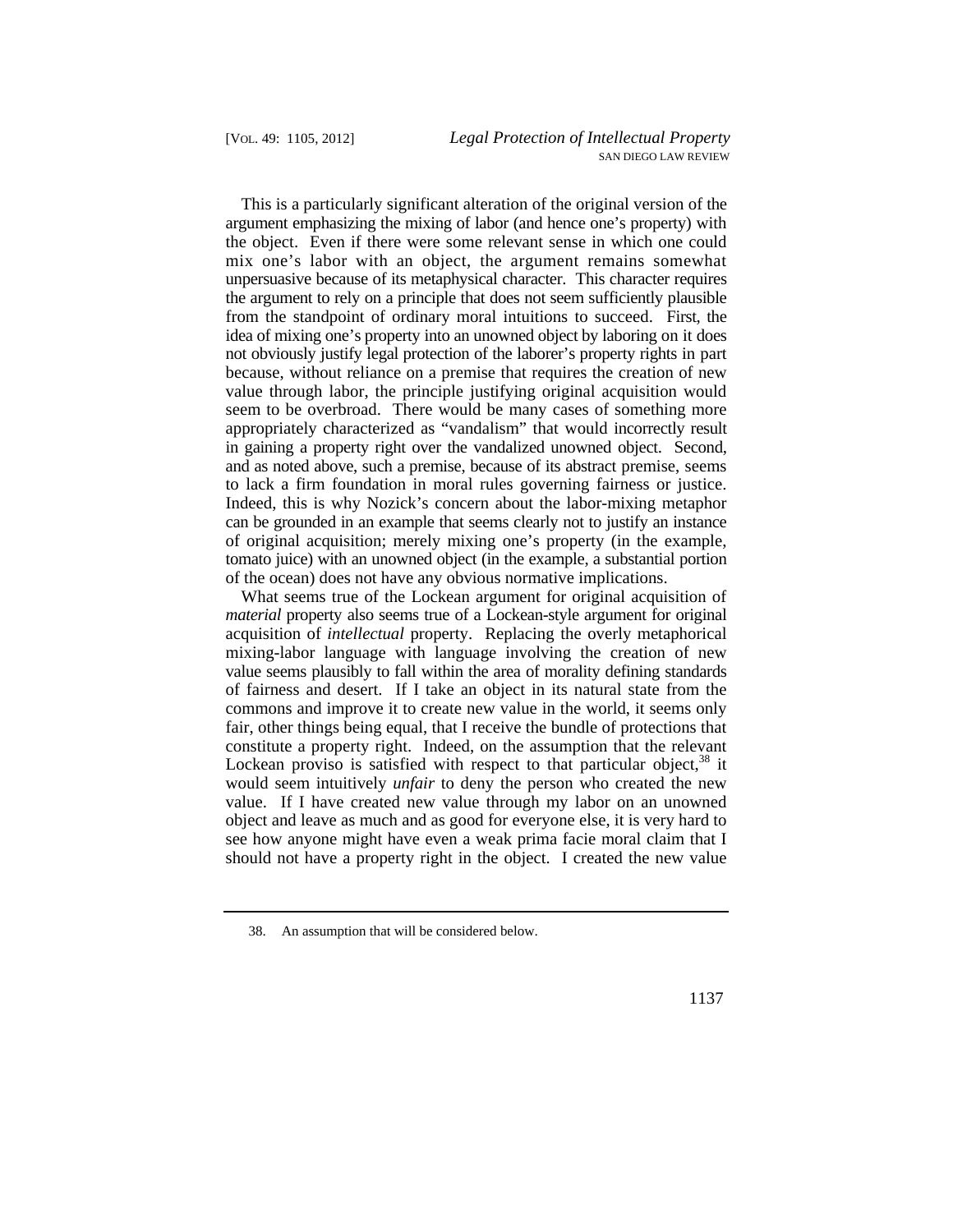without depleting the amount of the relevant object that can be improved or used by others.

 the efforts of others from whom she developed her skills and ideas, but Although some would reject this line of reasoning on the strength of the now-familiar claim that no one person is fully responsible for the content they create, this objection has little force. It might be true that no author is solely responsible for the value introduced into the world by a novel piece of content *C* because her ability to create *C* was shaped by this claim cannot bear the weight of delegitimizing intellectual property protection of the author's interest. At most, it supports the conclusion that the contributions of these other persons should be appropriately compensated. It does not imply the stronger claim that every person should have free access to content. This argument provides no reason to think that someone who contributed nothing to the author's ability to create the relevant piece of content *C* should be able to access *C* without compensating someone or that the author should not be able to exclude such a person from appropriating *C* without paying the author a fee. The fact that others contributed value to *C* does not imply that, for example, *I* should get that content for free.

Moreover, this response concedes too much. As Adam Moore points out, one can argue that the contributions of those who have contributed to the author's ability to create *C* have been fairly compensated through a variety of social [mechanisms.](https://mechanisms.39)<sup>39</sup> Education, after all, is not free. It requires the payment by someone, possibly taxpayers, of tuition and teacher salaries, as well as the purchase of books and textbooks. It seems reasonable to think that such payments represent fair compensation for the contributions made by such persons to the author's ability to create *C*. As Moore puts this important point, "When a parent pays, through fees or taxation, for a child's education it would seem that the information—part of society's common pool of knowledge—has been fairly purchased."<sup>40</sup> Accordingly, if the argument that it is only fair that authors be granted a legal right to exclusive control of the contents they create is flawed, it is not because such a right would be inconsistent with any rights of people who made indirect contributions to those contents through other works that influenced the authors.

But beyond this, one can argue that the state's legitimizing purpose of promoting the public good might simply require the state to treat new content as though *the entire value* of the content were created by the author. It bears reiterating that there are likely multiple legitimizing

 39. *See* ADAM D. MOORE, INTELLECTUAL PROPERTY AND INFORMATION CONTROL: PHILOSOPHIC FOUNDATIONS AND CONTEMPORARY ISSUES 172-73 (2001).

<sup>40.</sup> *Id.*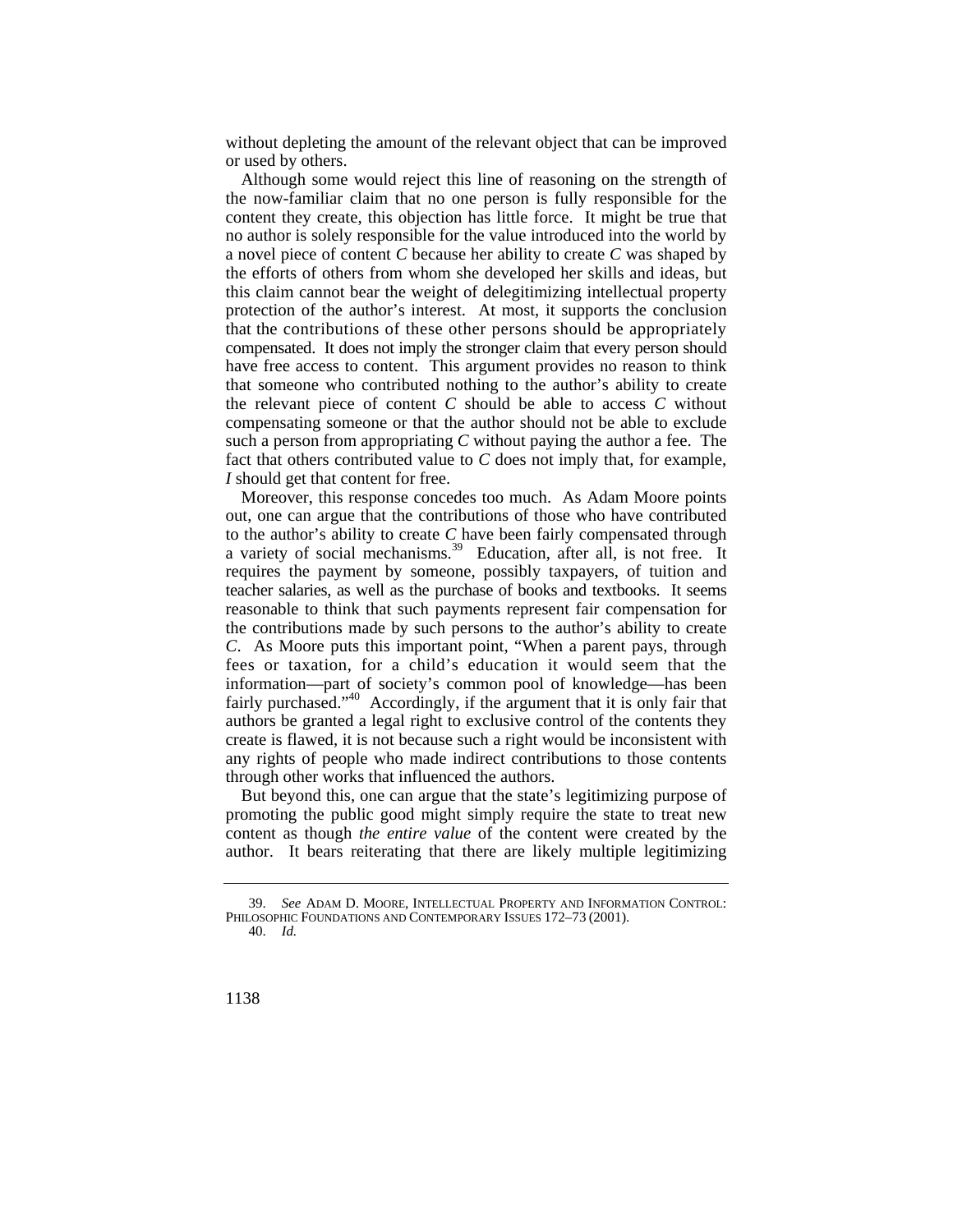purposes of the state that might conflict, and sometimes the legitimizing purpose of promoting the public good will outweigh the legitimizing purpose of protecting moral rights.

Another way of avoiding reliance on some sort of labor-mixing idea is to focus exclusively on the author's effort. Michael McFarland, for example, argues as follows:

It takes much thought, time and effort to create a book, a musical composition, or a computer program. Those who worked to create it have the strongest claim to the benefits of its use, over anyone else who contributed nothing to the project.<sup>41</sup>

It is important to note here that McFarland's argument does not rely, either explicitly or implicitly, on the premise that authors create content by mixing their labor with some preexisting object. The claim is simply one of justice: someone who invests significant effort has a superior claim than anyone else to the content.

This particular modification of the Lockean argument is helpful but less so than the first because it falsely assumes that authors necessarily invest a great deal of something, whether thought, time, or effort, into their creations. Although it is presumably true that one must invest "much" thought, time, and effort into making a film like *Pearl Harbor*, this is not true of all content creation. With proper inspiration, a poem or a song might be created in a matter of minutes with little thought or effort. If one must exert oneself to some threshold extent to gain a claim in the product of one's exertion, then this will have to be determined on a case-by-case basis with the outcome being that not every author will gain an intellectual property right. This, of course, might in the end turn out to be correct, but McFarland's version of the argument, like the other investment arguments, is intended to justify a *general* right to intellectual property. Still, how much work one expends in creating a novel piece of creative content is a variable that helps to determine the value of the investment—if not the value of the content, which is determined, and rightly so, by a free market.

Accordingly, it is crucial to note that McFarland's argument does succeed at a more general level insofar as it adds another morally relevant consideration to the mix—that the author must invest something of value

 *Good*, B.C. INTELL. PROP. & TECH. F. (June 4–5, 1999), [http://www.bc.edu/bc\\_org/avp](http://www.bc.edu/bc_org/avp) 41. Michael C. McFarland, *Intellectual Property, Information, and the Common*  /law/st\_org/iptf/commentary/content/1999060503.html.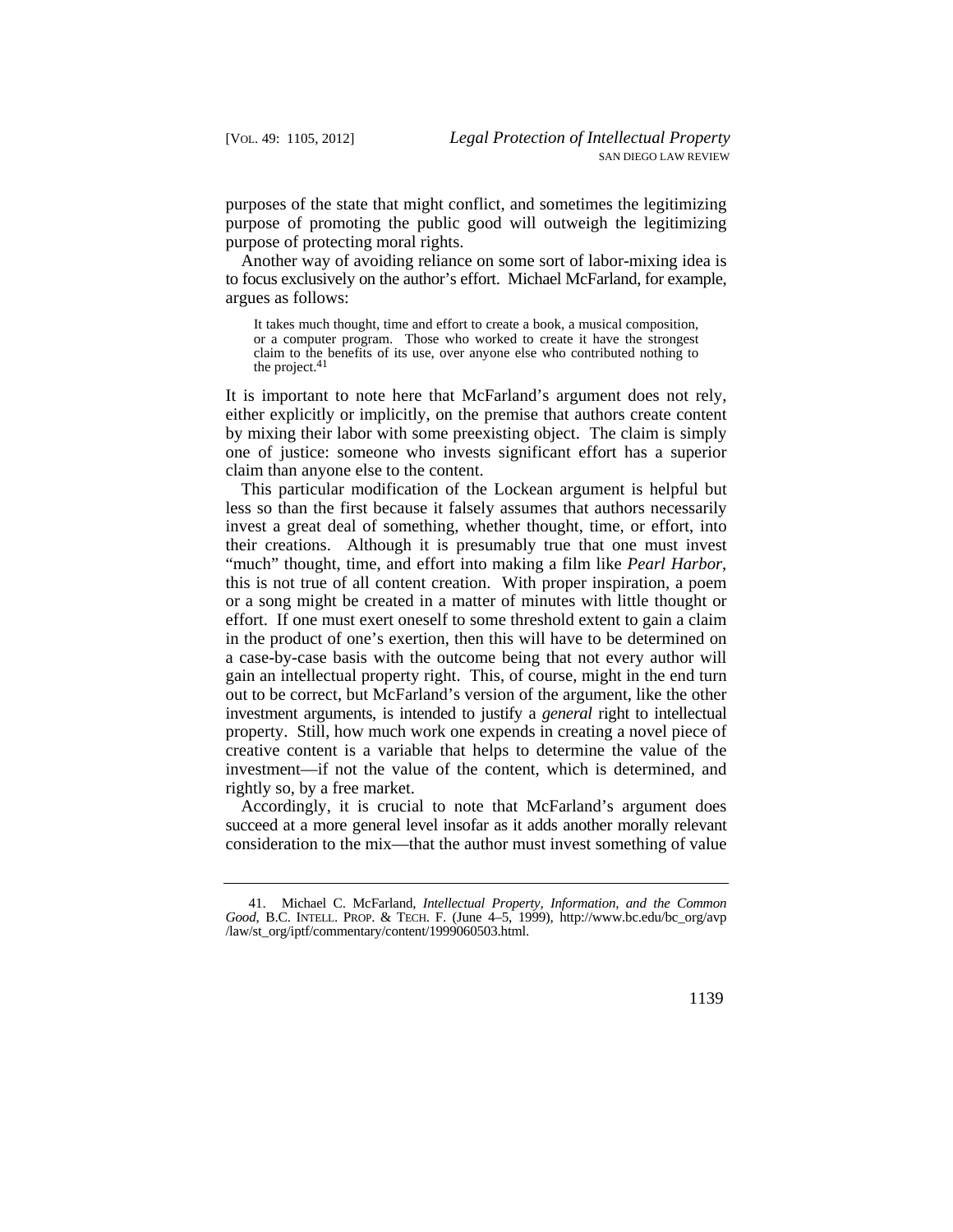in order to create new value in the object. Although McFarland does not take into account the other features adduced above, it is instructive to see to the object. It is rather that the laborer has invested something of value example, many serious moral problems with slavery, but one of those problems is that the valuable fruits of slave labor were stolen from persons how they function together to strengthen the case for original acquisition. Notice that it is not just that the laborer created new value in an unowned object that explains the claim of the laborer to a protected property right in order to create this new value. Insofar as the Lockean proviso is satisfied, it seems quite reasonable, from the standpoint of widely accepted moral intuitions, to think that it would be unfair not to recognize and protect the laborer's property interest in the new value he creates. There are, for regarded as slaves. Indeed, the very point of reparations would be to correct this grave injustice.

 things as sovereign moral agents may be enough to warrant noninterference claims against others."42 Moral principles protecting the sovereignty of The question then arises as to why such factors would plausibly support a claim of fairness that warrants recognizing and protecting the property rights in the object. Adam Moore offers the following possibility, arguing that intellectual property protection is presumptively justified in virtue of protecting the author's sovereignty: "[L]abor, intellectual effort, and creation are generally voluntary activities that can be unpleasant, exhilarating, and everything in-between. That we voluntarily do these a rational agent, on this view, will protect the agent's investment of something that requires an exertion of sorts. As long as no one is made worse by the author's ability to exclude others from the content she creates, intellectual property protection is justified; this condition is known as *Pareto superiority*. Thus, as long as the acquisition, so to speak, of intellectual property is Pareto superior, legal protection of that acquisition is, as a matter of political morality, justified.

Here it is worth noting that Moore makes two important moves. First, rather than grounding his argument in Locke's claim that people have property rights in their bodies and labor, Moore grounds his argument for intellectual property rights in the status of a person as a sovereign moral agent. This avoids the problems of begging the question and misconceiving the moral relationship between oneself and one's body and labor, including intellectual labor, to which Locke's argument gives rise, and replaces it with the much more plausible claim, presupposed by the very idea that people are accountable for their behavior and have moral claims against other people, that people have the special moral

<sup>42.</sup> MOORE, *supra* note 39, at 108.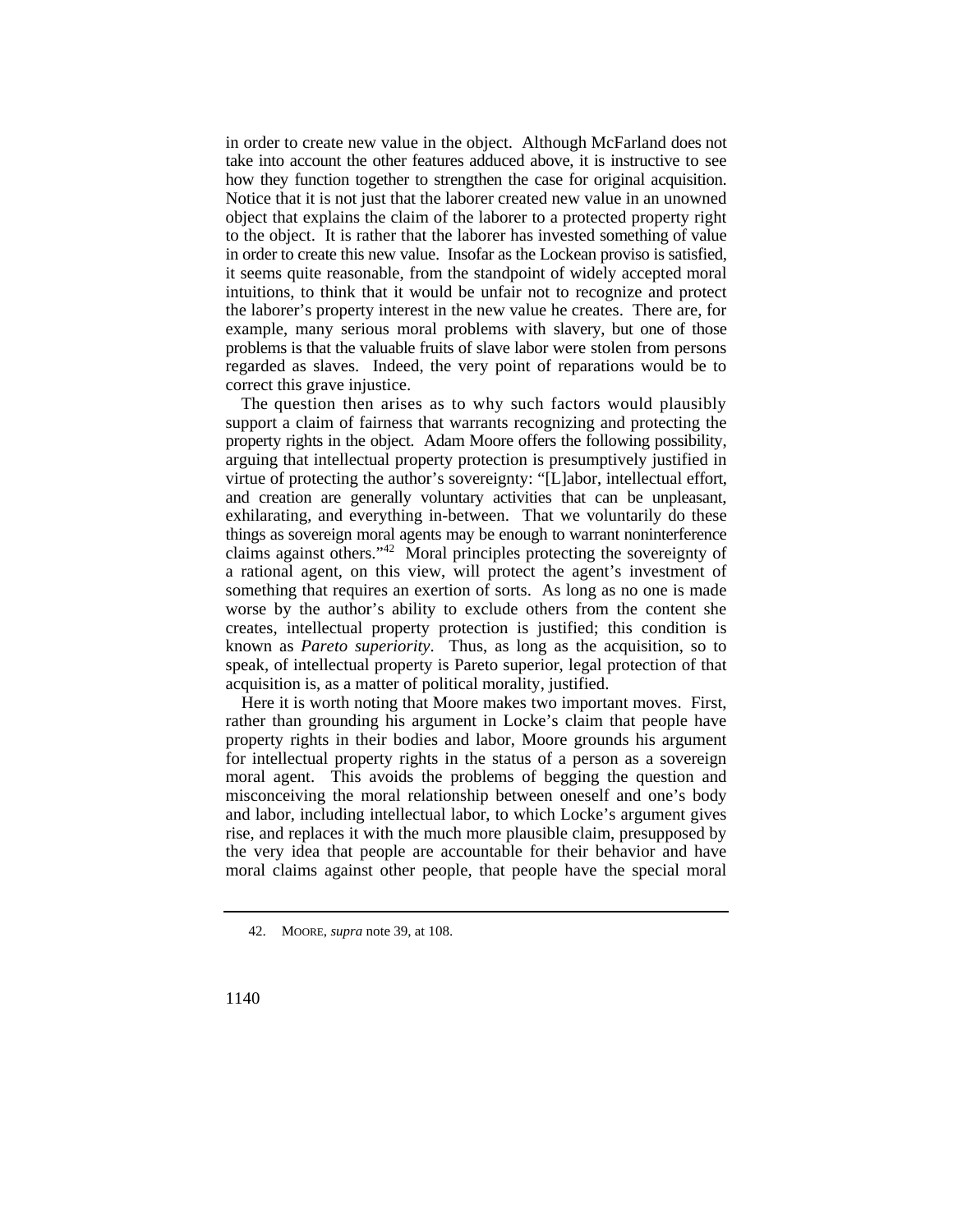status of sovereign moral agent (or, preferably, persons with autonomy rights)—a status that requires moral respect from other beings that have this same status. Second, he assumes a somewhat weaker limiting condition on original acquisition than the Lockean proviso requiring that enough and as good be left for others. Moore takes the position that the acquisition is justified if Pareto superior. Both of these features will be discussed below.

## *D. Status Justifications of Rights vs. Instrumental Justifications of Rights*

As mentioned above, Moore presupposes that it is the status of a human being as a sovereign moral agent that justifies protecting certain rights. This amounts to what is called a status justification for the existence of a moral right that ought to be protected by law. In the case of an act-consequentialist or "instrumentalist" justification, however, there are no moral rights. Legal rights are justified by their effects on the promotion of the relevant consequences; as Mill puts it, the effects of recognizing a legal right are so important that Mill seems to conceptualize rights in terms of what society ought to protect:

When we call anything a person's right, we mean that he has a valid claim on society to protect him in the possession of it, either by the force of law, or by that of education and opinion. . . . To have a right, then, is, I conceive, to have something which society ought to defend me in the possession of.<sup>43</sup>

Moreover, Mill's justification is clearly act-consequentialist: "those possessive relations [that is, which constitute rights] that are *valuable enough* that it is worthwhile for society to institute sanctions to protect them."<sup>44</sup> Here, "value" is best understood in terms of the effects on social utility so as to cohere with Mill's act-consequentialism.

One problem with an act-consequentialist approach to justifying legal protection of rights, as we have seen, is that it seems to presuppose a conception of rights that lacks the most important moral feature of rights: the ability to trump the effects of the protection on the desired state of affairs. Legal rights will always be qualified by the utility of

JOHN STUART MILL, UTILITARIANISM 78-79 (Electric Book Co. 2001) (1863).

<sup>44.</sup> Leif Wenar, *Rights*, STAN. ENCYCLOPEDIA PHIL. (July 2, 2011), [http://plato.](http://plato) [stanford.edu/entries/rights](https://stanford.edu/entries/rights)/ (emphasis added) (quoting unidentified passage from Mill).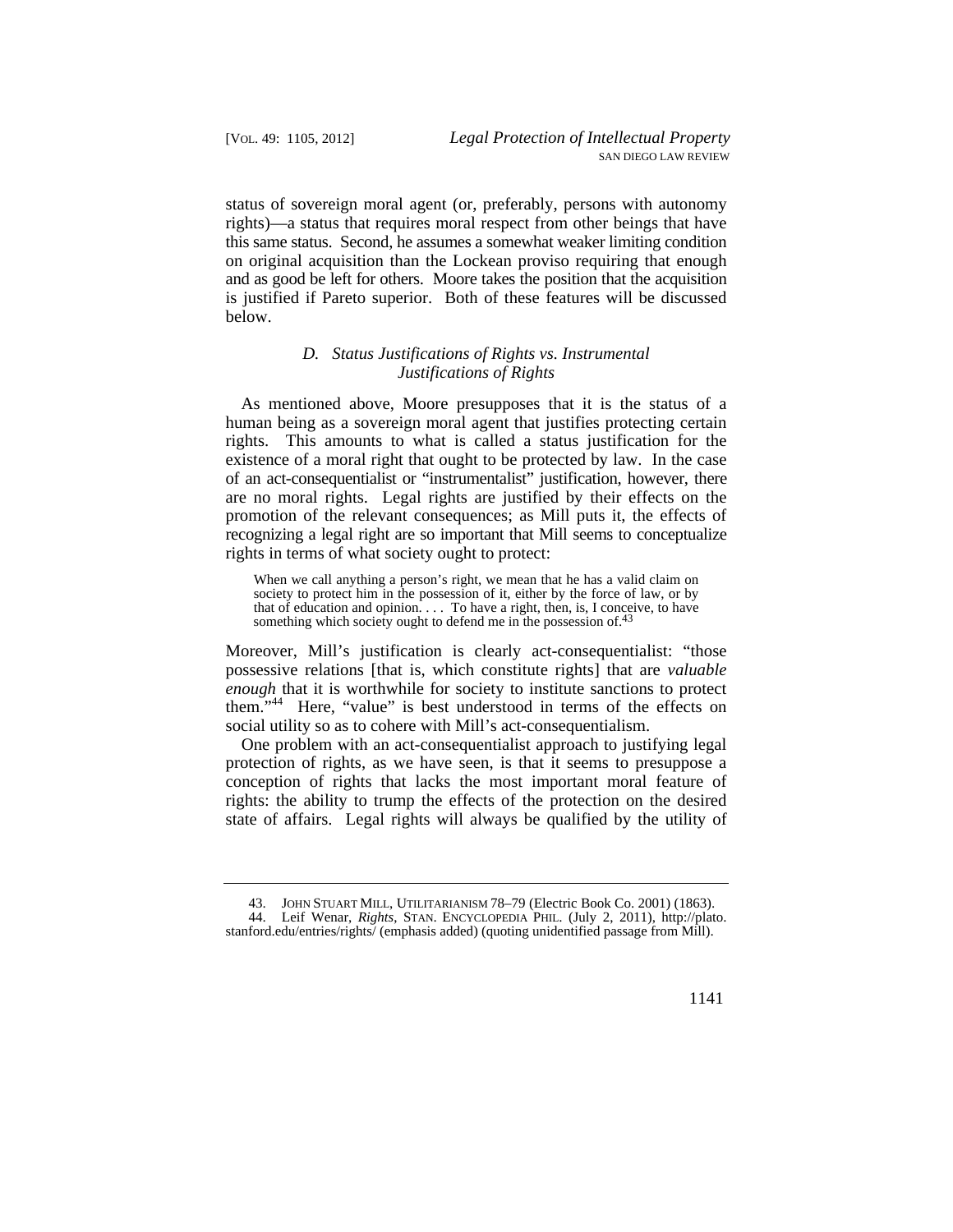protecting them and thus have no real teeth, as the transplant example discussed above [shows.](https://shows.45)<sup>45</sup>

 the moral status of people is defined entirely by being receptacles, so to The problem here is that the only morally salient factor in evaluating an act is its tendency to promote the favored consequences. When an agent decides how to act, no one's interests or utility counts for more than another person's. As Bernard Williams puts it by way of criticism, speak, of pleasure, utility, happiness, et cetera. It has nothing to do with people being rational, moral agents, or free [agents.](https://agents.46)46 Indeed, as Peter Singer approvingly points out, it implies that animal pleasure and pain is morally on par with equal amounts of human pleasure and pain and hence supports moral [vegetarianism.](https://vegetarianism.47) $47$  Even if one is sympathetic to moral vegetarianism because animals have a morally protected interest in being free of unnecessary suffering, as I am, act-consequentialism seems utterly unacceptable because it ignores the qualities that seem intuitively to account for a special moral status as *persons* with rights to autonomy, et cetera.

 and is certainly incompatible with many ordinary moral judgments The views of Williams and Singer help to shed light on the deeper problem with act-utilitarianism. Although act-consequentialist justifications are considered instrumentalist in character, the basic assumption that dictates the fleshed out contours of the theory is a status-based assumption that assigns no special moral status to human beings apart from their capacity to experience pleasure, happiness, well-being, et cetera—capacities they seem to share with animals. This (1) seems intuitively implausible involving people and involving animals; and (2) results in a moral calculus that entails unacceptable answers to many moral issues because the

<sup>45.</sup> *See supra* note 19 and accompanying text.

 46. J.J.C. SMART & BERNARD WILLIAMS, UTILITARIANISM: FOR AND AGAINST 116– 17 (1973). As Williams famously puts it:

 with which he is most closely identified. It is thus, in the most literal sense, an The point is that [the agent] is identified with his actions as flowing from projects or attitudes which . . . he takes seriously at the deepest level, as what his life is about  $\dots$ . It is absurd to demand of such a man, when the sums come in from the utility network which the projects of others have in part determined, that he should just step aside from his own project and decision and acknowledge the decision which utilitarian calculation requires. It is to alienate him in a real sense from his actions and the source of his action in his own convictions. It is to make him into a channel between the input of everyone's projects, including his own, and an output of optimific decision; but this is to neglect the extent to which *his* actions and *his* decisions have to be seen as the actions and decisions which flow from the projects and attitudes attack on his integrity.

*Id.* 

<sup>47.</sup> *See generally* Peter Singer, *All Animals Are Equal*, *in* ANIMAL RIGHTS AND HUMAN OBLIGATIONS 148 (Tom Regan & Peter Singer eds., 1976).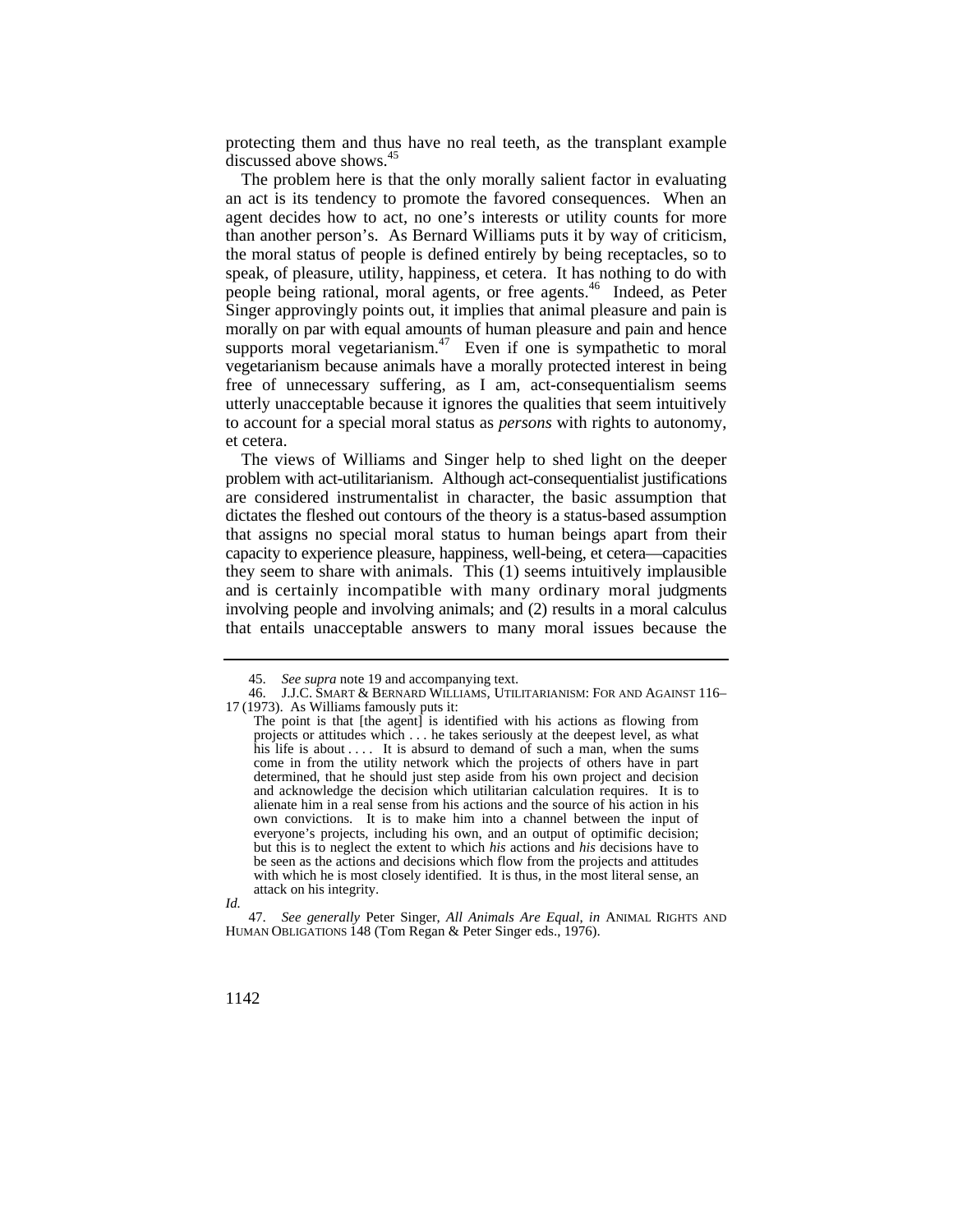status-based assumption not only provides no real protection of individuals in the form of rights, but seems logically inconsistent with them.

 Rule-utilitarianism seems like an ad hoc consequentialist device to avoid There are, in contrast, rule-consequentialist approaches that differ from act-consequentialist approaches in the following way: whereas the right thing to do on an act-consequentialist view is that which maximizes consequences, the right thing to do on a rule-consequentialist view is that which conforms to the set of rules that if always followed would maximize utility.<sup>48</sup> This would allow for the existence of rights defined by the rules. But, strictly speaking, this does not seem to incorporate a reductively consequentialist foundation; after all, there is no pure consequentialist justification for the favoring of a set of rules that maximizes utility in circumstances when departing from this set actually maximizes utility. the problems of act-utilitarianism without changing the basis for moral status; but because of its implicit moral valuation of rules, it is not utterly implausible to characterize it as a weak form of deontological theory, which, again, entails nothing more than that something other than utility is sometimes relevant in determining the moral quality of an act.

The more common approach is the status-based approach that has its beginnings in Kant and is adopted by Locke, Nozick, John Rawls, Robert Merges, Moore, and many other property theorists and theorists concerned with economic justice. On this view, people have a certain status—moral "personhood"—that is grounded in certain morally salient characteristics, such as theoretical and practical rationality, free will, and the ability to form and execute plans that reflect agent ends that make life meaningful. As Warren Quinn described the justification for rights:

A person is constituted by his body and his mind. They are parts or aspects of him. For that very reason, it is fitting that he have primary say over what may be done to them—not because such an arrangement best promotes overall human welfare, but because any arrangement that denied him that say would be a grave indignity. In giving him this authority, morality recognizes his existence

 Einar Himma, *The Interpretation of Mill's Utilitarianism*, 15 HIST. PHIL. Q. 455 (1998). 48. Although Mill is commonly characterized as an act-utilitarian, I have argued elsewhere that he is neither an act-utilitarian nor rule-utilitarian. Rather he is something in between: a "tendency utilitarian." According to this view, the source of the moral obligation to perform an act resides entirely in its tendency to promote utility; thus, conformity or failure-of-conformity to a rule is *not* any part of what makes an act right or wrong. Acts are right or wrong *because* they tend or do not tend to promote utility and *not*  because they conform or fail to conform to an applicable moral rule. *See generally* Kenneth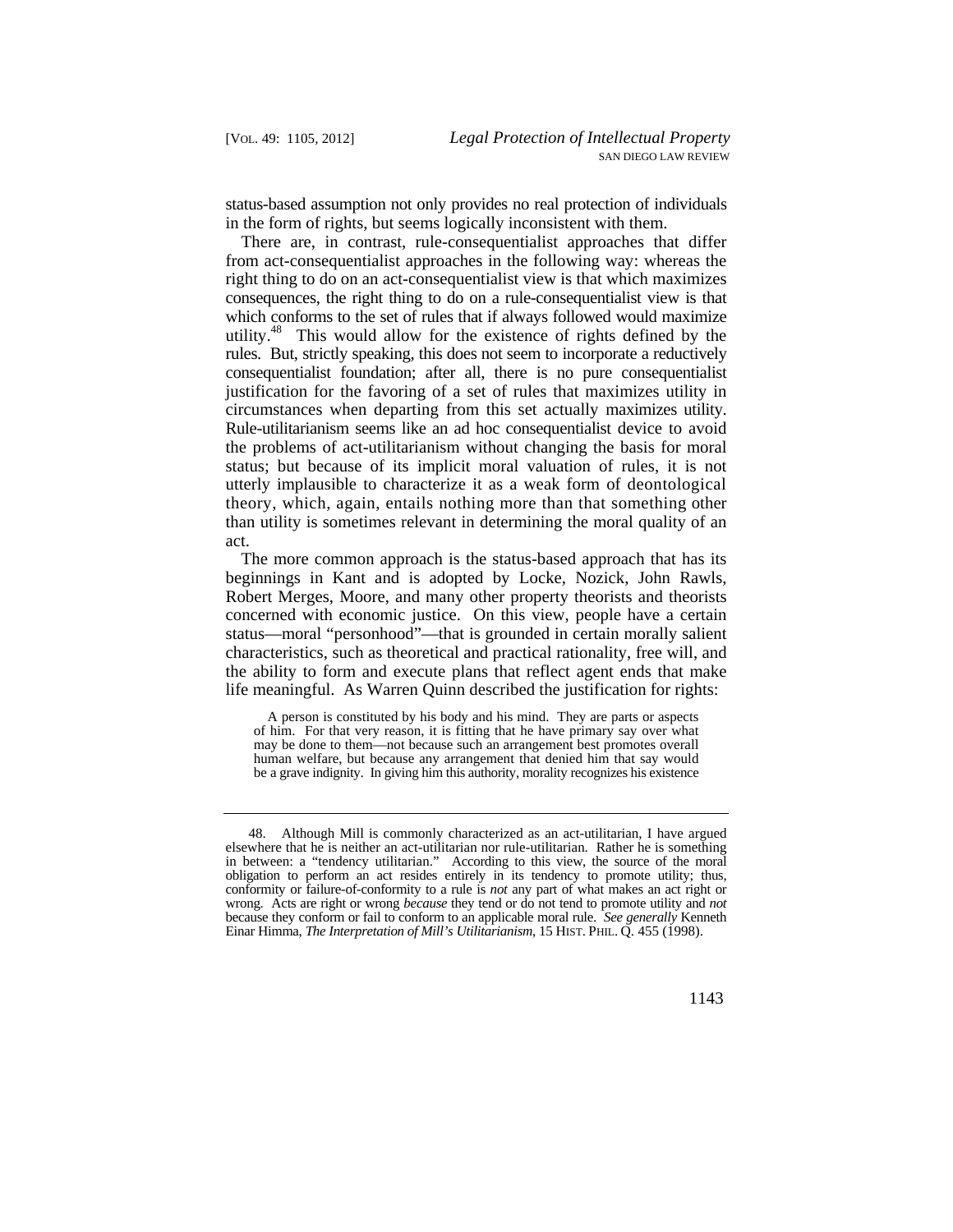as an individual with ends of his own—an independent *being*. Since that is what he is, he deserves this recognition.<sup>49</sup>

The idea is that there is some attribute of the person—being "an individual with ends of his own"—that requires respect and recognition from other persons. But if the only relevant attribute is that the individual has ends of his own, the foundation for Quinn's claims about human status arguably is not strong enough to do the work. The recognition that is due to each individual can be accorded to that individual by recognizing the moral rights that go along with this status and affording them legal protection, among which is a moral right to autonomy.

Thus, rights are not, as in a consequentialist or instrumentalist conception, justified in virtue of the consequences they promote. As Quinn describes the status approach:

It is not that we think it fitting to ascribe rights because we think it is a good thing that rights be respected. Rather we think respect for rights a good thing precisely because we think people actually have them—and . . . that they have them because it is fitting that they [should.50](https://should.50) 

On this view, the idea is that people have moral rights in virtue of moral status that should be recognized, respected, and protected by law. Indeed, as was noted above, the principal disagreement between the abortionrights proponent and the abortion-rights opponent is that the latter believes, while the former generally does not, that the fetus has this special moral status that affords it a natural moral right to life that entails abortion is murder and must be criminalized by a legitimate state.

There is another important question regarding rights, and that question concerns the function of rights—a related but very distinct question from the justification of rights. There are two theories of the function of rights: will theory and interest theory. According to the will theory, the function of rights is to make the rights-holder sovereign over a particular duty owed by someone else.<sup>51</sup> The important idea here is the status of a rights-holder as a sovereign agent exercising dominion over a particular claim to something. In contrast, an interest theory holds that the function of rights is to protect the interests of human beings. $52$ 

Both theories are theories of the function of a right and not a theory of the justification of a right; as such, a theory of the function of a right

<sup>49.</sup> WARREN QUINN, MORALITY AND ACTION 170 (1993) (footnote omitted).

<sup>50.</sup> *Id.* at 173.

<sup>51.</sup> *See generally* H.L.A. HART, ESSAYS ON BENTHAM: STUDIES IN JURISPRUDENCE AND POLITICAL THEORY (1982).

<sup>52.</sup> For a contemporary formulation of the interest theory, see, for example, Matthew H. Kramer, *Getting Rights Right*, *in* RIGHTS, WRONGS AND RESPONSIBILITIES 28 (Matthew H. Kramer ed., 2001).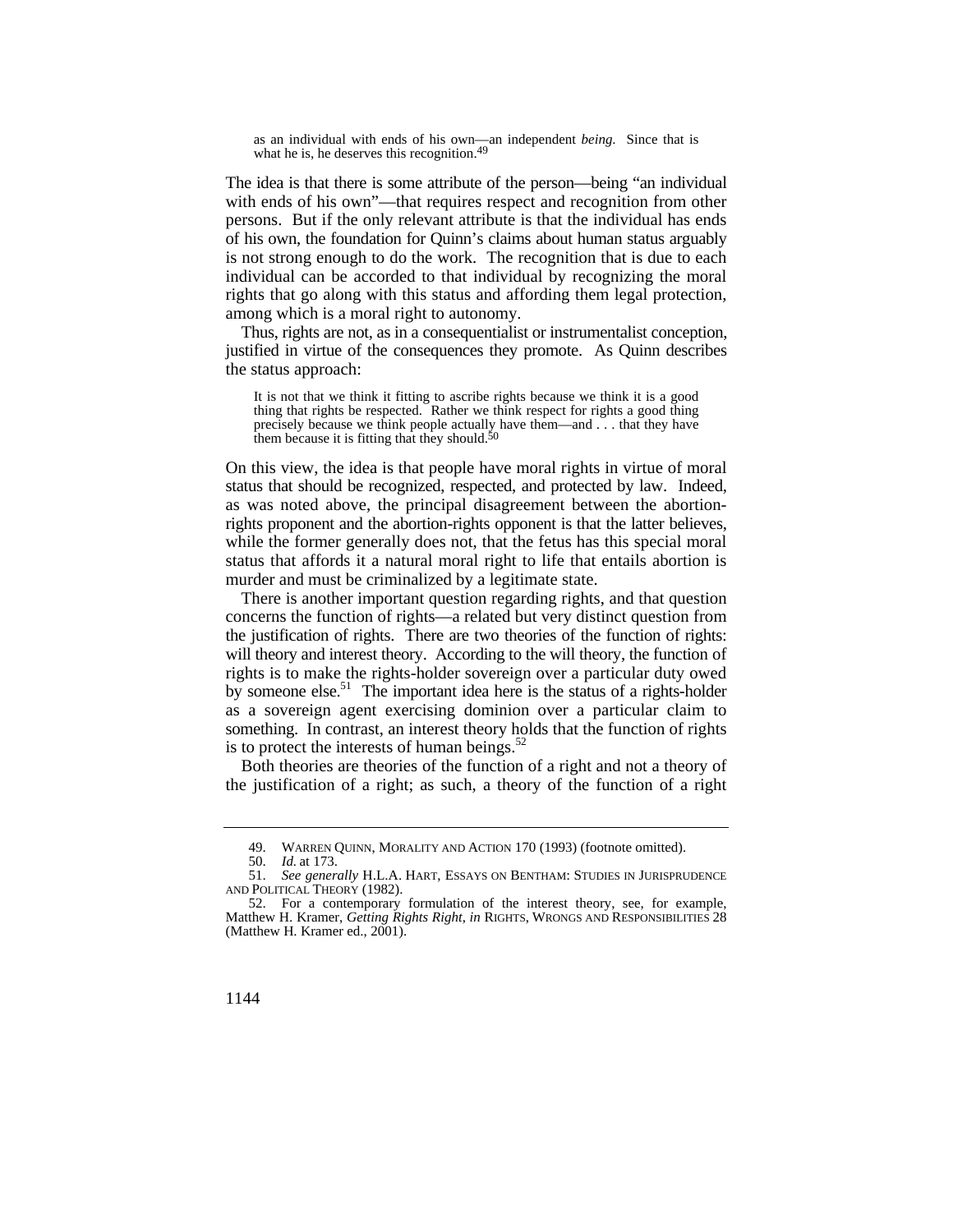does not logically imply a theory of the justification of a right. So each theory of the function of rights is compatible with each theory of the justification of rights. Moore's theory does not necessarily presuppose a will theory but his emphasis on people being sovereign agents as the ground for a right suggests that he has something like this in mind, although he is clearly a status theorist when it comes to justification of rights.

In what follows, I take the position that moral rights are justified in virtue of the special moral status that human beings have as "persons," which is distinct from the status of being a human being, as the notion of a human being is a biological, empirical concept. But I will rely on the entire array of moral qualities that seem to contribute to this special moral status—including but not limited to those on which Moore relies in his contribution to this issue<sup>53</sup>: capacity for autonomy, rationality, free agency, et cetera. In addition, I see no reason to reject either the will theory of rights or the interest theory of rights, although I think the latter is the most important function rights play and so assume something like a hybrid theory.

# *E. Limiting Conditions on Original Acquisition: The Lockean Proviso and Pareto Superiority*

 following way as a limiting condition of gaining property rights in original Moore understands the importance of a limiting condition on original acquisition and hence understands the importance of the Lockean proviso that there be enough of similar quality for all others in supporting the claim that one acquires a property right in the products of one's intellectual labor. It is this premise that does much of the work in explaining why one does not simply lose one's labor in conditions of original acquisition. Instead of the Lockean proviso, Moore incorporates a somewhat more sophisticated limiting mechanism on original acquisition: the principle of Pareto superiority. The principle of Pareto superiority functions in the acquisition: investing one's labor in an unowned object gives the laborer a property right in the object provided that no one else is made worse off by the acquisition of the [object.](https://object.54)<sup>54</sup>

This principle differs from the Lockean proviso in that it allows original acquisition in more circumstances than just the situation in

 *Revisited*, 49 SAN DIEGO L. REV. 1069 (2012). 53. *See generally* Adam D. Moore, *A Lockean Theory of Intellectual Property* 

<sup>54.</sup> *See* MOORE, *supra* note 39, at 109–14.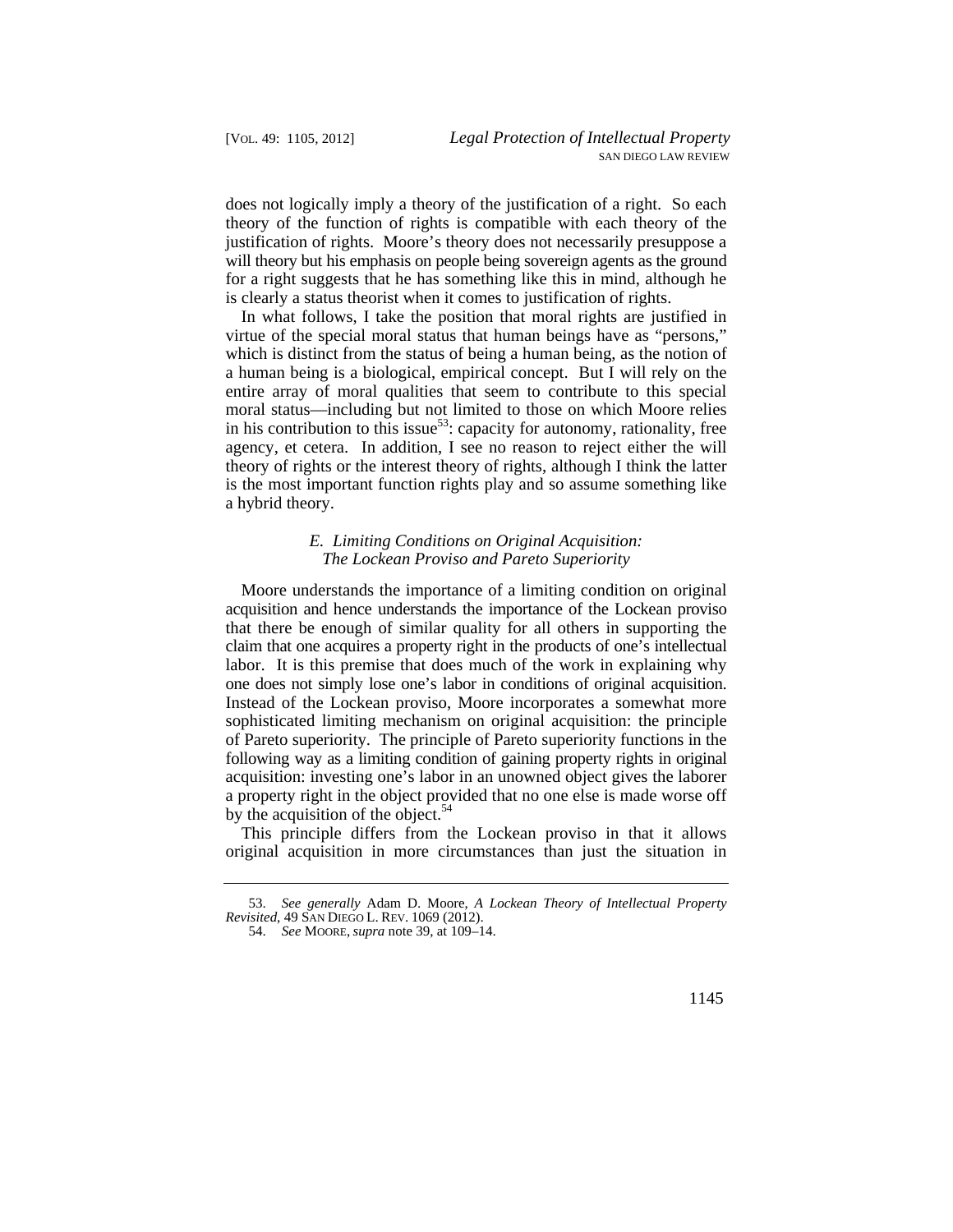which acquisition leaves as much and as good for everyone else. If the Lockean proviso is satisfied, then the principle of Pareto superiority is satisfied. As Locke put the point:

[H]e that leaves as much as another can make use of does as good as take nothing at all. Nobody could think himself injured by the drinking of another man, though he took a good draught, who had a whole river of the same water left him to quench his thirst; and the case of land and water, where there is enough for both, is perfectly the same.<sup>5</sup>

 But the converse is not necessarily true. One might think that an allows acquisition in more circumstances than a pure Lockean theory of acquisition under circumstances in which the Lockean proviso is not satisfied creates a condition of scarcity that must worsen the position of everyone else to some extent. But there can be circumstances in which a particular resource is of idiosyncratic interest to only a comparatively small class of individuals, the others being indifferent with respect to the resource. In such cases, the others might be made better off by the acquisition even though the Lockean proviso is thereby violated without anyone else being made worse off. Under these circumstances, the principle of Pareto superiority would allow the acquisition where the Lockean proviso would not. Thus, Moore's theory of justified original acquisition justified original acquisition.

 condition for original acquisition of intellectual property. If the existence of Both moves by Moore provide a promising beginning for a successful argument justifying legal protection of intellectual property. Although my argument is status based, assuming something like Moore's observation that people are sovereign moral agents deserving of a certain kind of moral respect, I will choose a somewhat different mechanism as a limiting moral rights depends on the moral status of persons and the underlying quality that grounds this status, and one of the functions of rights is to further the interests of persons, then it seems reasonable to think that one must consider the specific interests of all persons in a piece of content that will transcend the interest in not having one's position worsened, and weigh them according to what I take to be a more plausible moral scale.

<sup>55.</sup> LOCKE, *supra* note 4, at 20.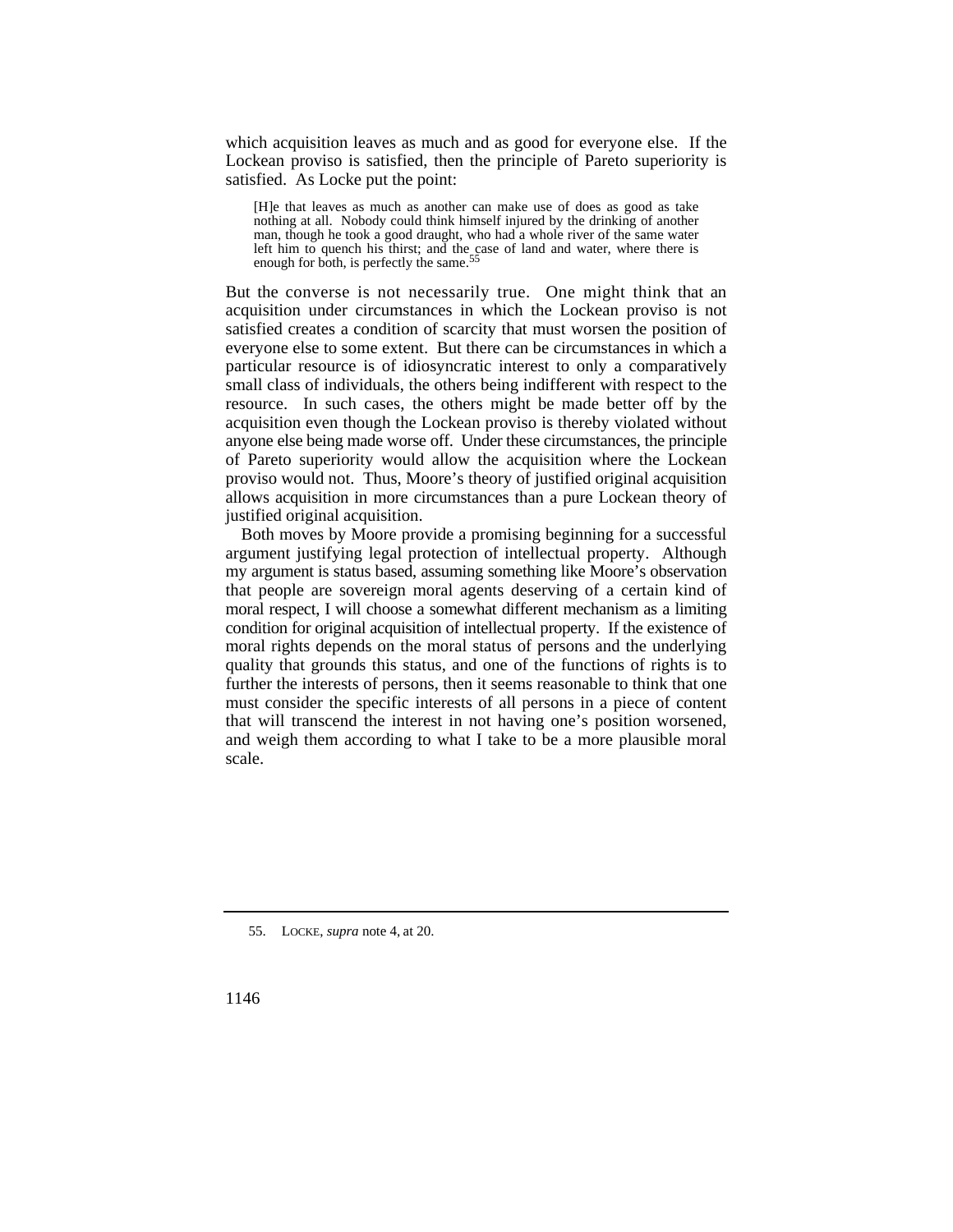### VI. A COMMON SHORTCOMING IN THE INVESTMENT ARGUMENTS FOR INTELLECTUAL PROPERTY PROTECTION

 author has in that content, even if other persons are not harmed by allowing The discussion of the status theory of justification above—and the last paragraph of the last Part—suggests that many investment arguments for intellectual property seem to be vulnerable to a common objection. Whereas the arguments against intellectual property seem to give short shrift to the issue of whether authors have a morally protected interest in their creations, most of the investment arguments seem to give short shrift to the issue of whether people have a morally protected interest in the content created by others. Surely, if the interests of the authors are relevant, so are the interests of other persons.<sup>56</sup> Indeed, one might plausibly believe that there might be content so important to humanity that the interests of other people, taken together, defeat whatever interest the the acquisition.

To see the problem, consider again some of the investment arguments. Although a pure Lockean argument would be qualified by the proviso that there be enough of the resource left to others, the interests of others count only insofar as they are not [harmed.](https://harmed.57)<sup>57</sup> Likewise, Moore's theory justifies legal protection of intellectual property protection only to the extent that it is Pareto superior. On Moore's view, intellectual property protection is justified only insofar as it makes the author better off

 of her creation. All that matters to McFarland is the difficult work invested by the author in the content she creates. *See* McFarland, *supra* note 41. 56. It is worth noting here that McFarland never considers the extent to which the lives of others might be worsened by giving an author exclusive control over the content

 variety of forms. *See, e.g.*, G.W.F. HEGEL, ELEMENTS OF THE PHILOSOPHY OF RIGHT 67– 57. Another species of argument from investment not considered above is what I will call the "personality argument," which originates with G.W.F. Hegel and takes a 103 (Allen W. Wood ed., Cambridge Univ. Press 1991) (1820). At the foundation of each such argument, however, is the idea that an individual enjoys an exclusive moral claim to the acts and content of his or her personality, personality being understood to include a variety of character traits, dispositions, preferences, experiences, and knowledge. This special claim to personality is sometimes understood as ownership or something closely analogous to ownership; thus understood, it would resemble the foundation of the classical Lockean justification for property, which relies upon the claim that we own our body and its activities. The idea here is that the claim of ownership over one's personality will extend to the products of, so to speak, one's expenditures of personality through acts that express it. As newly created content derives from the expenditure of the author's personality and in some sense instantiates the author's personality, the author owns the content. Personality arguments having this form do not consider the interests of other persons in content created by an author at all.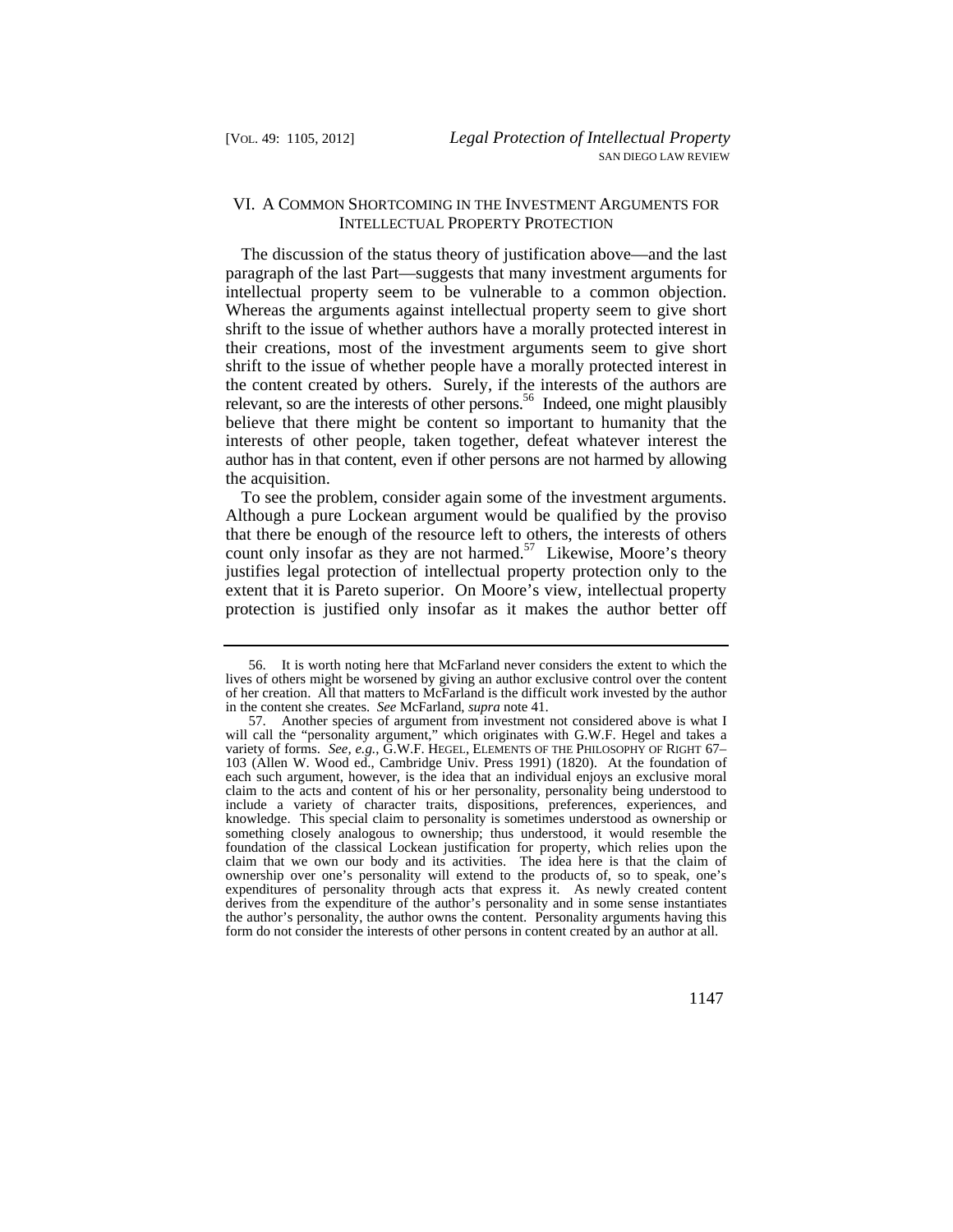without worsening the position of other people, which I take to be a "harm" of sorts. $58$  It seems clear that an adequate evaluation of the propriety of intellectual property protection must assess *all* the interests that people might have in some piece of intellectual content—and not just the interest in not being harmed.

 that include mechanisms like the Lockean proviso or principle of Pareto Although some have argued that legal protection of intellectual property always worsens the position of other persons,<sup>59</sup> arguments from investment superiority presuppose that the only relevant interest that other persons have in content created by someone else is that they not be made worse off or harmed by a legal property right on the part of the author that permits the author to exclude other persons from content he has created.

But there is no reason to suppose that this is the *only* interest people have in content created by others that is morally relevant in determining the extent to which legal protection of intellectual property is morally justified. People clearly have prudential interests in being benefitted: it always conduces to my best interests to be the recipient of what is properly characterized as a "benefit."<sup>60</sup> It is surely true that not all prudential interests in being benefitted are protected by morality, but it is also true that some are. At the very least, it is presumptively morally *good* that a person's acts result in benefits to others. But there are surely circumstances in which conferring benefits on others is morally *obligatory* 

MOORE, *supra* note 39, at 109.

<sup>58.</sup> As Moore puts the point:

If no one is harmed by an acquisition and one person is bettered, then the acquisition ought to be permitted. In fact, it is precisely because no one is harmed that it seems unreasonable to object to [what is known as] a Paretosuperior move. Thus, the proviso can be understood as a version of a "no harm, no foul" principle.

<sup>59.</sup> Jeremy Waldron suggests that intellectual property rights always make others worse off than they would have been. If, for example, *A* discovers the only possible cure for cancer and perversely decides to withhold it from everyone with cancer, the cancer patients seem worse off in the following sense: they had a positive chance of survival prior to *A*'s exclusive appropriation because, after all, someone else might have discovered it and made it freely available; now this chance is denied them. Although such patients might achieve spontaneous remission, their chances of becoming cancer-free are significantly reduced by *A*'s exclusive appropriation of the cure. For this reason, on Waldron's view, the patients are made worse off by this appropriation. Indeed, as any person could be stricken with cancer, one could argue that all persons are made worse off by *A*'s exclusive appropriation. *See* Jeremy Waldron, *From Authors to Copiers: Individual Rights and Social Values in Intellectual Property*, 68 CHI.-KENT L. REV. 841, 866–68 (1993).

<sup>60.</sup> Someone might be mistaken in characterizing some effect of an act as a "benefit." A heroin addict presumably regards a free dose of heroin as a benefit, but from an objective or even impersonal point of view, she would seem to be mistaken in this characterization, as the continued use of heroin is highly likely to result in harm to the addict.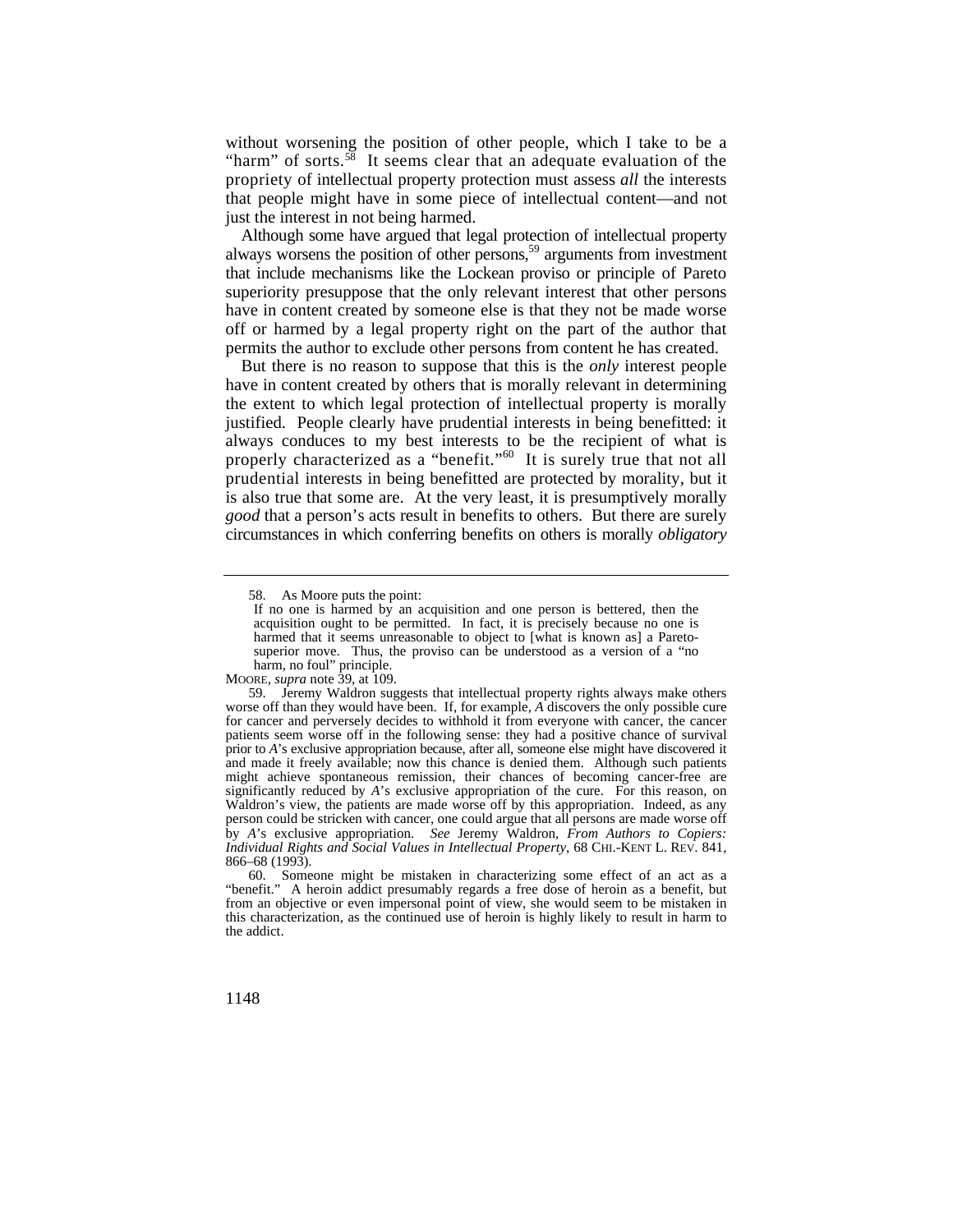and in which what one may permissibly do is limited, from the standpoint of morality, by others' interests in being benefitted.

 without significantly worsening one's own position. If so, then morality Consider the following example from Peter Singer.<sup>61</sup> An adult notices an infant face down at the edge of a nearby pond in some very shallow water and can see the infant is flailing. Instead of simply bending over and removing the infant from the water, a gesture that would cost no more than a few seconds and some wet hands, he walks by without doing anything and allows the infant to drown. It seems clear that the adult has done something grievously wrong, which entails, at the very least, that we have a moral obligation to help those in need when it can be done sometimes requires that we confer benefits on others and hence, that we must weigh our interests against the interests of others in our deliberations about what we should do.

The important point here is not the conclusion Singer draws from the example, as that inference is problematic. He believes he can infer the much stronger principle that we have a moral obligation to confer benefits on people so long as it does not cost us something of proportional value.<sup>62</sup> On Singer's view, I would have to risk my arm to save a life. The reason that he cannot derive that principle from the example is that in the example, the adult is not risking anything remotely close to being disproportionate; the moral benefits so exceed the moral costs that it would be heinous not to help. The point here is simply to point out that the vast majority of people believe there are some circumstances in which we have to take into account the benefits to others in moral deliberations about what to do. If the reader accepts this point, then he or she is committed to the methodology I describe in the next paragraph or must counter it with an argument—and that is all I need to accomplish with this example.

Accordingly, if the two interpretations of the Lockean justification of material property rights fail to show that the expenditure of labor is sufficient to create property rights in intellectual or material objects, they are suggestive of a plausible approach for determining whether someone should be afforded a limited legal right to exclude others from appropriation of an object. To determine whether the law should allow someone to

<sup>61.</sup> Peter Singer, *Famine, Affluence, and Morality*, *in* INTERNATIONAL ETHICS 247, 249–51 (Charles R. Beitz et al. eds., 1985).

<sup>62.</sup> *Id.* at 249.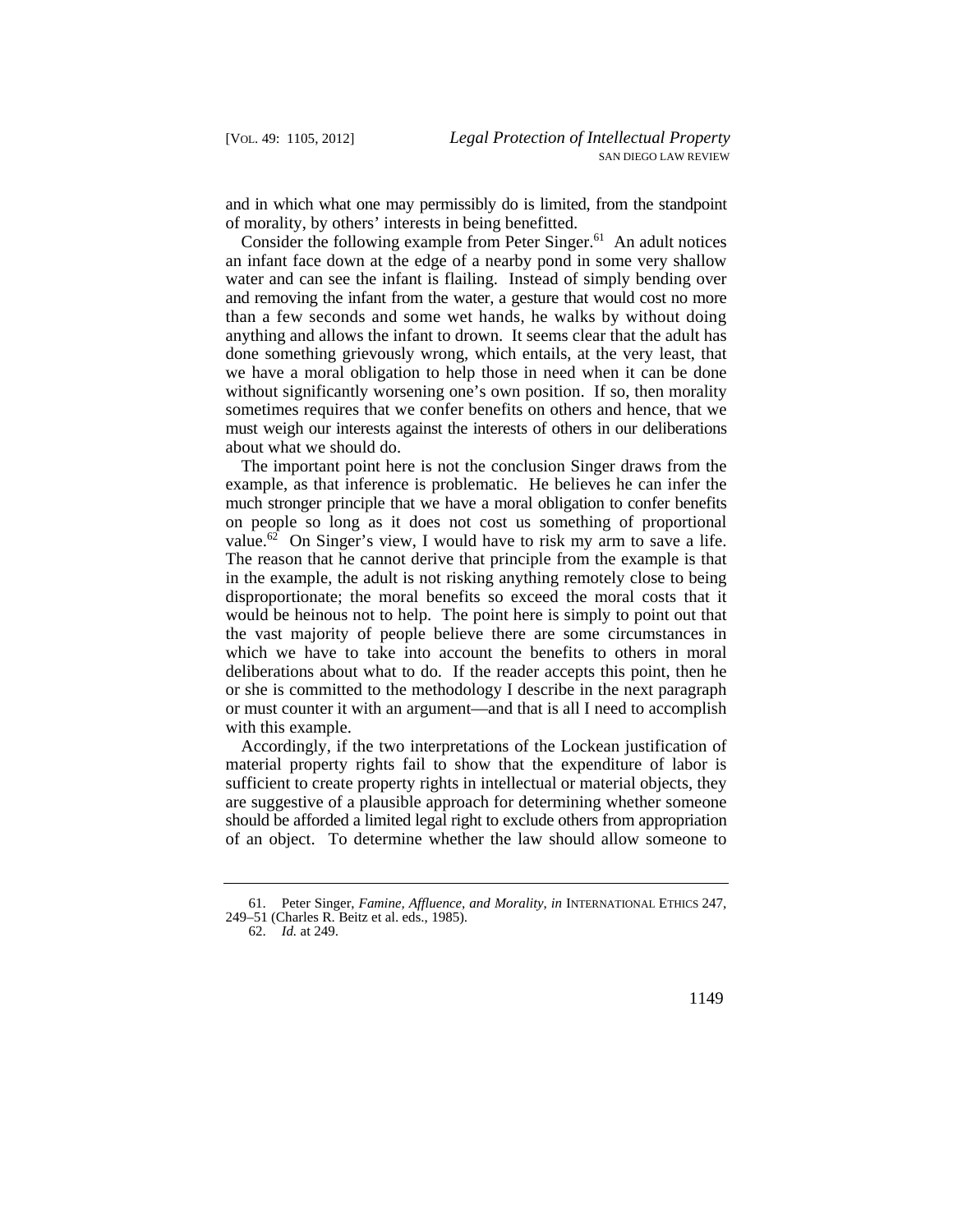reason, although not necessarily a conclusive one, to think that my interests exclude others from appropriating some material or intellectual object, we must weigh all the competing interests. If my interests in *X* outweigh the interests of all other parties, then that proposition is a pretty good in *X* are justifiably protected by the law.

 are compatible with taking consequences into account in a variety of consequences. But consequences might rightly, and commonly do, figure At this point, an important objection suggests itself. One might think that weighing of interests to determine what interests should be protected by law is a consequentialist justification. It is not. Deontological theories ways. For example, one might take consequences into account in determining whether one should go beyond the call of duty, as in a case where someone rescues others from a burning building. In contrast, the idea of an act's being beyond the call of duty is incompatible with actconsequentialist theories because one's only duty is to maximize utility; there is no other good that could be pursued only by going beyond the call of duty. Similarly, there is no reason to think that the limits of the *content* of a right cannot be explained by considerations having to do with consequences. Once the content of the right is fixed, it trumps into determining the content of a right. $63$ 

Most importantly, however, is that weighing the moral importance of an interest does not necessarily involve aggregating and assessing the consequences for the community of infringing it. The moral importance of the interest in life is not at all diminished by the fact that one's life might be so painful that one might wish to end one's life. No matter what the conditions of a person's life are, standard views hold that he has a moral right to life. What he can permissibly do about the painful quality of his life is a separate moral matter.

This point can be seen in another issue involving the moral right to life. The right to life is generally thought qualified by a moral principle that allows one to use deadly force if it reasonably appears necessary to save one's life from a culpable attack. The question is whether the conditions under which use of deadly force is morally permissible extend to imminent threats to a person's life that do not involve a culpable attack, as when someone who is known to be insane attempts to kill a person. Some theorists argue that moral principles of self-defense allow deadly force in such cases,  $64$  while others deny this.<sup>65</sup> In resolving such issues,

<sup>63.</sup> Ideally, a theory is needed to justify this claim, but as most people would accept these claims and my methodology is one of reflective equilibrium, this need not be done here.

 64. See, for example, Judith Jarvis Thomson, *Self-Defense*, 20 PHIL. & PUB. AFF. 283 (1991), for an interesting discussion of various difficult cases.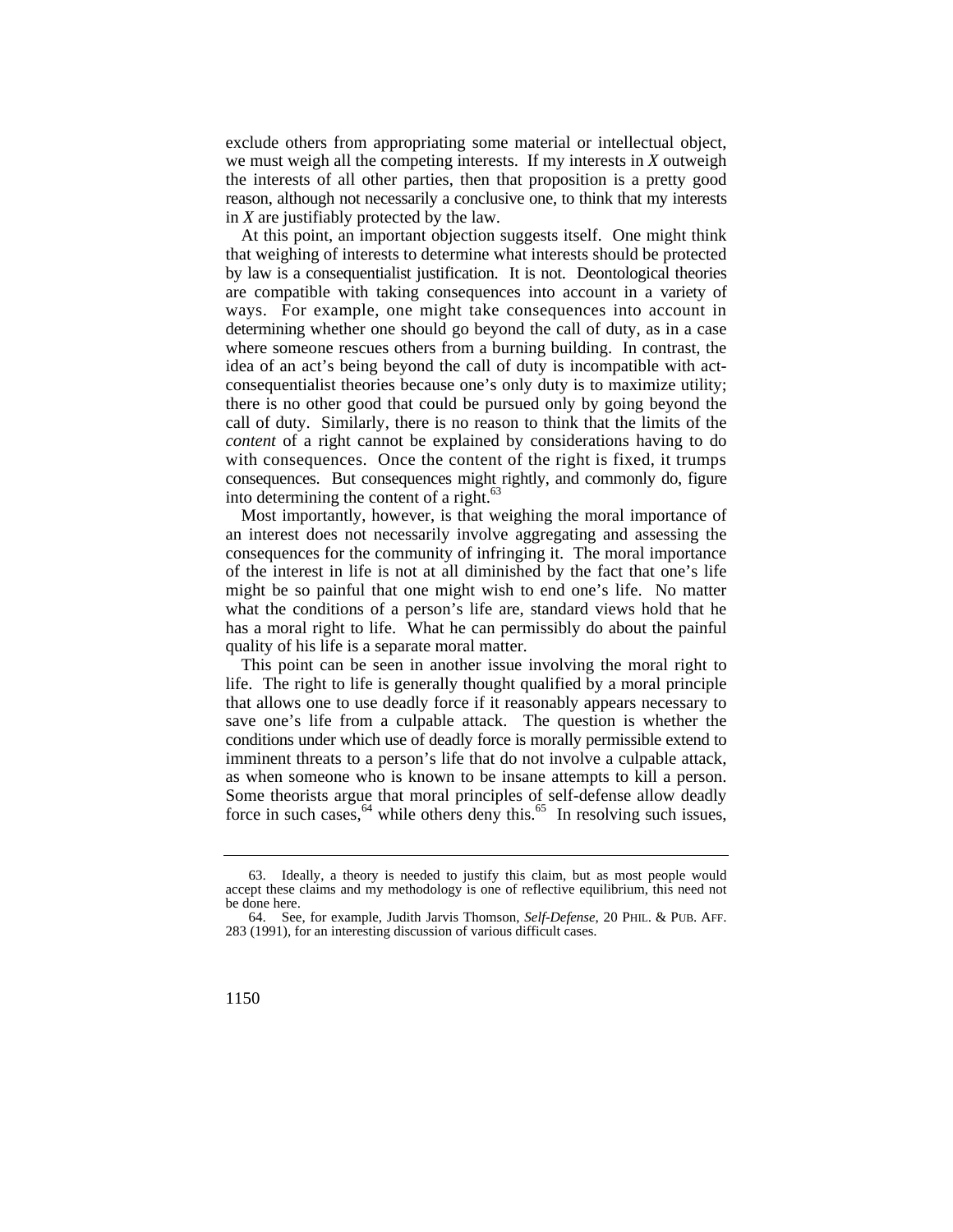one has to take into account a number of factors that might qualify the right to life and weigh them—for example, culpability, considerations of fairness, and the circumstances of the threat to life. But this does not involve deciding the issue simply on the basis of which has the most desirable consequences. Even when consequences figure into the weighing calculus, they will be weighed against factors other than consequences.

 original acquisition of intellectual property rights that should be protected simply not being harmed or made worse off. It seems clear from most that must be done in an argument justifying intellectual property if for no The mistake, then, that most theorists make in their attempts to justify by law is to limit the relevant interests of other people in content to other intuitive moral contexts that we must take into account the interests that other people have in being benefitted. This, I believe, is something other reason than the opponents of intellectual property rights claim that they are being deprived of something that confers important benefits on them.

Of course, I do not pretend to have some sort of algorithm for assessing the various [interests.66](https://interests.66) Weighing competing interests is a messy, imprecise business that relies much more heavily on gut level reactions and feelings than other ethical arguments. Still, it is fair to say that all ethical theorizing, applied, general, and metaethical, is, at the end of the day, grounded in such gut-level intuitions. The imprecise character of such reasoning surely diminishes the level of confidence we can have in any conclusions it supports.

Even so, there are easy cases. One reason that most people agree that it would be wrong for me to shoot someone in the back as he flees with my stolen property is that our interests in life are much more weighty than our interests in property; in just about every case, a thief's interest in his life is much more important than my interest in the property he

 *Defense*, 23 PHIL. & PUB. AFF. 74 (1994). 65. Michael Otsuka argues that there is no morally significant difference between innocent attackers and innocent bystanders. Both are immunized from infringement of their rights by persons defending against culpable attack by the fact that they bear no moral responsibility for the attack. *See* Michael Otsuka, *Killing the Innocent in Self-*

<sup>66.</sup> For a very plausible nonalgorithmic device for balancing competing claims, see MOORE, *supra* note 39, at 103–17, 147–74. Moore argues for something he calls the weak Pareto proviso: If the acquisition of an intangible object makes no one else worse off in terms of her level of well-being—including opportunity costs—compared to how she was immediately before the acquisition, then the taking is permitted. *Id.* at 109–12. As is readily evident, the weak Pareto proviso attempts to balance all the competing interests.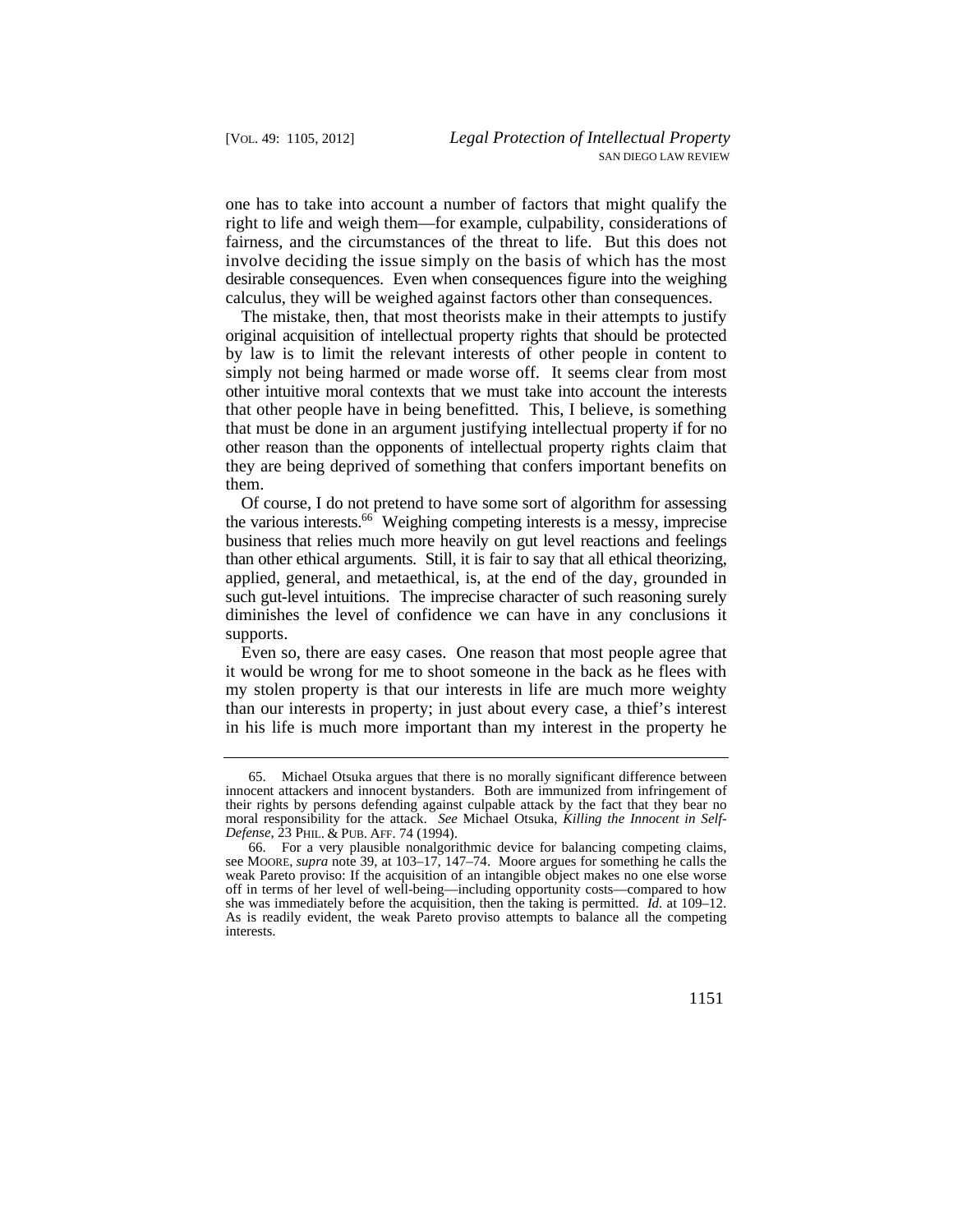some states like New York allow deadly force to prevent [arson.](https://arson.68)<sup>68</sup> steals from me.<sup>67</sup> Life, after all, is "sacred," and property is not. For this reason, most people—and the criminal law in every Western nation agree that property may not be defended with deadly force—although

 rely on what I believe are widely-shared intuitive reactions to certain cases. I think there are some fairly easy assessments in the case of intellectual objects. As I will argue below, content creators have a stronger interest in the time and effort they expend in creating content not needed to survive or thrive than the interests that other persons have in that content. Because I lack an algorithm for assessing these interests, my argument will But although I do not have an argument for thinking that my reactions to these cases are the correct ones, I think most readers will share my reactions to these cases and are hence committed to the conclusions I defend in this Article.

A comprehensive evaluation of the range of legitimate legal protection of intellectual property must consider all morally relevant interests of persons in the content created by others, and this goes beyond merely considering their interests in not being harmed. Morally protected interests in being benefitted must also be considered. As will be seen below, this requires identifying and weighing the interests of all persons in a particular kind of content.

#### VII. ASSESSING THE INTERESTS OF AUTHORS AND OTHERS

 and outweigh the interests of all other parties, then that fact is a pretty good reason, though not necessarily a conclusive one, to think that my At this point, it seems clear that a fully adequate evaluation of intellectual property rights will have to consider *all* the interests that people might have in intellectual content. If the investment arguments fail to show that the expenditure of labor is sufficient to create property rights in intellectual or material objects, they do have the virtue of considering the issue of whether authors have a morally protected interest in their creations. As such, the investment arguments are suggestive of a plausible approach for determining whether someone should be afforded a limited legal right to exclude others from appropriation of an object. To determine whether the law should allow someone to exclude others from appropriating some material or intellectual object, we must weigh all the competing interests. If my interests in *X* are sufficiently strong interests in *X* are justifiably protected by the law.

<sup>67.</sup> In a case where the thief steals something from me that is necessary for my survival, the calculus seems different to me.

<sup>68.</sup> *See* N.Y. PENAL LAW § 35.20(1) (McKinney 2009).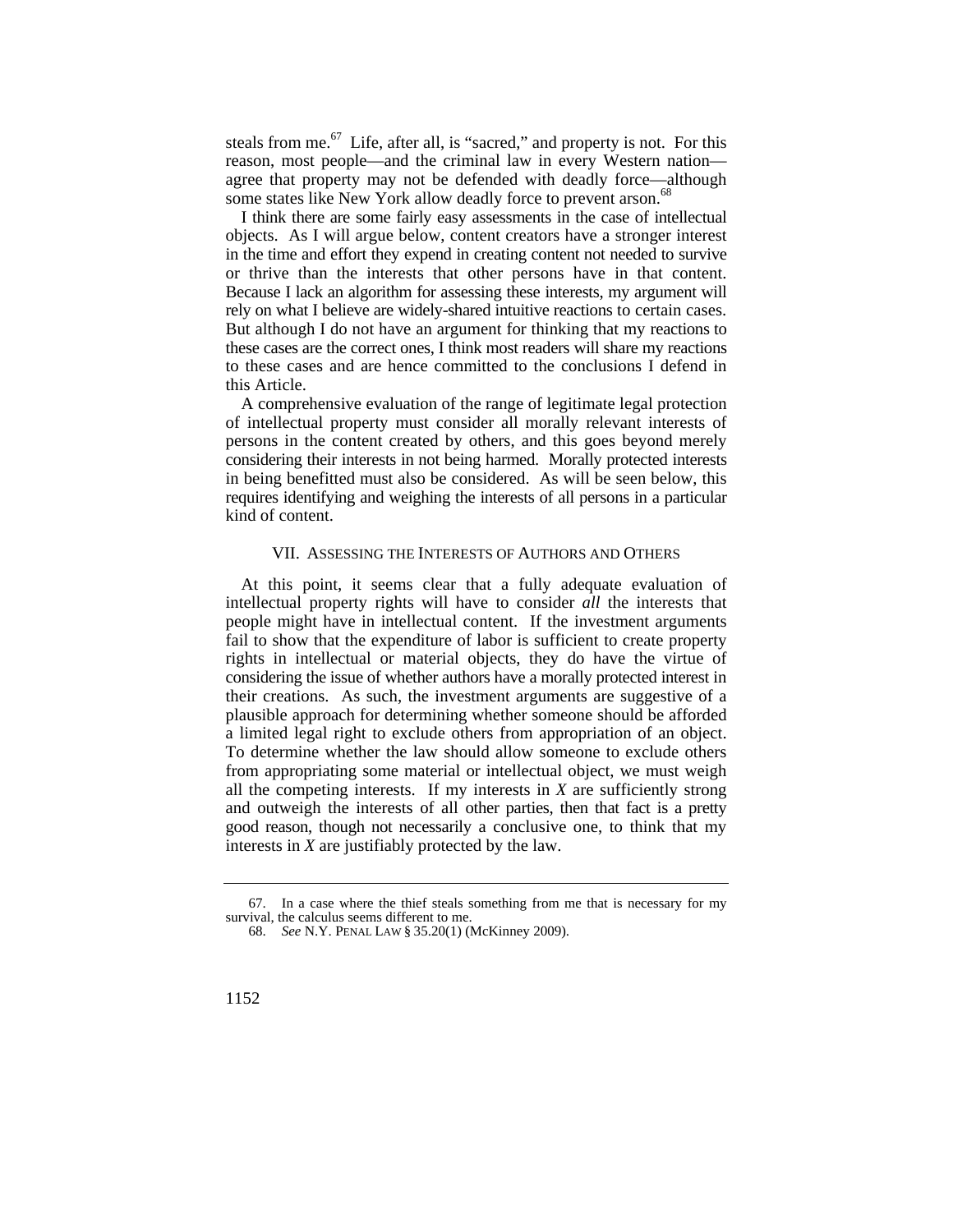### *A. Intrinsic and Instrumental Value*

 thing might have, philosophers frequently distinguish two kinds of value. and only if it has value as an end-in-itself. Money is an example of something with only instrumental value; while money clearly has value as have any value as an end-in-itself. In contrast, one's own happiness is an value some other person's happiness as a means to some other end, it makes little sense to think of one's own happiness as primarily a means to In determining what morally protected interests a particular kind of An entity has "instrumental value" if and only if it has value as a means to some other valuable end. In contrast, an entity has "intrinsic value" if a means to other ends like nutrition and recreation, it does not seem to example of something with intrinsic value. While it might make sense to some other end.

The distinction between intrinsic and instrumental value has been thought by many to provide the foundation for at least two important questions in ethics. As the *Stanford Encyclopedia of Philosophy* puts it, "[i]ntrinsic value has traditionally been thought to lie at the heart of ethics . . . [and] to be crucial to a variety of moral judgments."<sup>69</sup>

For our purposes, there are two judgments of particular importance. First, whether a thing *T* has intrinsic value contributes to determining whether moral agents owe *T* any moral obligations; that is to say, it contributes to determining whether and what kind of "moral standing" *T*  has. Entities or beings with intrinsic value in this sense are moral patients *entitled* to some level of moral respect. Unlike something with only instrumental value, an entity with intrinsic value in this sense may not be used by an agent without some thought to its interests. Whereas the appropriate manner for thinking about things with only instrumental value is cost-benefit analysis, intrinsically valuable things have a right to some consideration in a moral agent's deliberations. For example, proponents of moral vegetarianism argue that any being capable of suffering has moral standing that implies a right to be free from unnecessary pain. Similarly, human beings are thought to have a special kind of moral standing that affords moral rights to life, liberty, and property in virtue of being alive, sentient, and rational. Accordingly, intrinsic value confers upon a being a moral status that entails that moral

<sup>69.</sup> Michael J. Zimmerman, *Intrinsic vs*. *Extrinsic Value*, STAN. ENCYCLOPEDIA PHIL. (Dec. 17, 2010), [http://plato.stanford.edu/entries/value-intrinsic-extrinsic/](http://plato.stanford.edu/entries/value-intrinsic-extrinsic).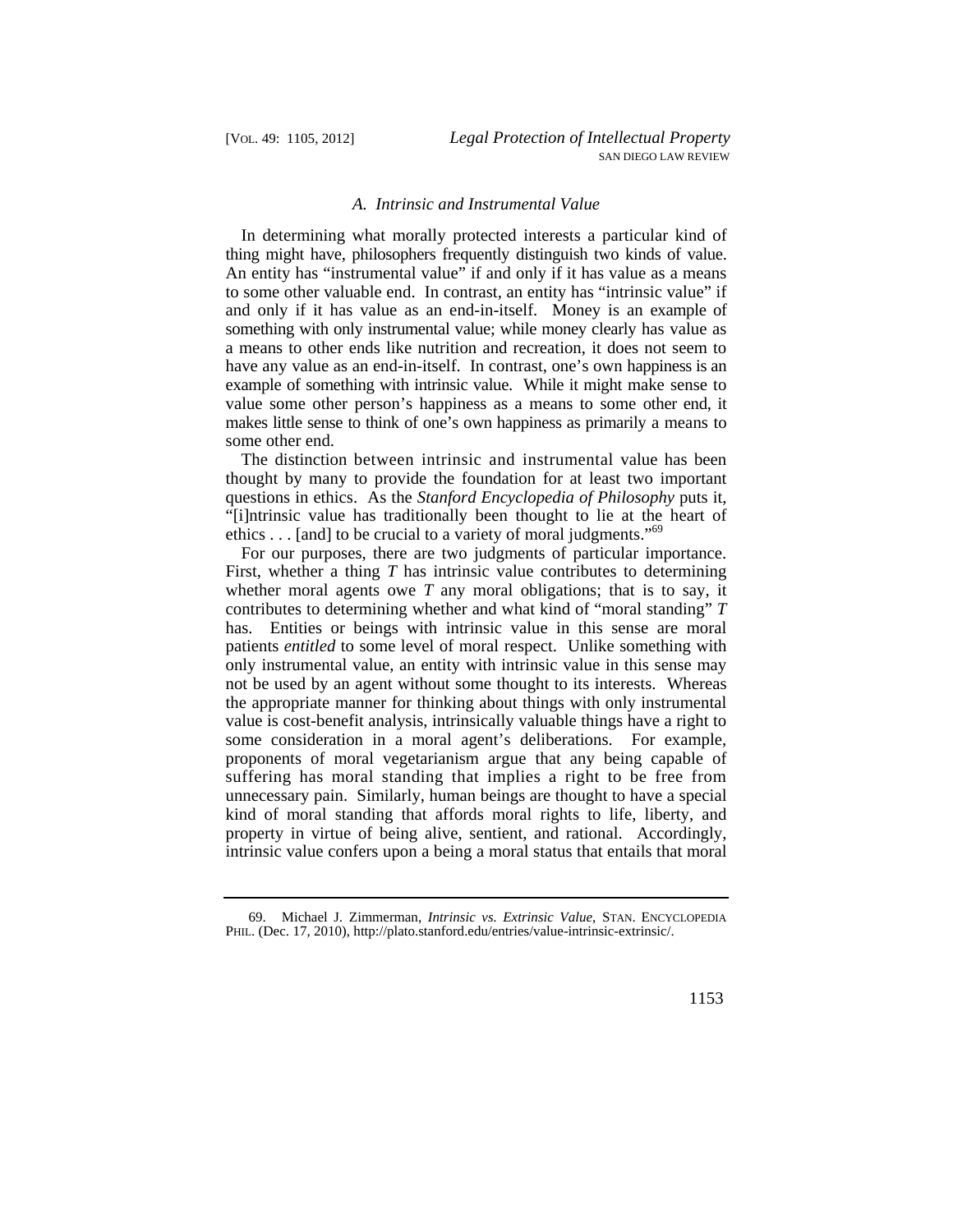agents owe that being at least one moral obligation—if only to consider its interests in deciding what to do from the standpoint of morality.

Second, the concept of intrinsic value can be used to identify which interests of a being with moral standing are morally protected interests. For example, act-utilitarianism is grounded in the idea that the only intrinsically valuable interests are the interests in achieving pleasure and avoiding pain. It is for this reason that act-utilitarianism requires that persons attempt to promote pleasure and decrease pain with their actions.

with intrinsic value in this sense, each would be making a moral mistake. There are two concepts of intrinsic value that potentially figure into determining which interests are morally protected—one primarily normative and the other primarily descriptive. The normative concept is concerned with what rational moral agents *ought* to value as deserving of respect as ends-in-themselves. An entity that is intrinsically valuable in this sense has value as an end-in-itself regardless of whether any rational agents actually value it this way. Thus, attributions of this kind of value are normative in the sense that they are independent of the actual valuations of rational agents: if every rational agent failed to value an entity *E*  Attributions of intrinsic value in this normative sense are disconnected. from what we actually value as an empirical matter.

In contrast, the descriptive concept is concerned with identifying the sort of ends we *characteristically* pursue. The issue here is what as an empirical matter we typically regard worth pursuing for its own sake. An entity has intrinsic value in this sense if and only if, as an empirical matter, an appreciable number of us actually value it as an end-in-itself; a thing has instrumental value if and only if an appreciable number of us value it as a means.

The moral significance of being regarded as an end-in-itself by moral persons—of having intrinsic value in the descriptive sense—is different from that of being owed an obligation of respect—of having intrinsic value in the normative sense. As *persons*, we have a morally protected interest in what we typically intrinsically value that is fundamental in not deriving from some other more basic interest. Persons have a special moral status in the world in virtue of being, or potentially being, both moral agents with obligations and moral patients with rights—including the moral right to autonomy. Respect for beings with this status entails some measure of respect for their characteristic ultimate ends.

This helps to explain why we have—assuming we do have such rights—moral rights to life, liberty, and physical safety. As an empirical matter, we typically view continued conscious existence, liberty, and physical safety as vitally important ends-in-themselves; we care passionately about these things for their own sakes—and not merely because they are useful for other purposes. Given the vital intrinsic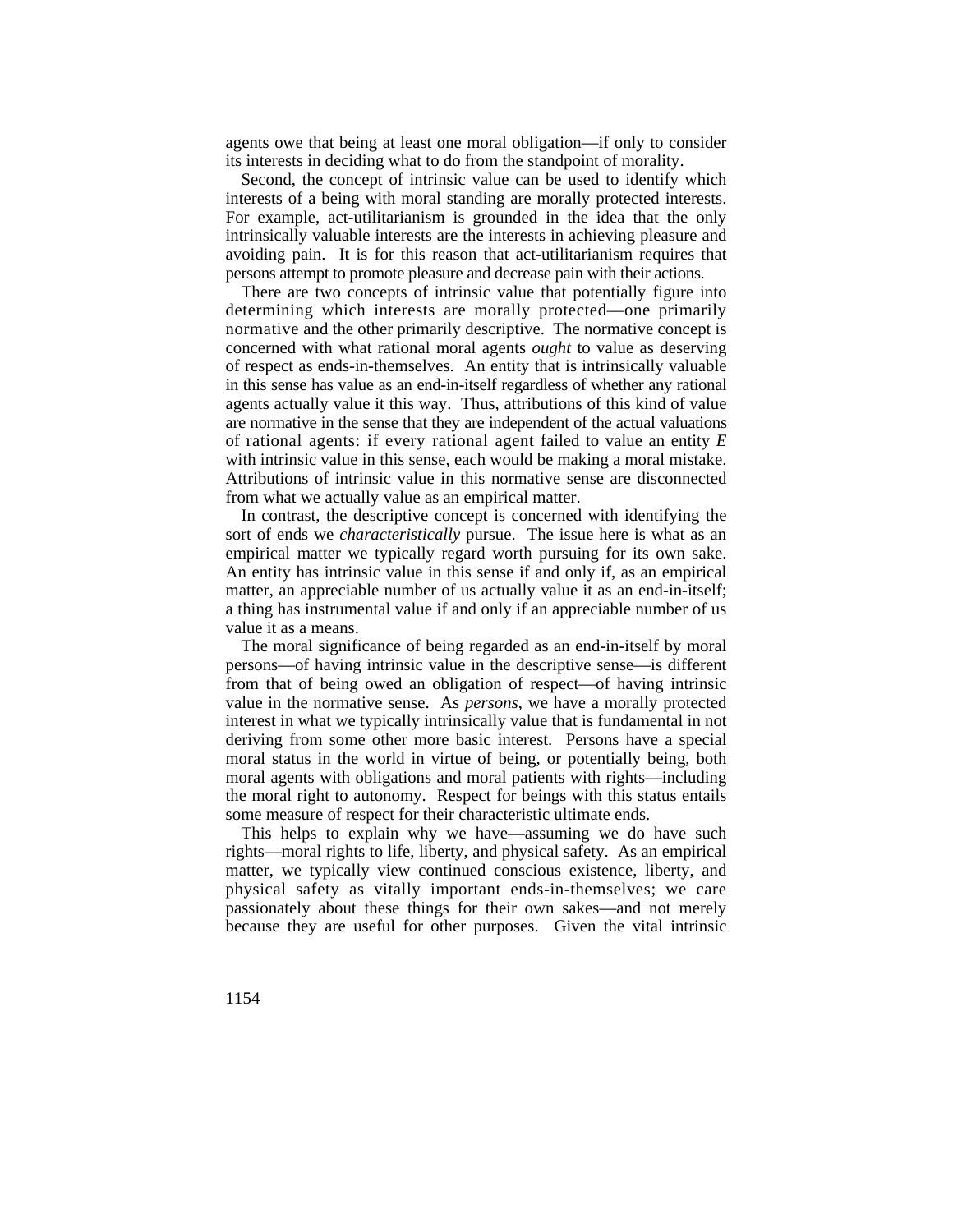importance of these ends, it is not surprising that they are the objects of fundamental rights.

Beings with intrinsic value are owed a duty of moral respect for their legitimate interests. How much respect is owed regarding an interest depends, in part, on what kind of value the interest has. The strongest forms of respect such as moral rights are normally but not necessarily accorded to those interests that are intrinsically valuable to the being owed a duty of respect in virtue of its being intrinsically valuable. Human beings are persons who are the beneficiaries of the strongest forms of moral respect, which typically apply to those interests that are characteristically valued as ends-in-themselves—and should be valued as such. In what follows, I will attempt to ground a justification for intellectual property rights in interests that are intrinsically valuable to persons.

#### *B. Interests of Authors in Their Time and Labor*

This much should be clear at the outset: content creators have a *prudential* interest—an interest from the standpoint of objective or perceived self-interest—in controlling use and dissemination of their creations. To devote time and energy to creating intellectual content, time and energy must be diverted from other activities. This means that any particular deployment of time and energy involves costs that are significant from the standpoint of prudential rationality, including opportunity costs involved when one forgoes other opportunities to devote resources to a particular activity.<sup>70</sup>

It is important to emphasize that the prudential interest is of profound significance. My time and energy matter a great deal to me because I know that I have a limited supply of both. Like everyone else, I am a finite being with an all-too-limited life span. Every moment I devote to a particular task spends one of a limited supply of moments I have in life to do all the things that make life worth living.

Indeed, my prudential interest in not wasting or squandering my time and energy go this far. Even if I do not feel like working, my time could

<sup>70.</sup> Some of the analysis in this Part appears in Kenneth Einar Himma, *Justifying Intellectual Property Protection: Why the Interests of Content Creators Usually Win over Everyone Else's*, *in* INFORMATION TECHNOLOGY AND SOCIAL JUSTICE 47 (Emma Rooksby & John Weckert eds., 2007), *available at* [http://papers.ssrn.com/sol3/papers.](http://papers.ssrn.com/sol3/papers) cfm?abstract\_id=840584.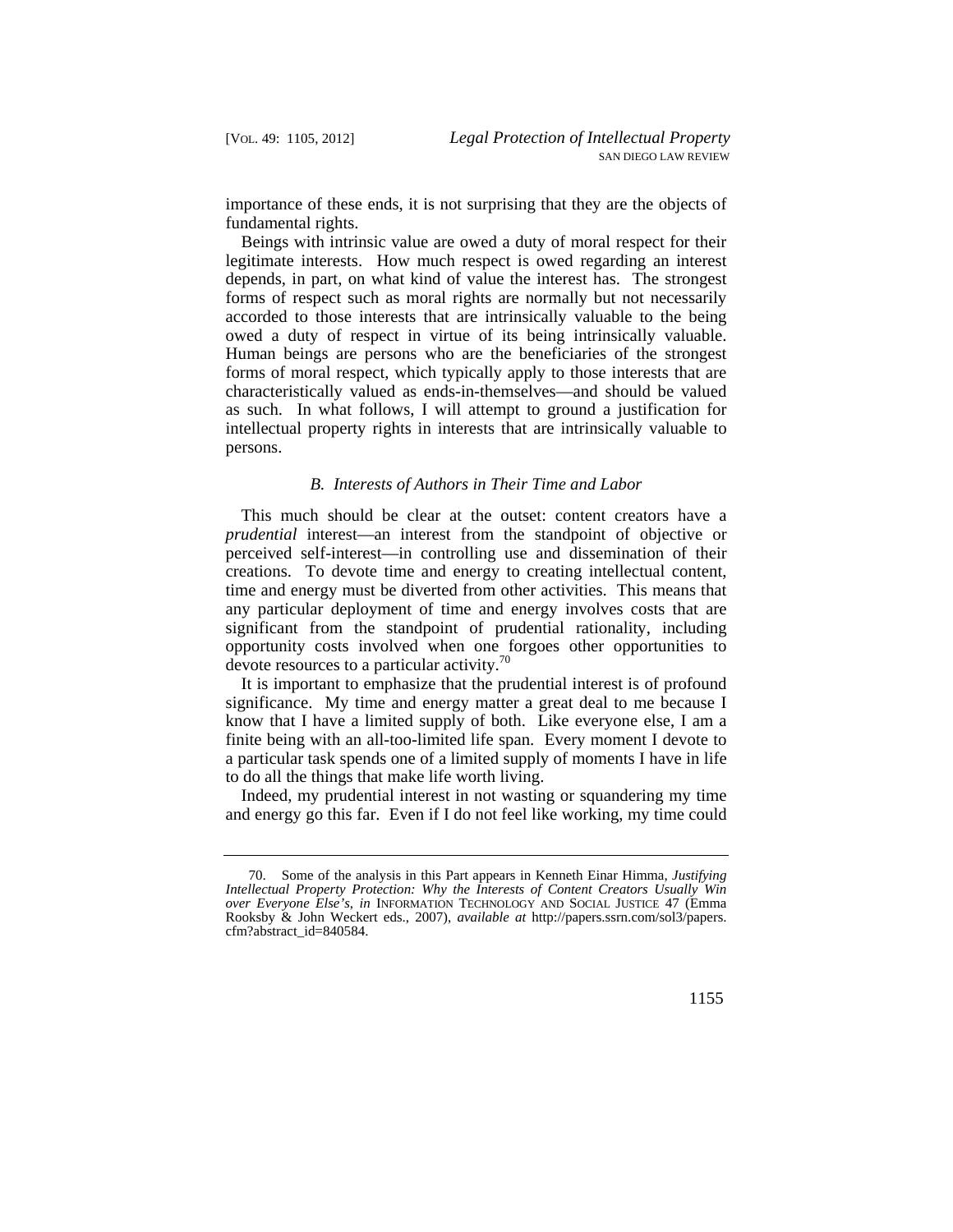be spent doing something that has value to me. Though we tend (incorrectly, on my view) to think of play and rest as counterproductive, I think it is clear that sometimes time invested in rest and recreation is well spent. As paradoxical as this may sound, I would rather not waste time that can be spent watching or playing basketball when I have that time available for those purposes.

 as we grow older. It is a well-known fact that older people have a far more sense becomes more acute over time. Third, a person's experience of time And, as I grow progressively older, my time and energy become increasingly precious to me. There are three reasons for this: one biological and the others psychological. First, and most obviously, our available supplies of time and energy get smaller as we get nearer to the end of our lifespans. Second, we tend to become more sensitive to our own mortality acute sense of their own mortality than younger people and that this tends to change as she grows older: the passage of a year is experienced as having occurred much more quickly by an older person than by a younger person.

As a general matter, these elements lead people to assign more value to expenditures of time and energy as they grow older because all draw attention to the unhappy fact that their supply of moments is limited. It seems clear, then, that as a descriptive empirical matter, people generally regard their time and their energy as prudentially valuable.

It is true, of course, that the mere fact that people generally have a *prudential* interest in something tells us little about whether they have a *morally protected* interest in it. By itself, the claim that *X* wants or values something does not imply that *X* has a morally protected interest in it. People commonly want and value things, like prestige and power over others, to which morality affords no significant protection.

But the point here is not just the descriptive point that people generally value their time and energy: it should also be clear that as a normative matter of practical rationality, people *should* regard their time and energy as prudentially valuable. Someone who cares nothing about how she spends her time and energy is fairly characterized as doing a disservice to herself—and perhaps to the community in general. Indeed, such an attitude may signal some psychological disease; people who are severely depressed, for example, frequently lose interest in what they formerly viewed as important. It is probably too strong to think that someone who cares nothing about how his time and energy are spent is always severely depressed; such an attitude may signal some other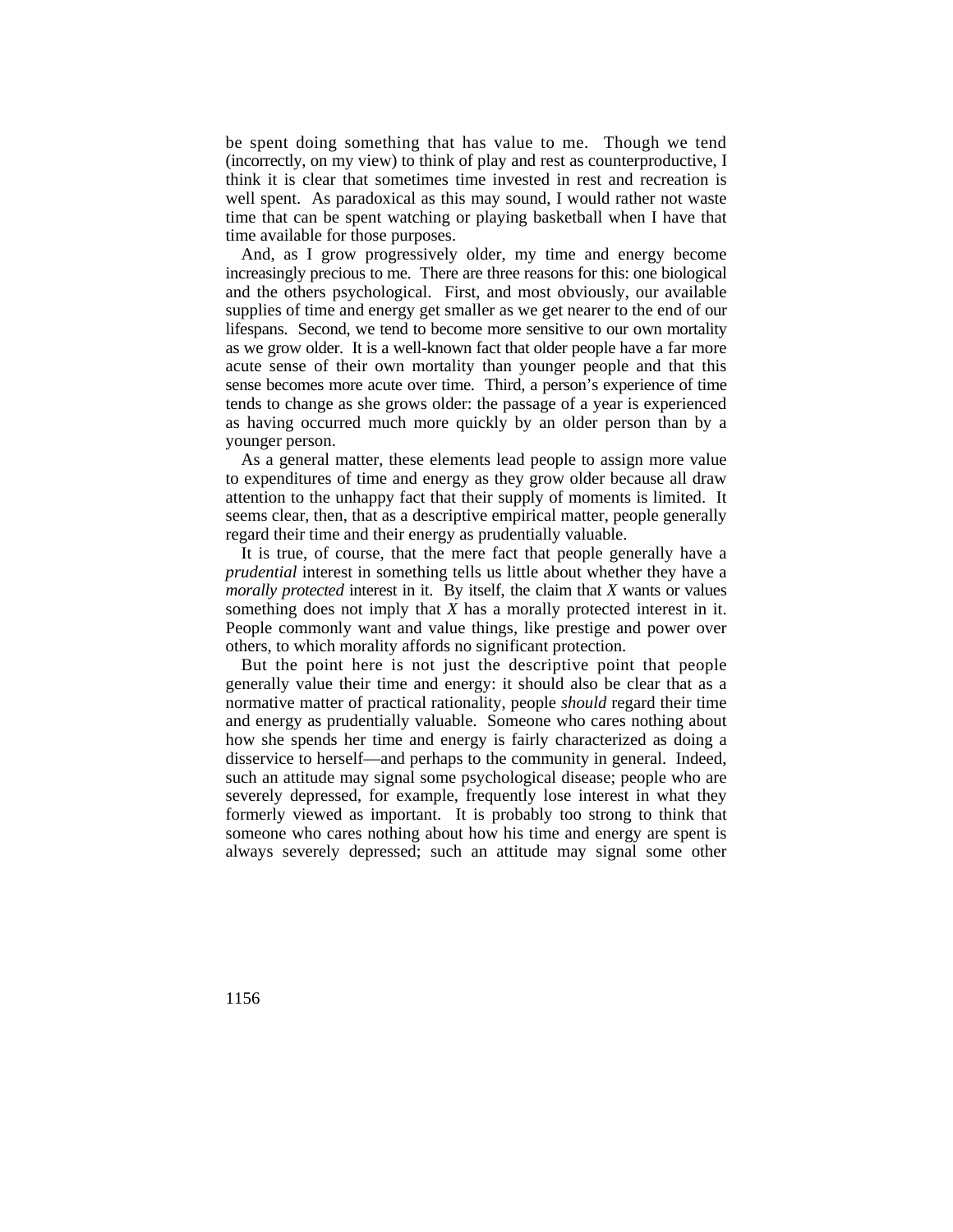psychological [disorder.](https://disorder.71)<sup>71</sup> But it is clearly irrational from the standpoint of prudential interest to care so little about what is, in essence, the central resource for pursuing the goods that make life worth living.

The reason for this has to do with what qualities contribute to our standing as persons with natural moral rights. Many people plausibly believe that animals have a moral claim against us not to cause them unnecessary suffering. What gives rise to the limited claim is the fact that higher animals are sentient and capable of suffering. If a cow feels the same pain that a human does upon being burned alive, what moral difference could it possibly make that people can add but cows cannot? Pain is pain wherever instantiated.

Intriguingly, the capacity to suffer cannot give rise to a right to life; it simply gives rise to a right not to be caused unnecessary suffering by human beings. If human beings raise cattle in humane circumstances and slaughter them painlessly, then no obligations have been breached. But human beings have a greater range of rights because of their capacity for rationality, which makes possible the capacity of autonomy—the capacity to frame plans and execute them without coercive interference. People have goals and devote time to them, and this also contributes to the value of their interests in continuing life. Goals are always the reason for work, and goals cannot be realized except by living to see it; as such it seems reasonable to suppose that human beings, unlike animals, have a right to life.

In any event, the normative import of such interests from the standpoint of rationality, then, provides some reason to think that the prudential interests we have in our time and energy receive some protection from morality. Human beings have the special moral status of personhood that confers fundamental moral rights to respect and autonomy, and it is hard to see how one could adequately respect a person without respecting those interests that are central to her flourishing in all the ways that she should. This is why, for example, the moral obligation to respect persons demands that we respect their lives and their autonomy.

energy, or even that we *all* do care about these resources; rather, the point is It is reasonable to think, then, that others should respect those interests that have the importance to beings like us that time and energy have. Again, the point is not just that some of us do care about our time and

 MENTAL DISORDERS (4th ed. 2000). I am grateful to Sam Rickless for pointing this out to me. 71. *See generally* AM. PSYCHIATRIC ASS'N, DIAGNOSTIC AND STATISTICAL MANUAL OF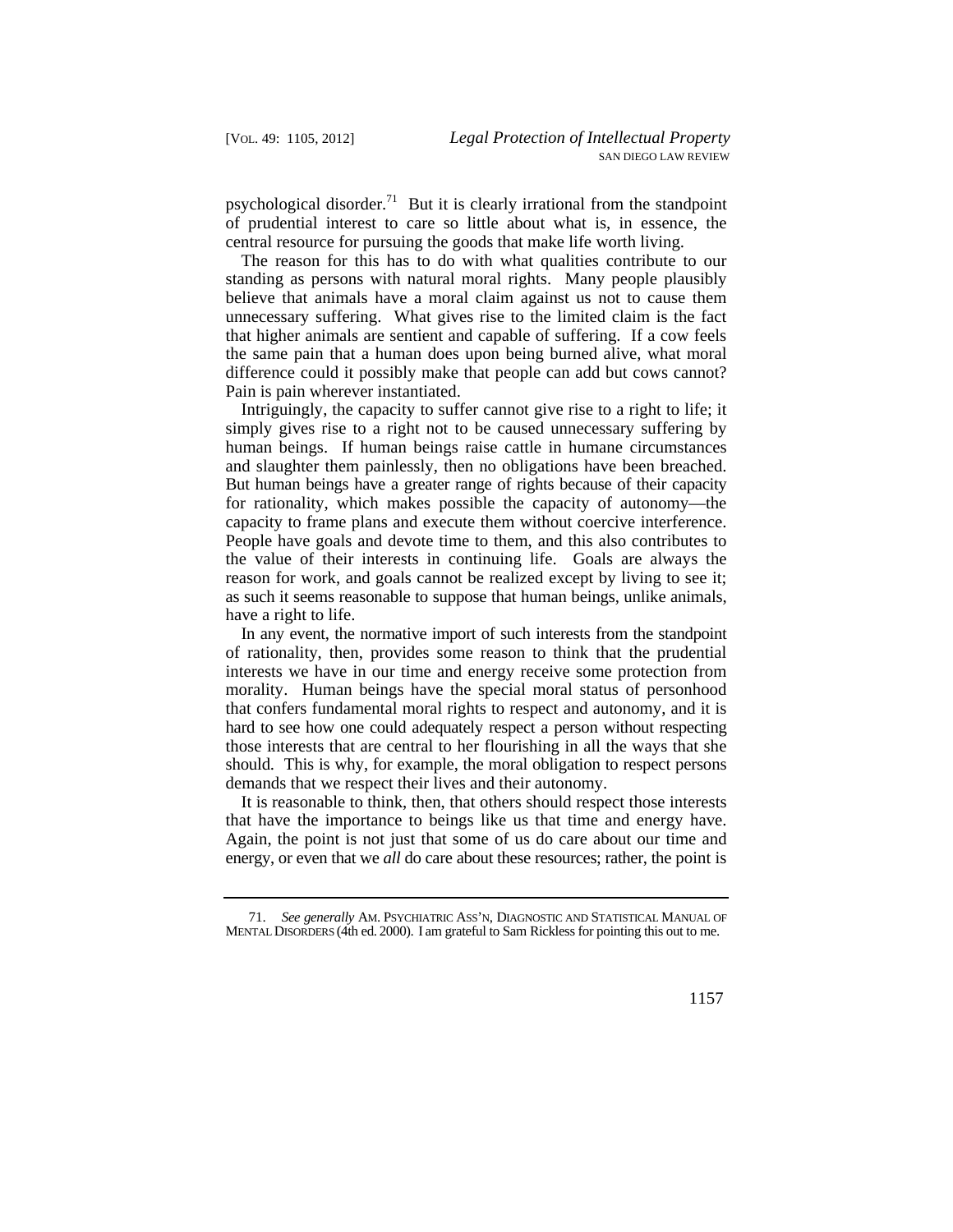that we all *should* care about how we spend our time and energy because they are so central to ensuring that we flourish in all the ways that we should. This distinguishes our interests in such matters from interests that are more trivial from a moral point of view, such as our interests in even more affluent standards of living that allow us, say, to buy bigger and more expensive cars. Moral respect for persons surely requires respect for those interests that are utterly central to ensuring that persons flourish in all the ways that they, morally speaking, *should* flourish. Without time and energy, none of us can flourish in any of the ways we should; these resources are utterly central to our well-being and flourishing. If this is so, then it is reasonable to think that our interests in our own time and energy receive significant protection from morality.

 value or receives moral protection. Perhaps it is rational from the Of course, morality and prudential rationality sometimes diverge. It might be that not everything that is reasonably in my interest is of moral narrow standpoint of self-interest to prefer having power over other people to not having power over other people. I am not entirely sure about even this, but it seems clear to me that such an interest has no value from the standpoint of morality and hence does not receive any moral protection—at least none specific to this particular interest.

But the idea that morality assigns no value to what is absolutely necessary to pursue any of the things that human beings ought as a moral matter to have seems paradoxical. We cannot pursue anything of moral value without having time and energy. If we have any interests at all that receive significant moral protection—as is true if we have any moral standing at all and especially true if we have the special status of moral personhood—because they are morally valuable, then the limited supply of time and energy available to each of us must be valuable from the standpoint of morality because these are the resources that must be spent to pursue any other interests at all. Having time and energy is a precondition for achieving any other interests. This makes our time and energy very important.

At the very least, this means that as a moral matter, we should care enough about the expenditure of our time and energy not to waste them. I think it also means that we should care enough about the time and energy of other people not to waste them. A person's time and energy are precious not only from a purely prudential point of view, but also from a morally normative point of view. We should care about our and other people's time and energy because they are so central to ensuring that human beings flourish in all the ways that human beings should flourish.

A stronger argument is available with respect to the moral significance of our interests in our expenditures of *time*. It is reasonable to think that we do value, and *should* value, our time as an end-in-itself, and not merely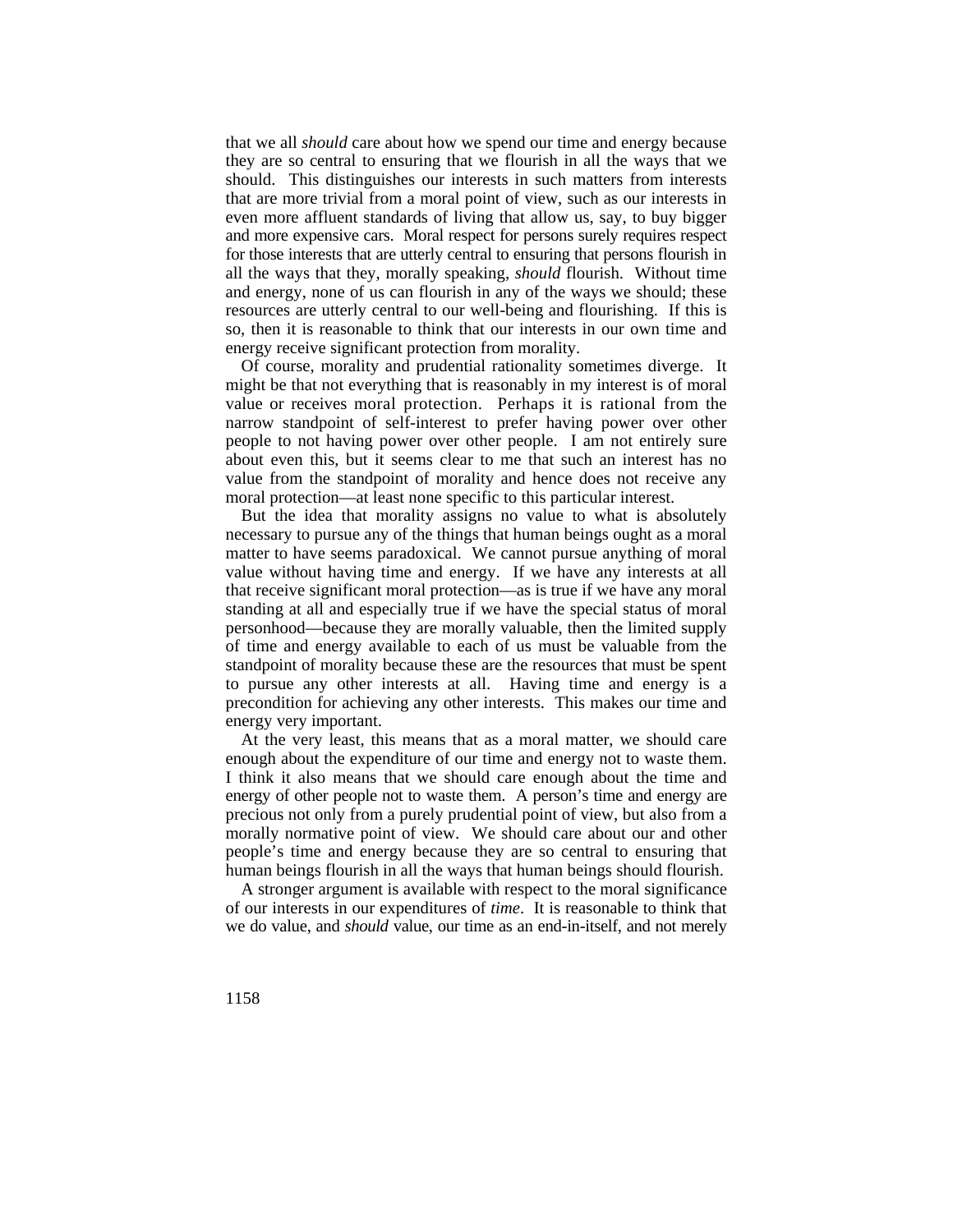as a means. Although it might be true that energy is only instrumentally valuable—valuable as a means to some other end—because it enables us to achieve other ends by doing things, time is both instrumentally and intrinsically valuable.<sup>72</sup> Time is, of course, of considerable instrumental value because having some time is a necessary condition to being able to achieve *any* end; we can be and do nothing if we do not have an available supply of time. But if continued sentient life is, as seems reasonable, of considerable intrinsic value—valuable for its own sake as an end-initself—then it follows that having a supply of time is also of considerable intrinsic value to a sentient being: someone who has no available time is no longer alive. Indeed, on ordinary intuitions, the right to life is the most important right. Since a life is constituted by a series of moments of life, those moments also have significant intrinsic value.

To give a sense for how important these interests can be, consider two people who live in a house built from the foundations up by one of the two. If the building burns down, both residents sustain significant losses. Both lose their place to live. Both lose their belongings. But one of them loses the time and energy spent in building the house—and, as a descriptive matter, this might be the most devastating loss of all. It should be evident that one's interests in one's time and energy are hardly trivial from a prudential point of view.

 again, a sentient life consists of the moments that a being remains sentient. In any event, there are two points here—one descriptive and one normative. The descriptive point is that people generally regard the moments of their lives as ends-in-themselves and hence as valuable for their own sakes. The normative point is that we *ought to* regard the moments of our lives as ends-in-themselves and hence as valuable for their own sakes. If we should regard our lives as intrinsically valuable, then we should regard each moment as intrinsically valuable because,

 time as intrinsically valuable as ends-in-themselves, precisely because Moreover, it seems clear that people should also regard *other people's*  every other person's time is and should be so intrinsically valuable to him. If, as seems reasonable, we should value the *lives* of others as

 *Information*, 2 J. INFO. COMM. & ETHICS SOC'Y 191 (2004); and Kenneth Einar Himma, ETHICS & INFO. TECH. 145 (2004). 72. For a discussion of the significance of the distinction between intrinsic and instrumental value in ethical theorizing, see generally Kenneth Einar Himma, *The Moral Significance of the Internet in Information: Reflections on a Fundamental Moral Right to There's Something About Mary: The Moral Value of Things* Qua *Information Objects*, 6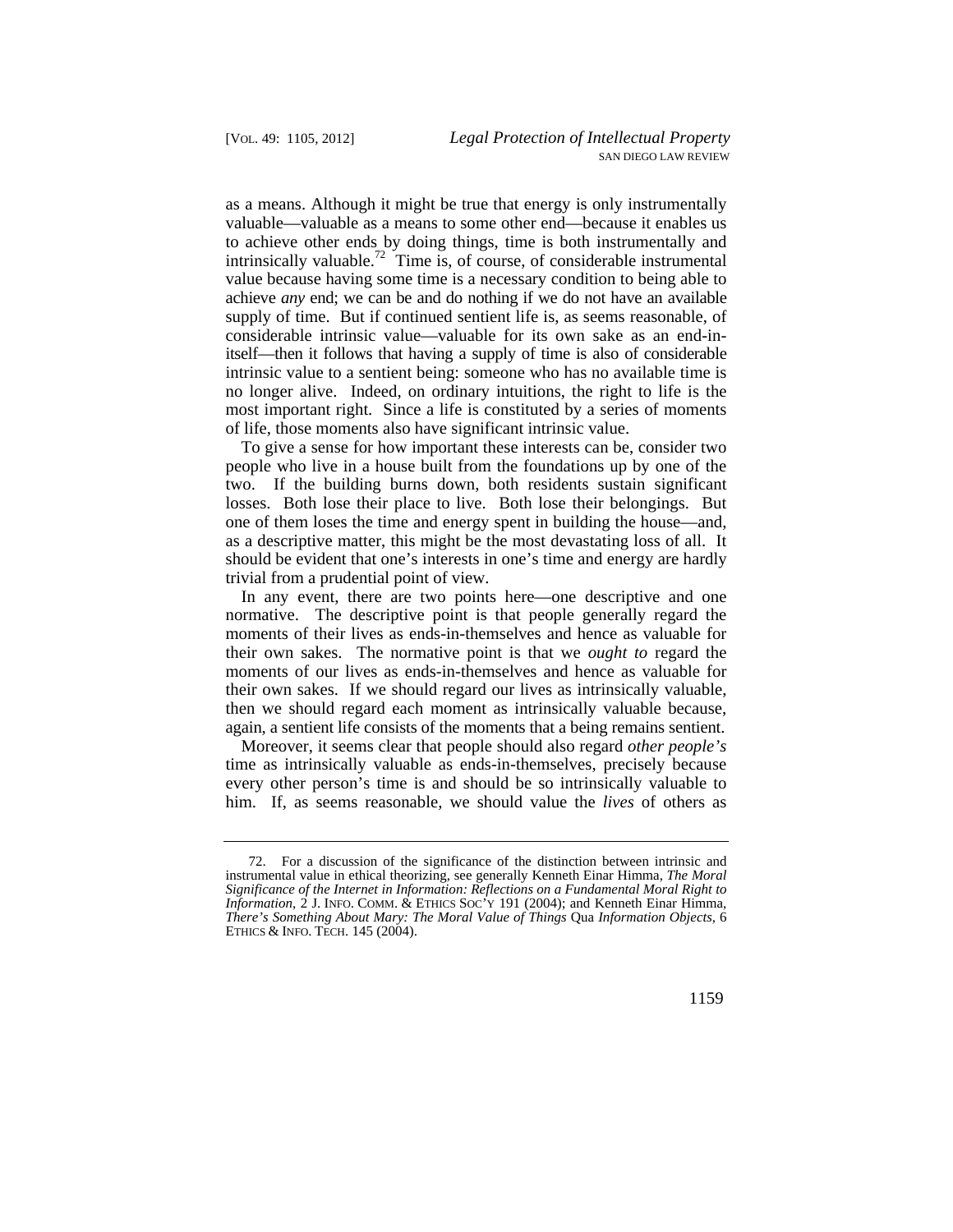intrinsically valuable, then it follows that we should value the moments that constitute those lives as intrinsically valuable.

 seem to imply that morality protects the interest in *r*. As a matter of The foregoing analysis suggests therefore that our prudential interests in time are afforded significant protection by morality. Although the claim that some resource *r* is, or ought to be, regarded as *instrumentally*  valuable does not imply that morality protects persons' interests in *r*, the claim that *r* is, and *ought to be*, regarded as *intrinsically valuable* does substantive moral theory, what is, and ought to be, regarded as intrinsically valuable to beings like us with the special moral status of personhood is deserving of moral respect because these values constitute our ultimate ends, and it is very difficult to make sense of the idea that we deserve respect qua persons if what we ought to regard as our ultimate ends do not deserve respect from others.

The question of what is owed by way of respect to another person for her intrinsically valuable time is a complicated one because a conflict can arise between the prudential interests of persons in many different ways. Being significantly late to an appointment, other things being equal, is disrespectful because it involves wasting another person's time, which can be used to do something else.

 expenditure of time and energy will be determined in part by other morally content is put. The reason for this is that use of content is nonrivalrous and significant expenditures of my time and energy have wrongly been wasted. As regards intellectual property, what respect is owed to a person's relevant considerations. It is probably not true that the intrinsic value of one person's time spent in creating new content, by itself, requires respect in the form of allowing him control of the uses to which the does not involve its destruction. If, in contrast, I have expended my time and energy into a making a table, then it would be wrong for another person to take the table to keep or destroy. Or if I have written a book and I have the only copy, then it would be wrong for another person to take it from my possession to keep or destroy. In all such cases, morally

 creator has created new value that would not have been available to others In the case of content, however, it is not clear that simply consuming the content of another person wrongfully wastes her time and energy, precisely because the content remains intact for the author.<sup>73</sup> But there are other morally relevant considerations that, together with the value of an author's expenditure of time and energy, seem to provide at least a prima facie case for allowing, within limits, a content creator to control the use of what she has expended her time to create. First, the content

<sup>73.</sup> I am indebted to Sam Rickless for this concern.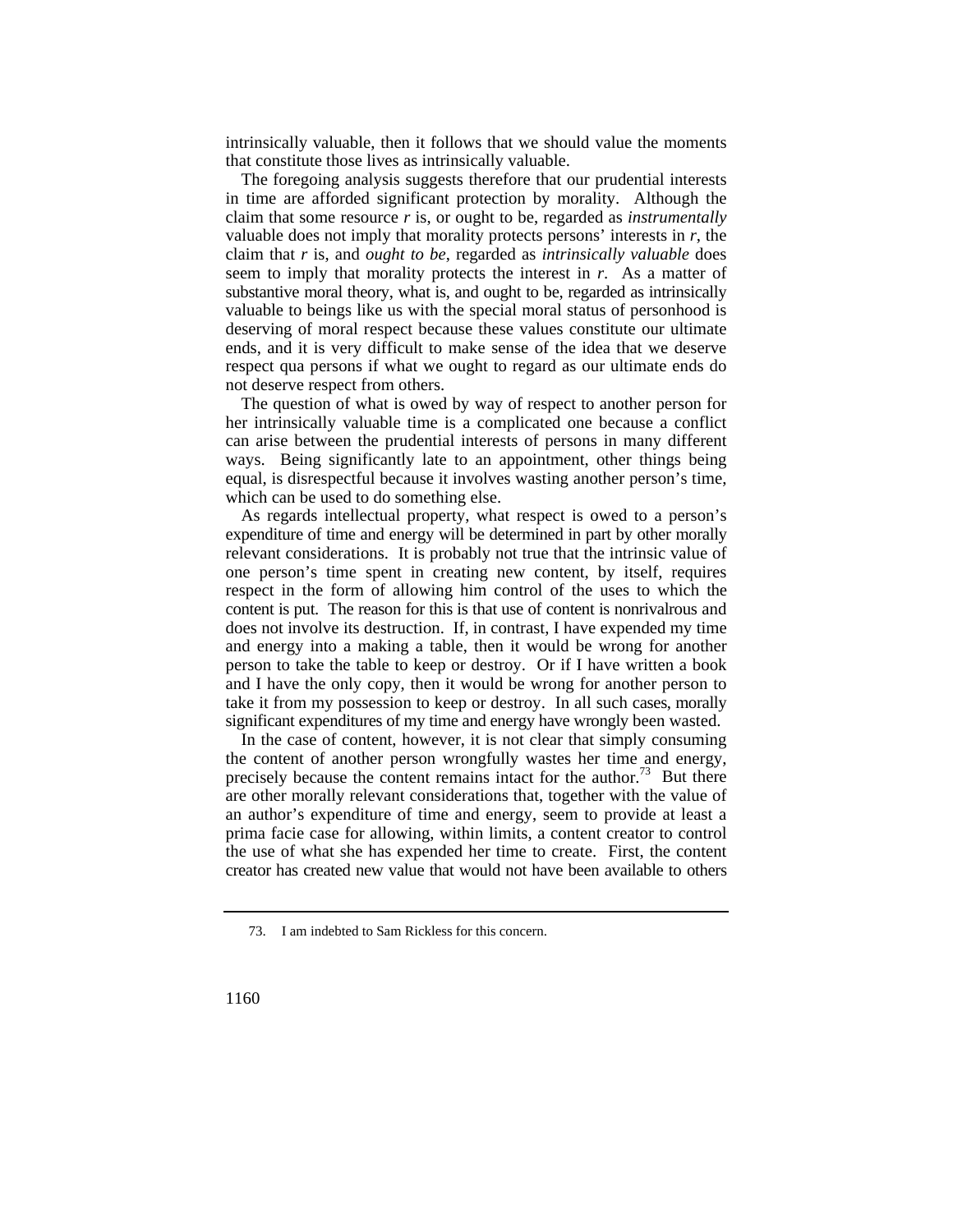can be sold; allowing them limited control over the content they create is perfectly tailored to respect the content creators' moral autonomy rights. It without the creator's efforts. Second, content creators create content for many reasons but one of them is frequently to produce something that seems only fair, if there are no countervailing moral interests of others in that content, $7<sup>4</sup>$  that the author has a prima facie morally protective interest in control over the new value she has brought into the world not just by virtue of the expenditure of morally-protected interests in her time and energy but also by virtue of respect for her moral autonomy rights.<sup>75</sup>

 to autonomy. As noted above, it is the very fact that coercive enforcement Again, it is important to emphasize the moral significance of the right mechanisms infringe a person's right to autonomy that creates the problem of legitimate state authority to begin with. It should not be surprising that a person's autonomy rights, together with her morally important interests in her time and energy, should create in the author a morally protected interest in excluding others from the content she creates.

 to sell the content so as to permit her to continue creating content. I enjoy There are many motives for creating content, of course: self-expression and amusement being two of them. But in most cases an author's plan is teaching, for example, but one of the most important reasons I teach is that it affords me the time to continue to create content. This is part of the plan that I choose for my life, and my right to autonomy presumably protects my ability to execute that plan, other things being equal, such as the availability of a teaching job.

<sup>74.</sup> Whether other people have morally protected interests that outweigh the author's interests in her time and energy will be considered in the next subparts.

 something does not entail that he has a morally protected interest in it. 75. One could argue, of course, that authors who do not wish to give away their creations should refrain from expending time in creating content, but one needs an argument in support of this counterintuitive claim that goes beyond pointing out that other people want those creations. As we have seen, the mere fact that someone wants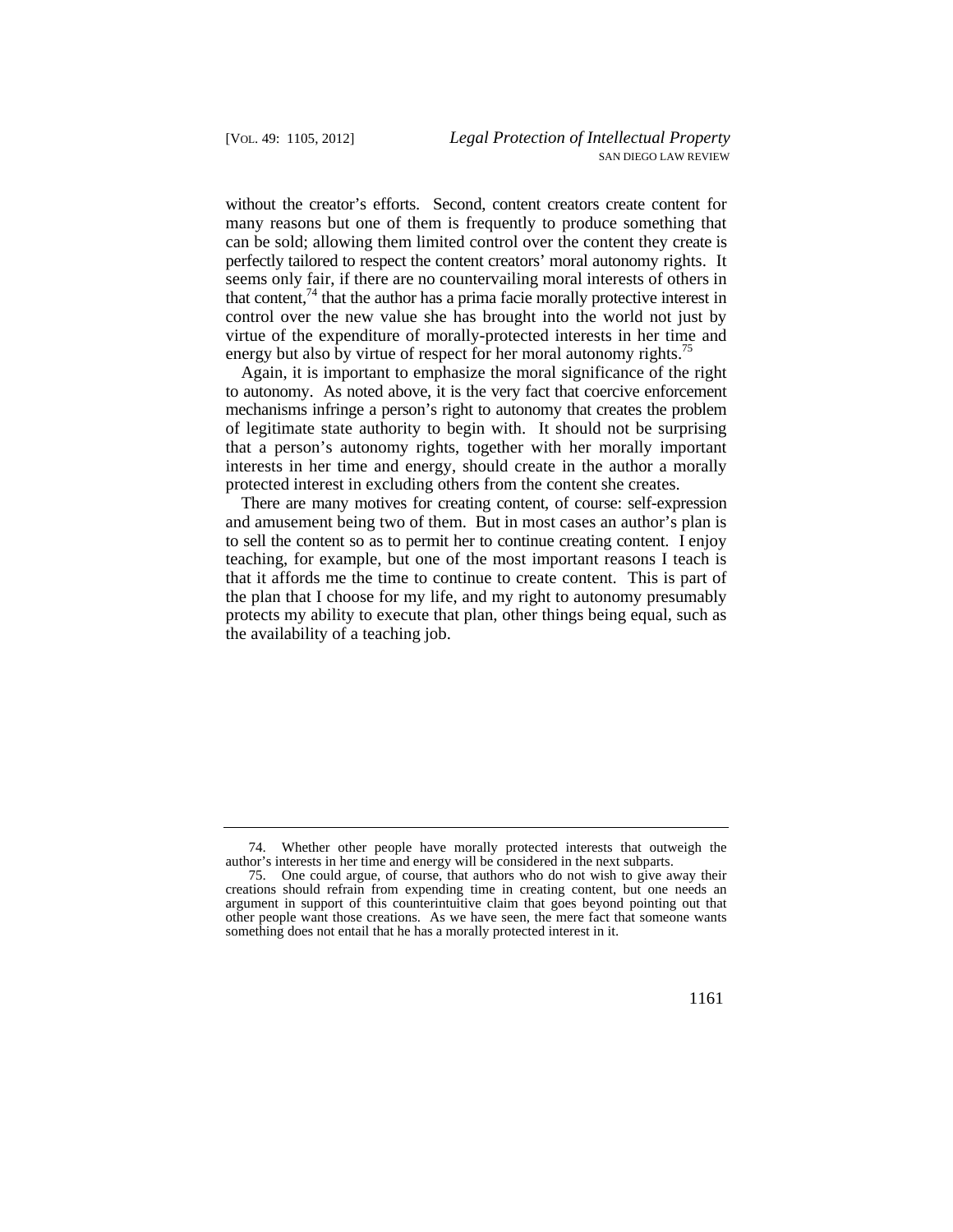### *C. The Interests of Other Persons in Content*

Authors are clearly not the only persons who care about intellectual content; other persons also care a great deal about content. After all, there would not be much of a dispute, as an empirical matter, about intellectual property rights if people had no significant interests in content created or discovered by others. This, of course, is not to say that there would not be an issue, but only to suggest that people would not care so much about it if they had no interests in such content. The intellectual property dispute is contentious precisely because people care so much about the content they create and the content created by others.

As before, many of these valuations are at least partly prudential in character. I value intellectual content for both instrumental and intrinsic reasons, but all these reasons are largely prudential. This is particularly clear in the case of content I value instrumentally as a means to some other end. I might value the content provided by an education because it enables me to earn a better living and achieve a better quality of material living than I could otherwise achieve. I might value a piece of music because it gives me great pleasure when I listen to it. I might value a film because it entertains me for a couple of hours and fills up the time.

This also seems to be true of some intellectual content we value intrinsically. I value information about the existence and nature of God for its own sake (as well, of course, as for instrumental reasons), but the interests that I am looking to satisfy by my pursuit of such information *as an end* are largely my own. I might value knowledge as an end-initself and hence pursue intellectual content for its value, but my pursuits are still being motivated by my interests and priorities, which presumably reflect some sort of view about my well-being. The value is an end-initself, but the motivation for pursuing it is at least partly because I have an interest in it, and that content fulfills the interest *and me*.

 things by characterizing these interests as "prudential." I merely mean If the above sounds a little odd, it might help to note that the claim that my interest in some content is prudential does not imply that my interest is selfish or self-centered. The notions of selfishness and selfcenteredness seem to connote the violation of some moral obligation to consider the interests of others. I do not mean to suggest either of those to suggest that these interests are motivated by desires that are explicitly self-regarding: I want this content because I find it valuable and hence have an interest in obtaining this content.

The strength of the prudential interest varies from one piece of content to the next. It is reasonable to think that there is some intellectual content that one needs to survive independently, without direct assistance from others, in a particular cultural context. For example, although it is possible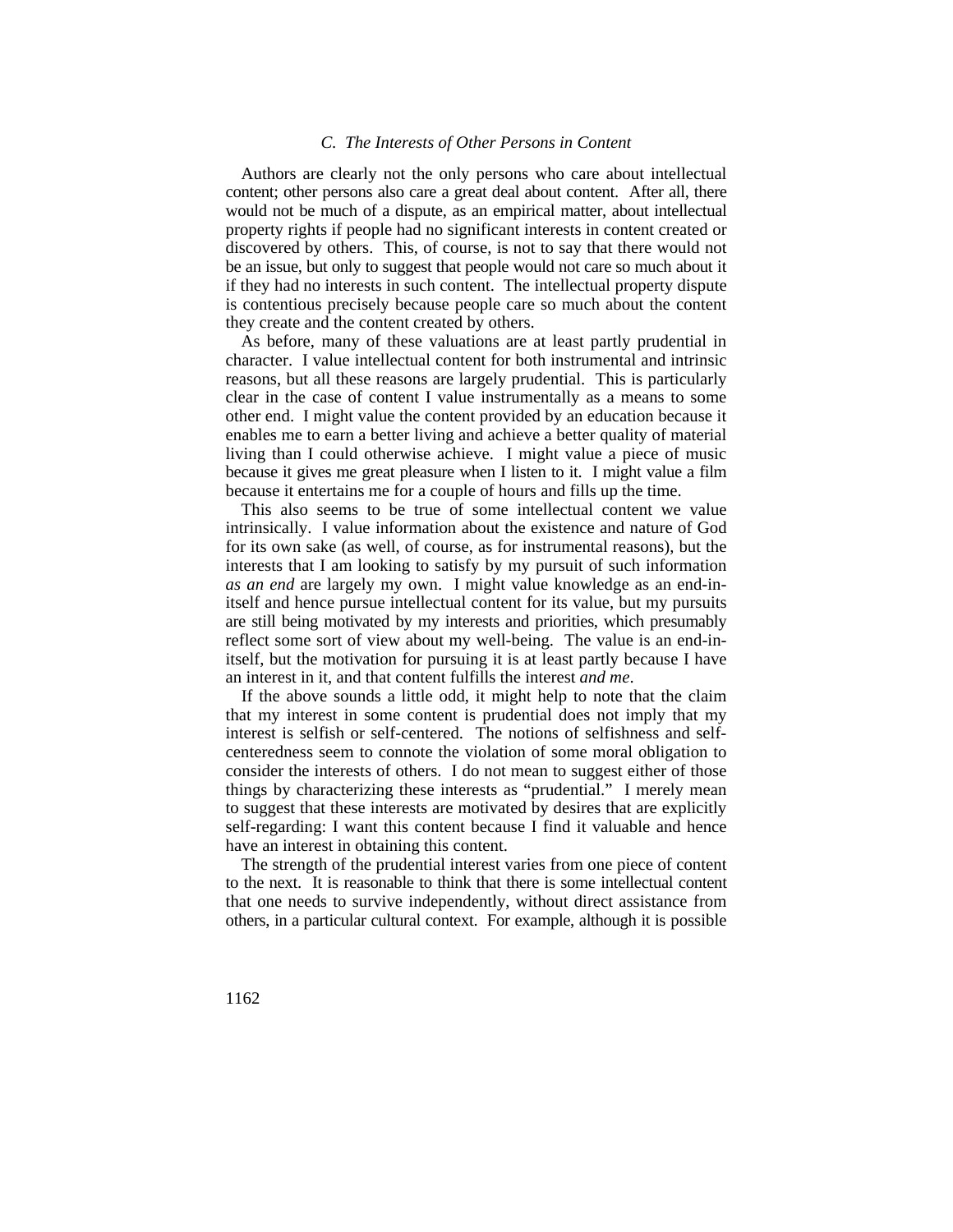to survive in a society like ours without being able to read or add, one will require considerable assistance from other people in order to feed, clothe, and shelter oneself. In most situations in a society like that of the United States with an inadequate safety net, a person will not be able to take care of basic needs by herself without knowing how to read and do simple arithmetic. Obviously, a person will have a strong prudential interest in such content.

I think it is fair to say that people have a similarly strong prudential interest in intellectual content having to do with the existence and nature of God. Regardless of whether one believes or does not believe that a personal God exists, it should be clear that the various issues are of tremendous prudential significance. Not surprisingly, people care a great deal about being able to access intellectual content that will help them to reach an informed opinion about whether God exists and if so, what God requires of us. To put it brusquely, atheism and agnosticism are certainly rational and reasonable positions, but if you do not care at all whether you might go to hell, then something is seriously wrong with you.

Not all content, however, has such importance from the standpoint of self-interest. Some intellectual content is fairly characterized as needed for individuals to thrive in all the ways that human beings ought to thrive. Artistic and philosophical content might very well be necessary for a person to lead a meaningful human life. Without such content, our lives would be very different—and probably would not be much different from that of some nonhuman animals. Although theorists disagree on what sorts of goods are needed to live a genuinely human life and hence to "thrive," I would be surprised if anyone denied the claim that some access to certain kinds of content is needed for people to thrive in the appropriate ways.

 time I spend listening to music is intended to create a mood (perhaps one But the vast majority of the intellectual content desired by people is essential neither to survive nor to thrive. We seek much intellectual content in order to entertain or amuse ourselves. Most of the time I spend watching films, for example, is intended to achieve nothing more noble than to make me laugh or entertain me in some other way. Most of the that is appropriately intense during a workout) or to produce aesthetic pleasure. The same is true of a fair bit of the time I spend reading; while much of it is intended to enlighten me, much of it is done for amusement.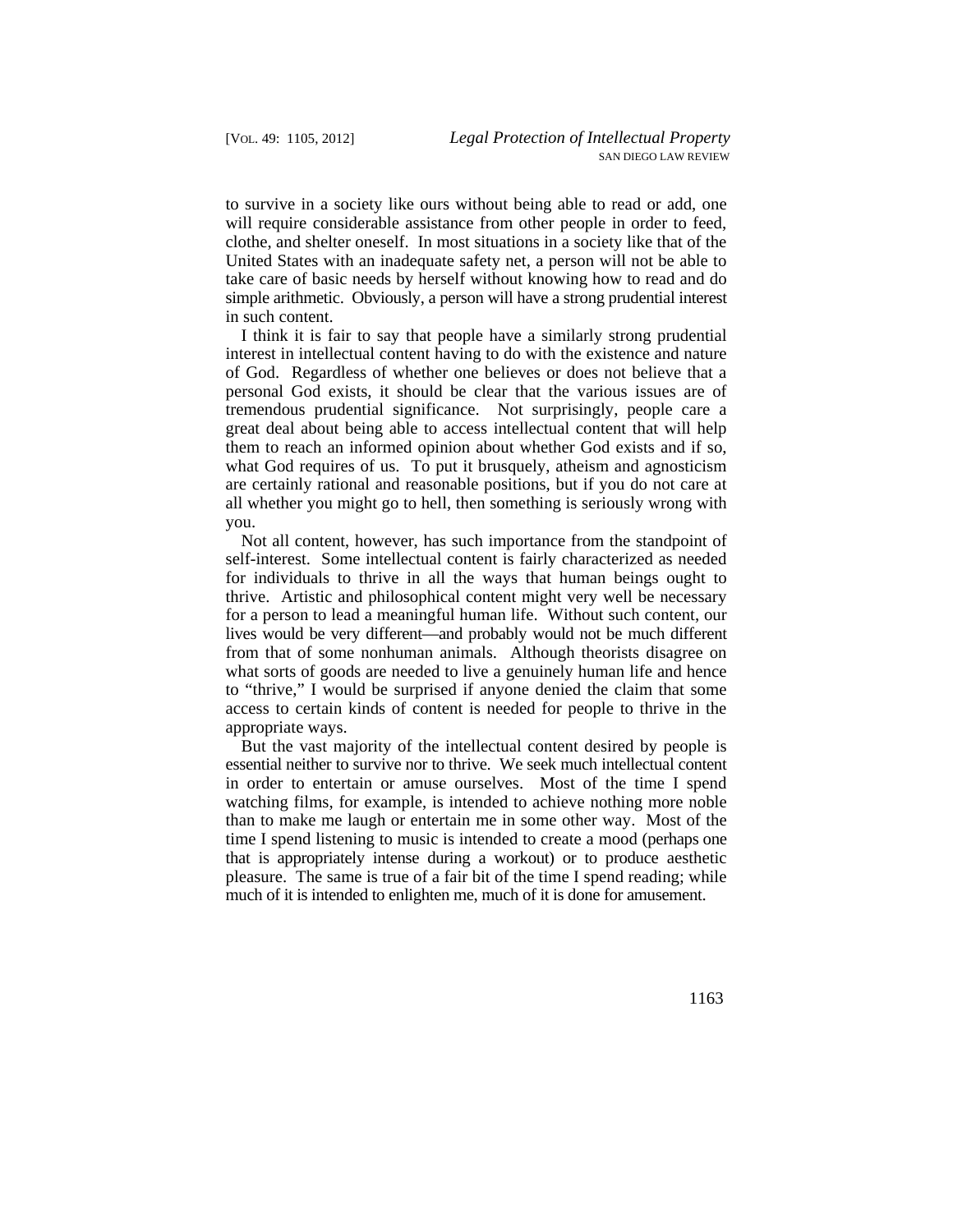survival is, other things being equal, probably in need of immediate least, mildly depressed. Again, the claim here is not purely descriptive. It is not just that people tend to care about surviving, knowing about God, thriving, or being entertained; rather, it is that from the standpoint of prudential rationality, people ought to care about these things, though not to the same degree. As noted above, someone who cares nothing about his own inpatient psychiatric care, as is probably true of someone who does not care at all about whether or not a personal God exists who punishes wrongdoing with everlasting suffering. Likewise someone who does not care at all about her own amusement or entertainment is, at the very

 As before, these prudential interests seem to have some moral significance, but how much significance they have from the standpoint of morality depends on how strong these interests are. It is always a morally relevant fact about some piece of content that somebody wants it, but this does not tell us much about how much protection it might receive from morality. It seems reasonable to think that morality would afford much more protection to a person's interest in information necessary to survive in a self-sufficient way than to his interest in information necessary to thrive; food, water, shelter, and the truth about God are much more important than art and philosophy. Likewise, it seems reasonable to think that morality would afford more protection to a person's interest in information necessary to thrive than to a person's interest in being entertained or amused, although, again, it is always a morally relevant fact that some piece of content would amuse a person.

 better from the standpoint of morality that all persons have free access to prudential interest in things being fair, fairness is about something other than prudential interests. There is nothing in the analysis of this Article None of this should be taken, of course, to deny that intellectual content might be protected by morality for some other reason than just that it has prudential value. For example, intellectual content that people need to compete in a society like ours might be protected by something like a principle of equal opportunity. Other things being equal, it is such content because a society that does not make it equally available to all will afford some persons an unfair advantage in the marketplace. Here the motivation is not to protect the interests of persons, but to ensure that the distribution of opportunities is fair to all; although we might have a that should be construed as inconsistent with the fact that prudential considerations might form one part of the explanation as to why some content gets protection from morality but need not exhaust the explanation.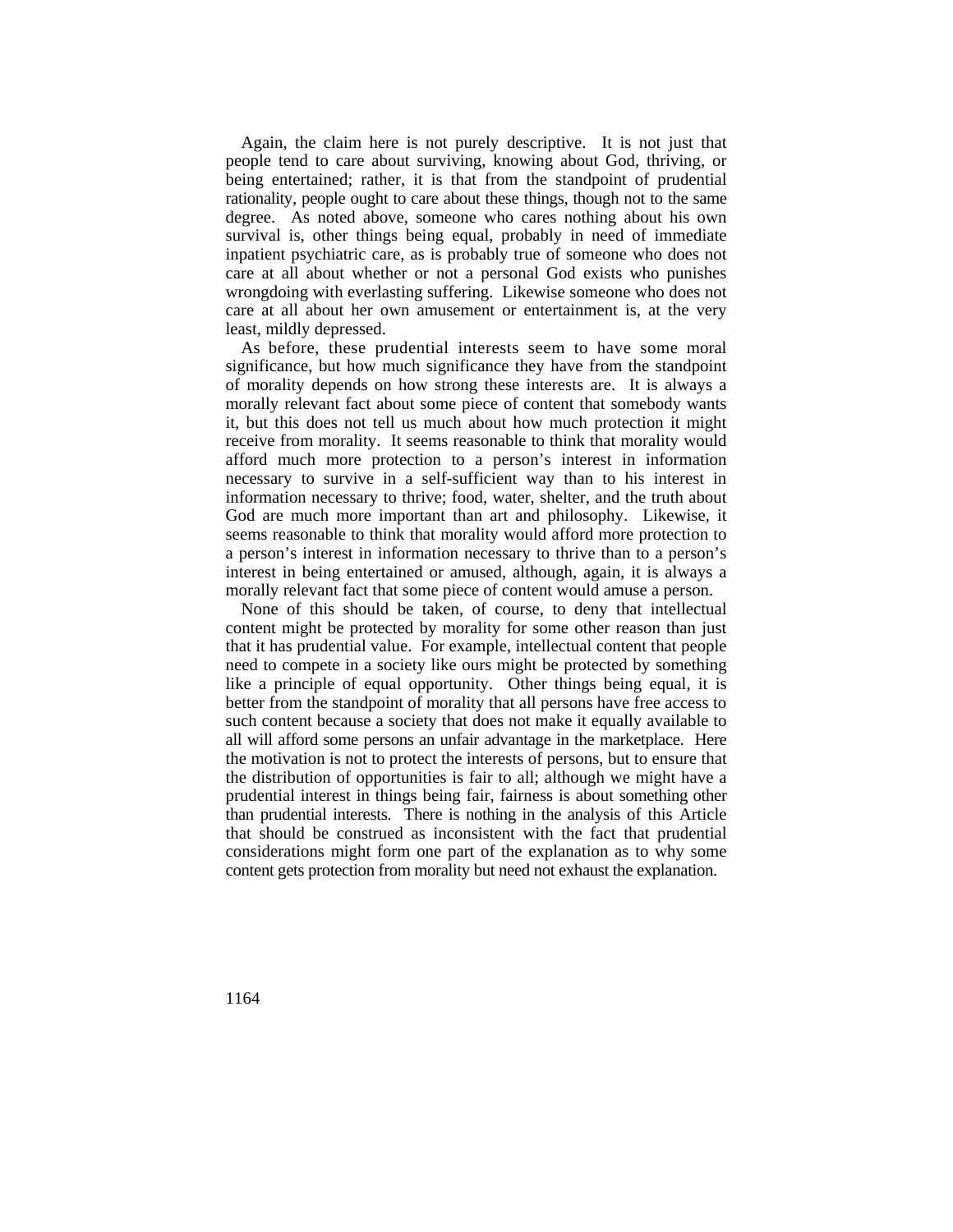#### *D. Weighing the Interests*

 content to which people did not previously have access. Content As is evident from the foregoing discussion, content creators and other persons have conflicting interests that must be weighed. Content creators must expend valuable resources in the form of their time, energy, and labor in order to bring new value into the world in the form of intellectual creators, as we have seen, have a morally protected interest in their time, energy, and labor, in part because our supply of those resources is limited. Autonomy rights suggest that they have some claim to control the disposition of the content they create. Other things being equal, this suggests that content creators have a limited morally protected interest in controlling for some reasonable period of time the disposition and distribution of the value they bring into the world in the form of new intellectual content.

 think, as noted above, that third parties have a special interest in intellectual Of course, other things are not always equal. It is quite reasonable to content needed for survival that outweighs whatever interest its author might have in the value she brings into the world, although this should not be taken to mean that the author is owed no compensation. It is also reasonable to think that we owe it to individuals and nations to ensure that they have sufficient information to compete in a global economy; this seems to be required by the principle of equal opportunity.<sup>76</sup>

The distinction between factual intellectual objects and nonfactual objects is relevant here. It is not unreasonable to think that third parties have a special interest in important factual information that outweighs such interests on the part of the author. Facts, after all, are not likely to lay undiscovered forever, at least not in a culture like ours that is sufficiently affluent to permit such intellectual endeavors; obviously, if everyone must spend all their time hunting for food and shelter, they will not have time to study the world. But in a culture like ours where it is economically feasible for many persons to engage in academic pursuits, if one person does not discover some fact, someone else probably will. This is just not true of nonfactual intellectual objects like novels and songs. If Dickens does not write *A Tale of Two Cities*, then it will never be written; in contrast, if Andrew Wiles does not prove Fermat's Last

<sup>76.</sup> I am indebted to Herman Tavani for this point.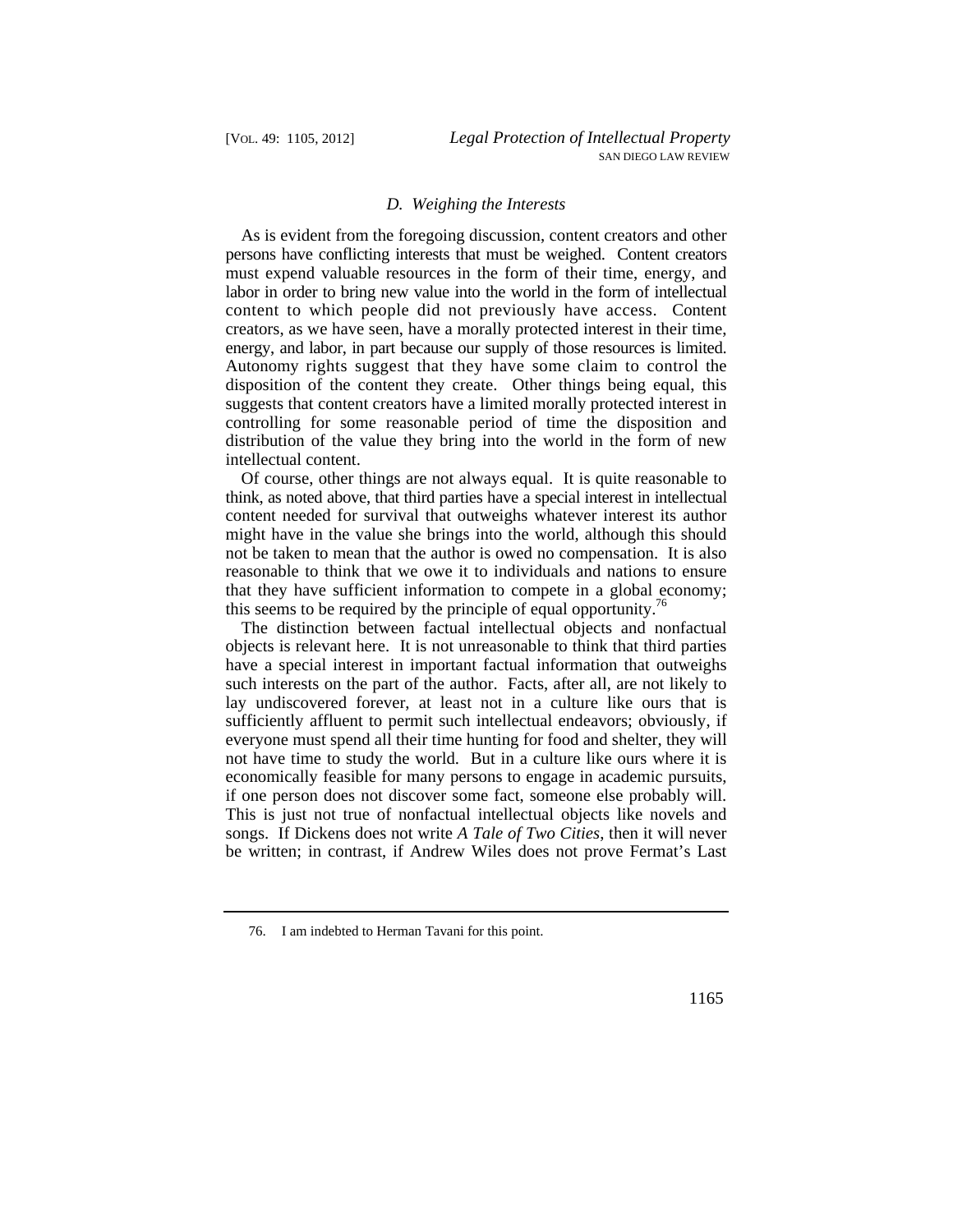Theorem, someone else eventually will, though it might take many additional years.

 world, this would support the altogether plausible claim that, for example, it Two considerations converge here to support the idea that people have some sort of special interest in factual content discovered or created by others. First, it is not unreasonable to think that we have some sort of special interest in knowledge of our world. Second, it is not true that if one content creator does not produce a particular piece of factual content, then that piece of content is not likely to be produced; factual content, again, is different from nonfactual content in that respect. Accordingly, if it is true that people have some special interest in factual information, say, because we have some special interest in knowledge about our is wrong to assign property rights in genetic sequences.

Still, it is not clear that the interests of other persons always outweigh the interests of a content creator in factual content he creates so as to preclude any legal protection of the creator's interest in controlling disposition of that information. At an intuitive level, there is a world of difference between factual information needed for survival and factual information not needed for survival, as well as between factual information that is readily discovered and factual information that requires some special talent and effort to discover. Although this should not be taken to imply that factual content should ever be afforded intellectual property protection, it is to assert that the issues are different with respect to nonessential factual content and factual content not easily discovered.

 some artistic content to thrive does not imply that we need access to *all*  It also seems reasonable to think that the interests of other persons in content needed to thrive sometimes outweigh the interests of the creator of that content, but the issues here are just not very clear because the nature of our interest is just not clear. The fact that we need access to artistic content to thrive.

Indeed, the idea that we need access to *all* artistic content to thrive is simply too strong to be plausible. It seems ridiculous, for example, to assert that I need access to the latest Yelawolf tracks in order to thrive. Although it might be fun, depending on one's taste in music, to listen to Yelawolf's hillbilly hip-hop, it is simply implausible to think that any person cannot thrive without free access to it. What this means is that the interests of other persons in thriving will defeat the interests of content creators in some but not all cases of artistic content.

Exactly which cases is a difficult issue that would require a much more detailed analysis than I can pretend to give here, but I would like to hazard the following observation. It seems plausible to me that what is currently in the public domain by way of artistic expression is sufficient to ensure that people thrive in all the ways they ought to thrive. We do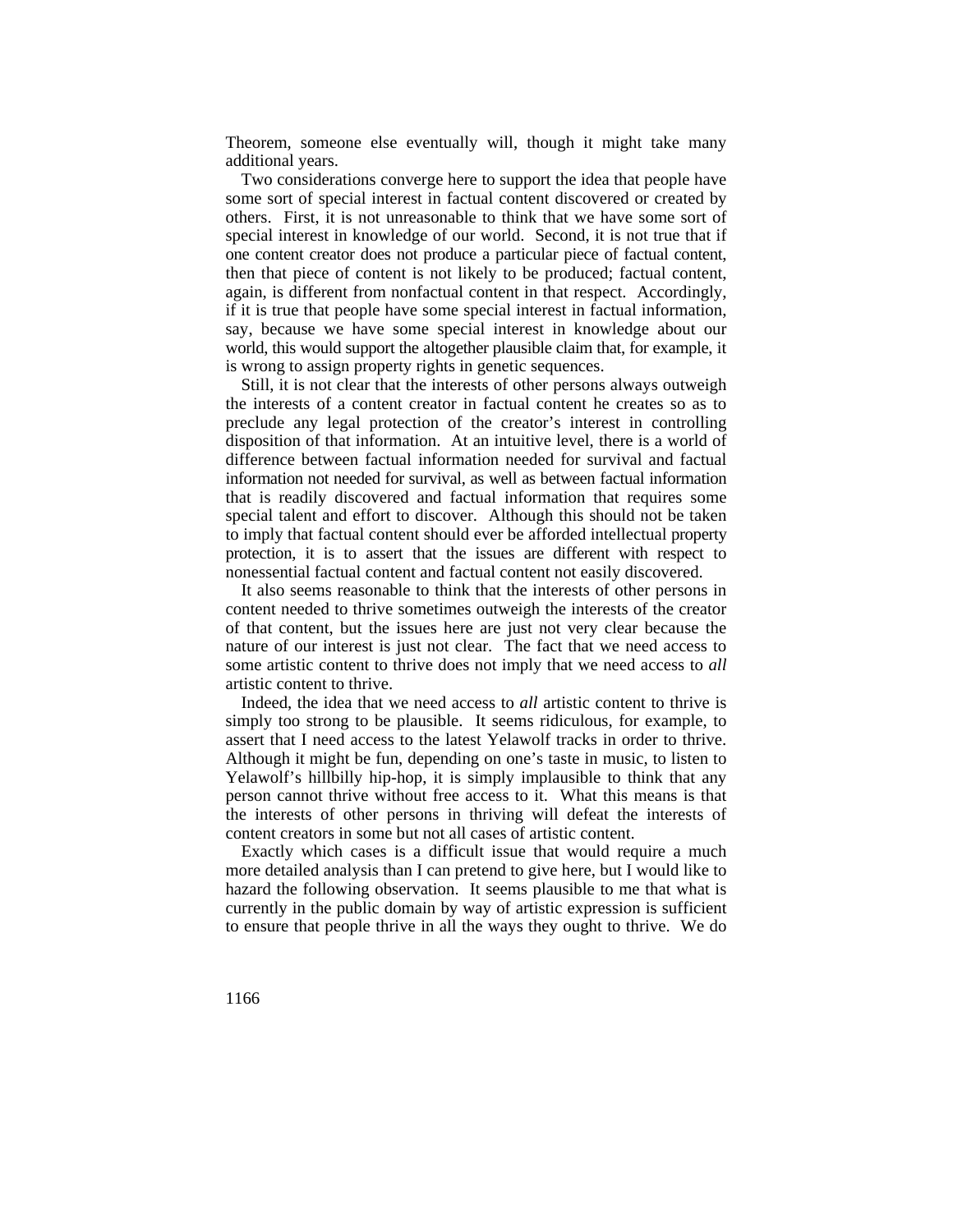not need immediately to provide free access to new artistic content to ensure that all have an adequate opportunity to thrive in the ways that artistic content enables one to thrive. If this is correct, then the interests of content creators outweigh the interests of other persons in such content, at least in cases of content that is of comparatively recent vintage.

 wants *p*, by itself, does not imply that it would be wrong for me not to But with respect to content that is merely *desired*, it is not even a close call. Although it is, as I noted above, always a morally relevant fact that some agent *A* wants some thing *p*, the mere fact that *A* wants *p* is not strong enough to give rise to any significant protection of that interest. Other things being equal, if (1) *A* wants *p*, (2) I can satisfy *A*'s desire for *p*, and (3) *A*'s desire for *p* is not illicit, it would be a good thing from the standpoint of morality for me to provide *A* with *p*. But the claim that *A*  provide *A* with *p* if I can do so. Indeed, failure to provide someone with something they want is not even a property that makes an act wrong; although it would be good, other things being equal, to provide *A* with *p*, the claim that *A* wants *p* does not provide any reason whatsoever for thinking not providing *A* with *p* is even prima facie wrong. Our desires just cannot do that kind of heavy moral lifting. Indeed, if the desire is illicit, then there is a significant probability that it would be morally wrong to satisfy that desire. In contrast, if *A* needs *p*, then that fact is at least a prima facie reason to provide *A* with *p* if one can without undue sacrifice.

In cases where content is merely wanted, then, it seems clear that the interests of the content creators in limited control over the content they create outweigh the interests of other persons. On the one hand, the content creator expends precious resources in the form of a limited supply of life and energy in order to bring value into the world. On the other hand, other persons want merely to pass the time or enjoy themselves with such content.

 in virtue of her wanting it. In contrast, the fact that someone wants content Of course, there might be many people who want the content and just one content creator whose interests are at stake, but this is not enough to defeat the content creator's interest. The content creator interest is significant enough to receive moral protection: insofar as my behavior wastes another person's life or energy, it is morally problematic simply is not significant enough, by itself, to warrant any moral protection: although it might be good for me to give someone something she wants, my failure to do so is not even presumptively problematic. An interest that receives moral protection, like the content creator's, cannot be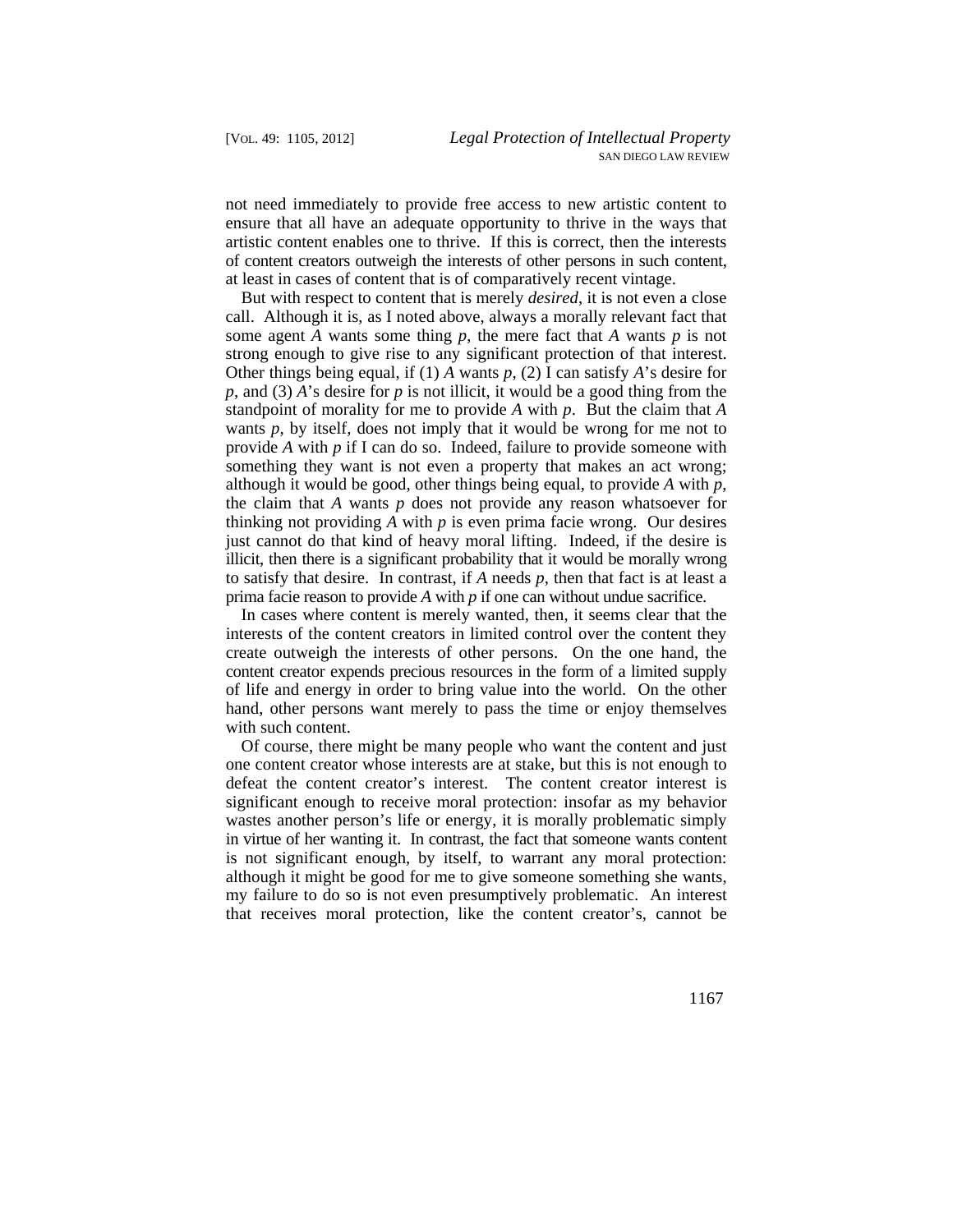defeated by aggregating interests that do not; the difference between the two interests, from a moral point of view, is *qualitative* and not *quantitative*.

 Ironically, most of the content that critics of intellectual property want for free is noninformative content that is merely desired. It is reasonable to think that the vast majority of contemporary music, film, and novels are wanted primarily for entertainment and amusement. Those people who are illegally sharing music files online are violating the law for no better reason than they want to be entertained and to experience the pleasure of listening to the newest music, as though this desire is so much more important than the significant investments of the content creators.

Here it is worth noting that at least with respect to artistic content, content creators create not only a piece of content, *but also the demand for it*. There would be no demand, for example, for *A Tale of Two Cities*  had Dickens never written that novel. There can be no demand for a song that has never been written. Although it is true that people want artistic content and might want content from a particular artist, this desire has no particular focus until a content creator sharpens it by making available a suitable piece of content. Artists satisfy wants that they bring into existence through the creation of value that other people come to desire. Yet many people believe that these desires, which they would not have if not for people who create, take precedence over any interests that an artist has to control the distribution of his creations and the value that the artist brought into the world. As far as content that is merely wanted is concerned, this should seem implausible, to put it mildly, as a matter of morality.<sup>77</sup>

<sup>77.</sup> Although I am not prepared to argue the point here, I am inclined to think that the content creator's interest rises to the level of a right. The interest we have in the ideas, time, energy, and intellectual labor we invest in creating new content—and hence bringing new value into the world—are sufficiently important, it seems to me, to give rise, irrespective of effects on utility, to a right that binds any third parties who lack any greater interest in the products of those expenditures than a *desire* for those products. Of course, the suggestion that content creators have a right over their products is not to say anything about the content of that right. In particular, it is not to endorse the conception of that right that is incorporated into or expressed by copyright law in the United States.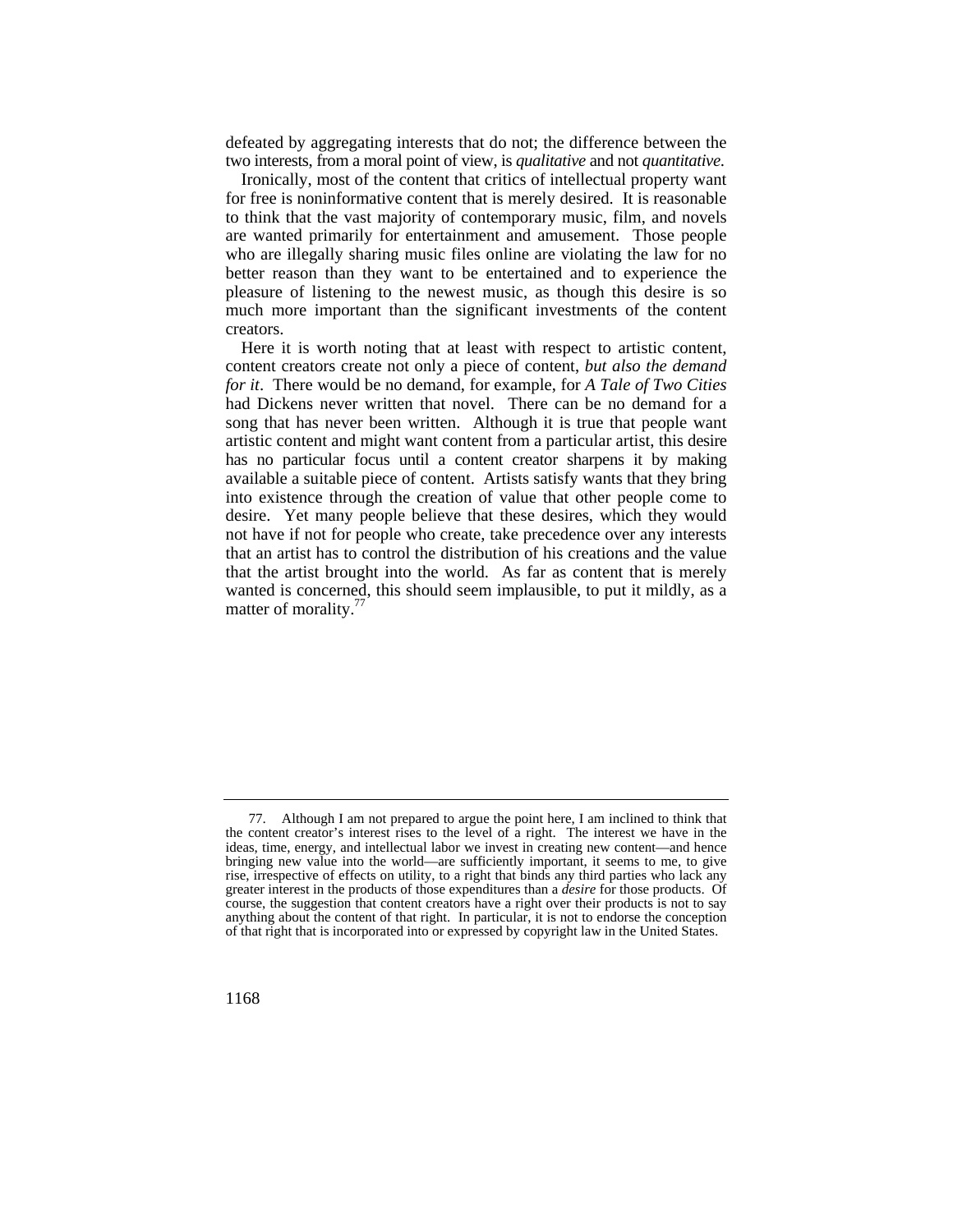## VIII. WHY LEGAL PROTECTION OF INTELLECTUAL PROPERTY IS WARRANTED AS A MATTER OF POLITICAL **MORALITY**

# *A. The Relationship Between the Moral Right to Forceful Defense of Morally Protected Interests and the Legitimacy of Laws Protecting Such Interests*

 individuals have a morally protected interest in something to justify legal As noted at the outset of this Article, it is not enough to show that protection of that interest. Legal protection of an interest involves the coercive force of the law to prevent others from violating that interest, and that requires an argument grounded in political morality.

Locke combined his theory of moral property rights with a social contract theory of state legitimacy to justify the stronger claim that the coercive force of the law should be used to protect moral property rights, but fortunately, a general theory of legitimacy will not be needed to justify the claim that law should provide limited protection of intellectual property.

It is enough to note that one of the functions of a legitimate state is to claim and exercise a limited, morally justified monopoly on the use of force. People are permitted by morality and by law to resort to force to defend important moral interests from being violated. But the law does not permit people to punish violations of these interests after they have occurred. For example, I may, as a matter of law, use reasonable force to defend against an assault, but once the assault has occurred, I am legally prohibited from tracking down the offender and inflicting even proportionate force after the violation in order to retaliate or punish the offender. This is the exclusive province of a legitimate state.

Now the issue of what a state may legitimately punish is an issue that arises in the normative theory of criminal law: what criteria must be satisfied for the state to criminalize an act given that criminalization and punishment have such serious consequences on the well-being of the offender? As noted above, there are different theories that call attention to different properties of acts that might legitimize criminalization. For example, John Stuart Mill believes that only acts that harm other people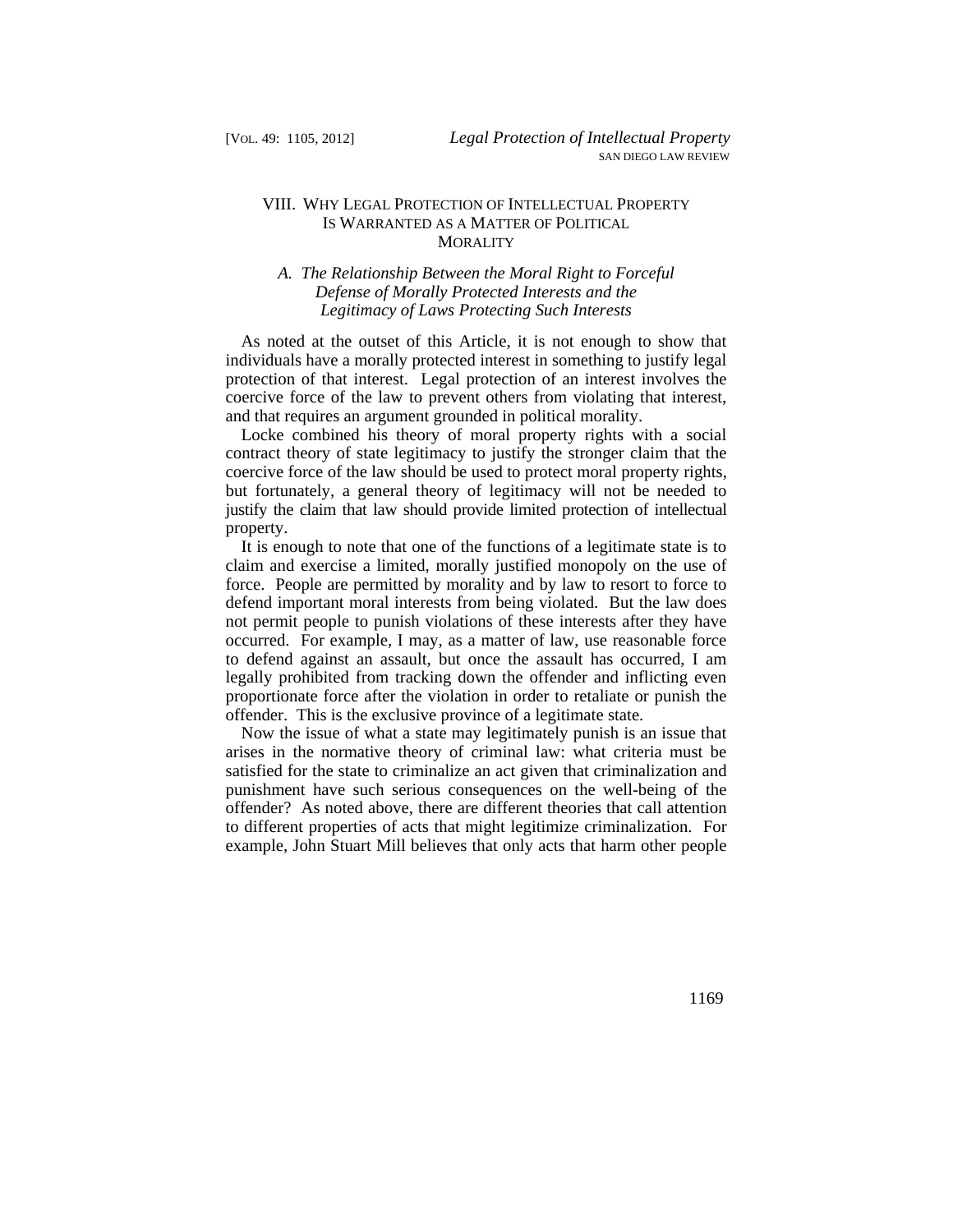may be criminalized.<sup>78</sup> It is, however, simply not necessary to ground the view in any particular theory of criminal law.

 property, and in part for the same reason: if people have a morally It suffices to notice a moral relationship between the moral right to forcibly defend an interest and the right to punish violations of that interest. Any interest that rises to the level of such moral importance that an individual has a moral right to defend against attacks on it by reasonable force is not only legitimately protected by law but *should*, as a matter of political morality, be protected by the law. For example, it is a commonplace notion that the moral right to life should be protected by the state, and part of the reason for this is that a person is morally permitted to use deadly force if necessary to defend her life against a culpable attack on it. Likewise, it is generally uncontroversial—even if we do not yet have a successful theory of state legitimacy that would justify this claim—that the law should protect the moral right to *material*  protected interest in *material* property that rises to the level of such moral importance that people may use reasonable force to protect it, then that interest should be protected by law. Thus, it would appear that any morally protected interest important enough to be legitimately defended by a person through reasonable force should be protected by the law and its coercive mechanisms, which include punitive and compensatory remedies.

individual to punish violations of those rights.<sup>81</sup> Although Locke's social not a claim that is needed here. All that is needed are the very plausible Indeed, for what it is worth, Locke believes that life in the state of nature is governed by natural objective moral principles that define the "natural moral rights" of [individuals.](https://individuals.79)<sup>79</sup> These rights include rights to life, liberty, and property.<sup>80</sup> Moreover, they include not only a right on the part of the individual to use proportional force to defend against culpable attacks on such interests but also a right on the part of the contract theory holds further that citizens deal their natural right to punish to the state in return for state protection of these rights, $82$  this is claims that (1) from the standpoint of individual morality, a right to defend against culpable attacks on an interest entails that the act is rightly punished by someone; and (2) from the standpoint of political

<sup>78.</sup> *See* JOHN STUART MILL, ON LIBERTY AND OTHER WRITINGS 13 (Stefan Collini ed., Cambridge Univ. Press 1989) (1860).

<sup>79.</sup> *See supra* note 4 and accompanying text.

<sup>80.</sup> LOCKE, *supra* note 4, at 5.

<sup>81.</sup> *Id.* at 6–7.

<sup>82.</sup> *Id.* at 54–56.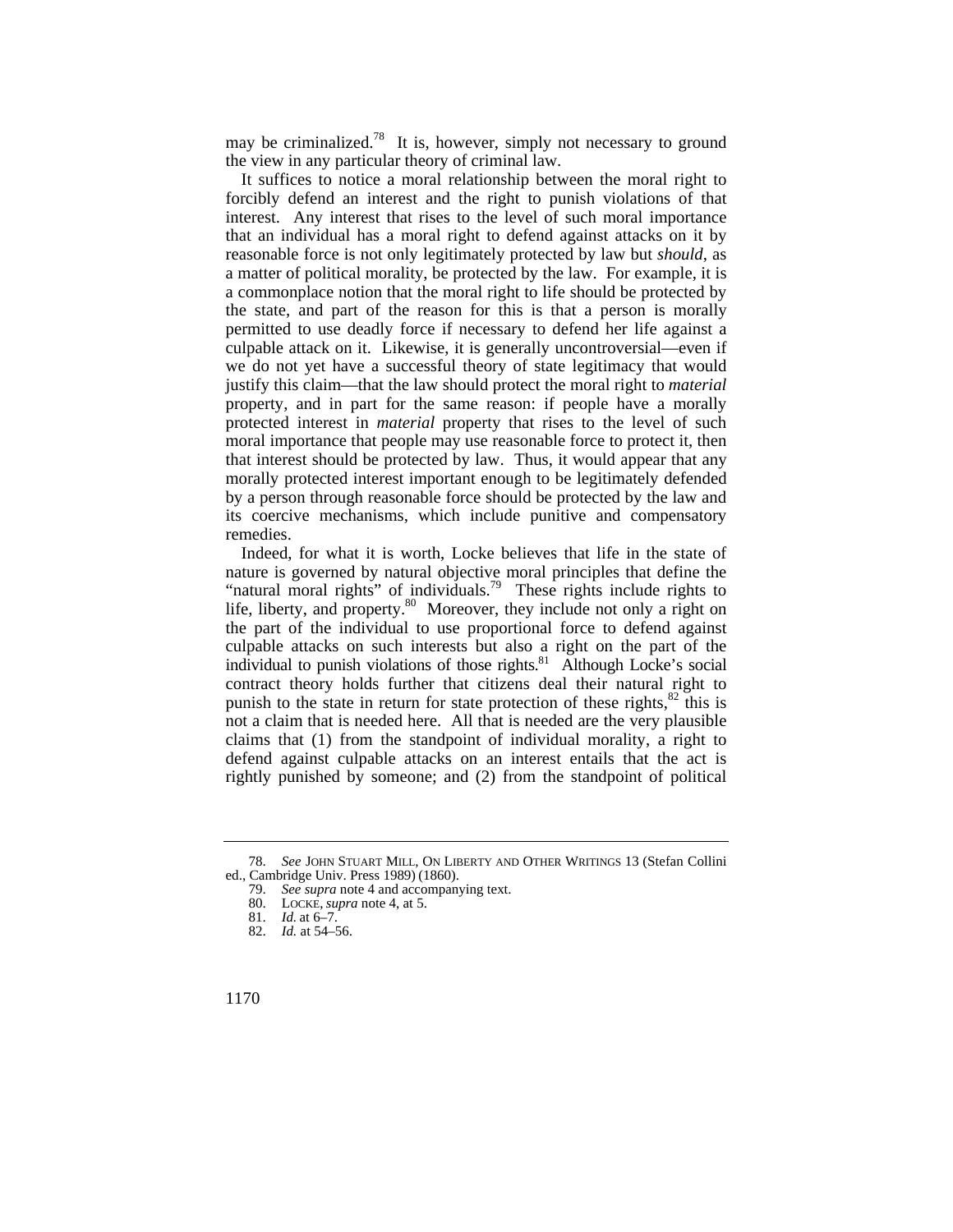punishment with respect to every act that is rightly punished by someone. morality, a legitimate state should exercise a monopoly on coercive

There are a couple of reasons for (2) that have nothing to do with the idea that people have entered into a social contract assigning this authority to the state; although these reasons would also make it rational to consent to such a provision in a social contract, it is the reasons themselves that are doing the work here. First, the point of a legitimate state is to keep the peace. Allowing individuals to punish wrongdoing outside an institutional structure like that provided by the state does not conduce to the purpose of keeping the peace. Second, a legitimate state is better equipped to get to the truth of the matter by implementing fair institutional procedures for trying criminal offenses and thus reduces the probability of unjustly punishing innocent persons.

 people to withhold content they have created from other people. Suppose I Here it is especially helpful to note that it is frequently permissible for come up with a delicious new recipe that I want to keep to myself—as a secret family recipe. I cook the dish for you, and you love it. When you inevitably ask me whether I would give you a copy of the recipe, it is hard to see how I could have possibly wronged you by declining your request. All the usual facts about intellectual property obtain, but I am under no obligation to share this recipe with you.

Should you try to obtain it without my consent, either by violent measures or nonviolent, underhanded measures, you seem to be committing a wrong. Indeed, in cases where you try to coerce me to give you the recipe, it seems clear that I am justified in taking whatever minimal measures I can to withhold the recipe from you. Comparatively speaking, this is a trivial problem as concerns the legitimacy of certain acts regarding intellectual property. As the content becomes more valuable, so is the wrong committed by someone who tries to obtain it without my consent. Again, I have a moral permission to defend myself to prevent the expropriation precisely because it is wrong. And because the expropriation is wrong and results in harm to me, it should be punished by the state in at least some circumstances.

 why this would be so. Suppose I share the recipe with just my best One might argue that this is true of ideas that have not been disclosed but not true of ideas that have been disclosed, but it is difficult to see friend. How would that act give *another* person some kind of right to the recipe? I frame this as a question precisely because I cannot see how this would make a moral difference. My giving the recipe to my best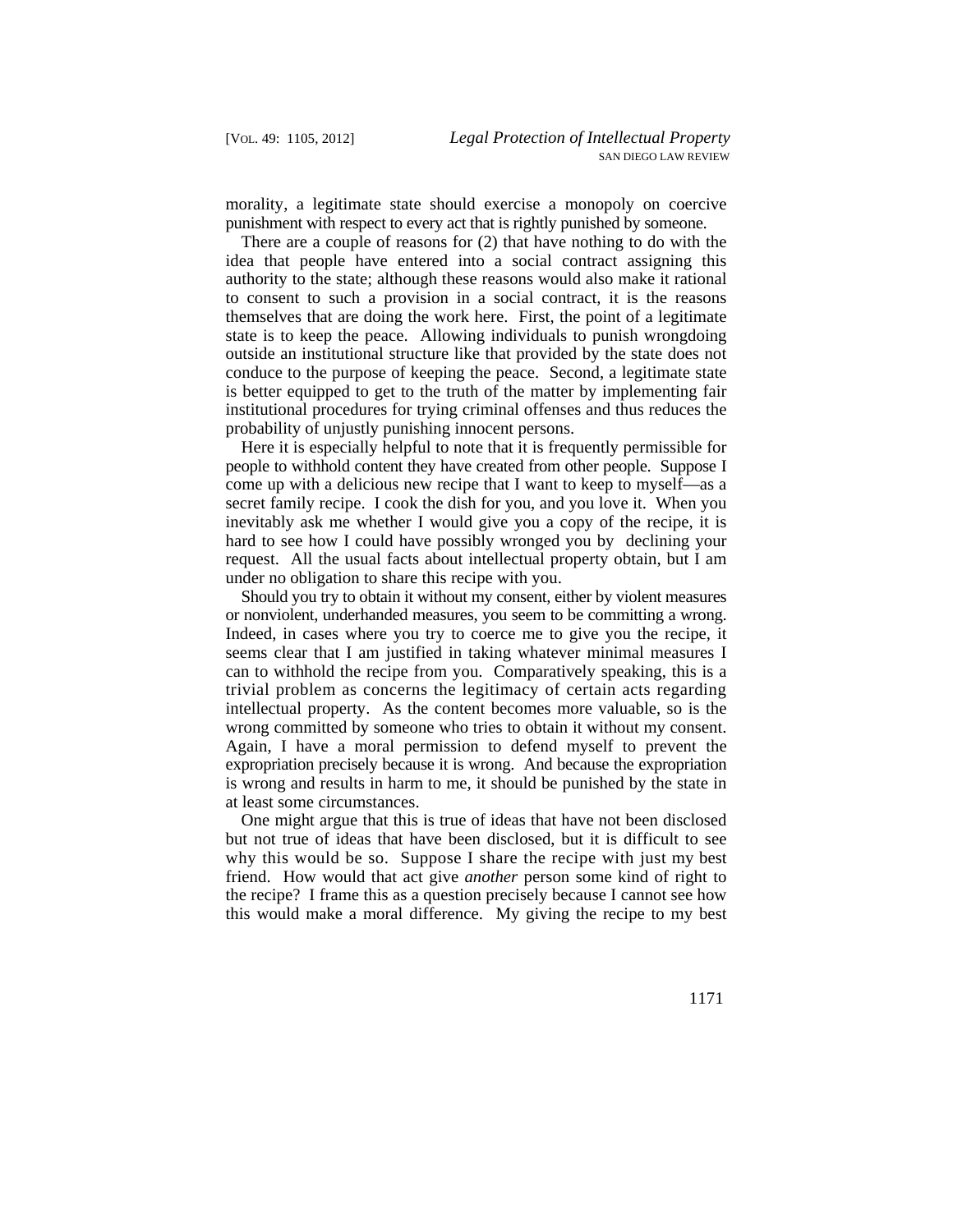friend does not change whatever interests other people have in that recipe. The interest other people have in the recipe is nothing more than that it might lead to a tasty or nutritious meal. Giving the recipe to someone else does not seem to give rise to some new interest. I may share my *material* things with other people, but that does not give anyone else a new protected interest in my sharing that thing with her.

 Now the relevant question is whether an author's morally protected the interest in material property rises to the level of a right that should be of coercive threats of harm to the body. This, of course, is surely part of interest in content he creates rises to a level of such moral importance that he may use force to protect against violations of this interest. This is clearly true of material property. A person may legitimately use force to defend against having one's *material* property stolen precisely because protected by law. One might think in the case of armed robbery, for example, that the relevant interest being defended is the right to be free it but it does not exhaust the whole of it. If a thief is walking out of my apartment with my television, then I may clearly use defensive measures to prevent the theft. One of the interests being protected here is clearly the interest in property; it is not just an interest in personal security.

Likewise, a more complicated variety of examples seem to confirm that one is morally justified in defending against violations of a morally protected interest in content one creates in cases where the author's interests outweigh the interests of others. For example, an individual may use reasonable force to prevent someone from using coercive measures to force the disclosure of, say, a novel the author is writing or has written—regardless of whether this novel is properly characterized as property. This applies not only to novels that remain undisclosed, so to speak, in some form accessible to others but also to novels that have been memorialized in some form.

Here, it is not just the interest in the material on which the content has been recorded that affords a right to self-defense; it is also the content itself. I am not only morally permitted to use reasonable force to defend against another person's theft of the material media containing the content but of the content itself. If I have the score to an original piece of music scratched in the sand, then I may resort to reasonable measures to prevent another person simply from looking at the music and walking away with knowledge of the contents.

 to defend against unauthorized viewings of the material in exchange for a Notice, moreover, that if the above is true, then I might waive my right payment of a fee. This is exactly the same result that one would get in thought experiments involving the unauthorized appropriation of material property. I can defend against trespass onto my home, but my control over my home also includes the ability to waive my right to defend against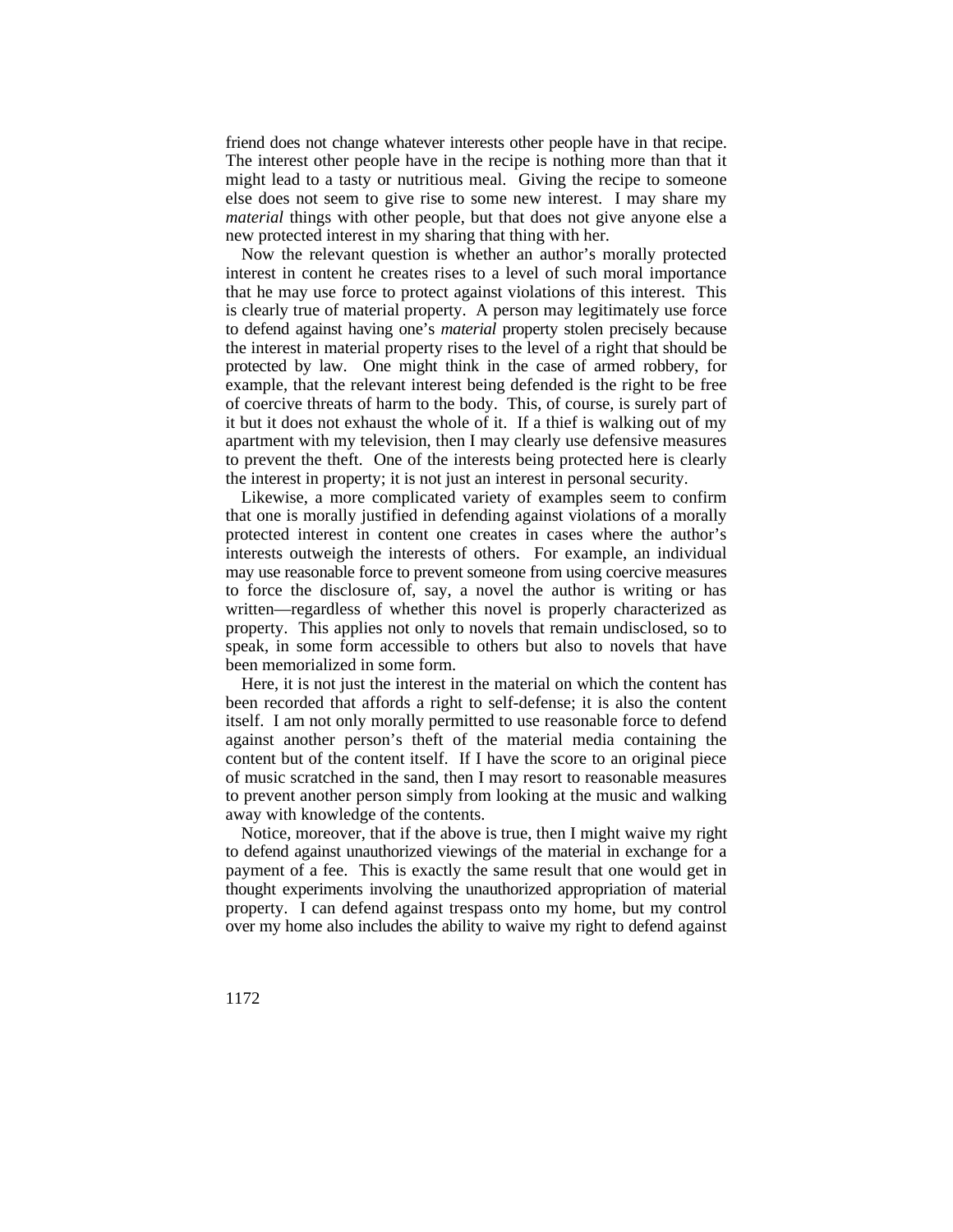that the state, as Locke suggests, protect the natural rights to life, liberty, and property. No state could be legitimate without protecting the rights to trespass by giving permission to enter upon the premises. These bundles of powers and liberties seem clearly to suggest a right to both material and intellectual "property" that ought to be protected by law. It seems clear that it is a necessary, if not sufficient, condition of moral legitimacy life, liberty, and property—assuming property is a natural right, as seems clear, given the right to defend against violations of property interests.

 entertainment purposes. Therefore, I can defend the expenditure of my *life*  Accordingly, the state seems justified in affording limited legal protection of intellectual property to content that is merely desired by others for as expressed in content I create with reasonable force. If this is the case, then it would seem clear that violations of my interest in such content should receive the coercive protection of the law.

## *B. The Relationship Between the Content of Property Rights and Principles of Distributive Justice*

 governing property rights are, in some cases, subordinate to principles of Of course, it should not be thought that the individual has an *absolute*  or utterly unlimited moral right to property or that the state should recognize and protect an absolute legal right to property. This might be the case, but it also might not be the case. If people have a positive moral right to some share of a society's material resources as a matter of distributive justice, then the right to property might be outweighed by the right to some minimum share of the material resources. If this is true, which is not only intuitively plausible but presupposed by the many forms of redistributive mechanisms incorporated into U.S. law, then the principles distributive justice that permit coercive taxation for the purpose of redistributing property to ensure that these principles are satisfied.

Indeed, it is important to note that the distribution of material resources in the United States seems to violate the Lockean proviso constraining legitimate original acquisition to situations in which there is enough of the same quality of the resources left for others. For example, this Lockean proviso is inconsistent with the fact that there is no land within the borders of the United States that remains in the commons. Every acre of land in the United States is owned by either a private individual or by the state. The state might make the land publicly accessible through the establishment of national parks, but this does not amount to keeping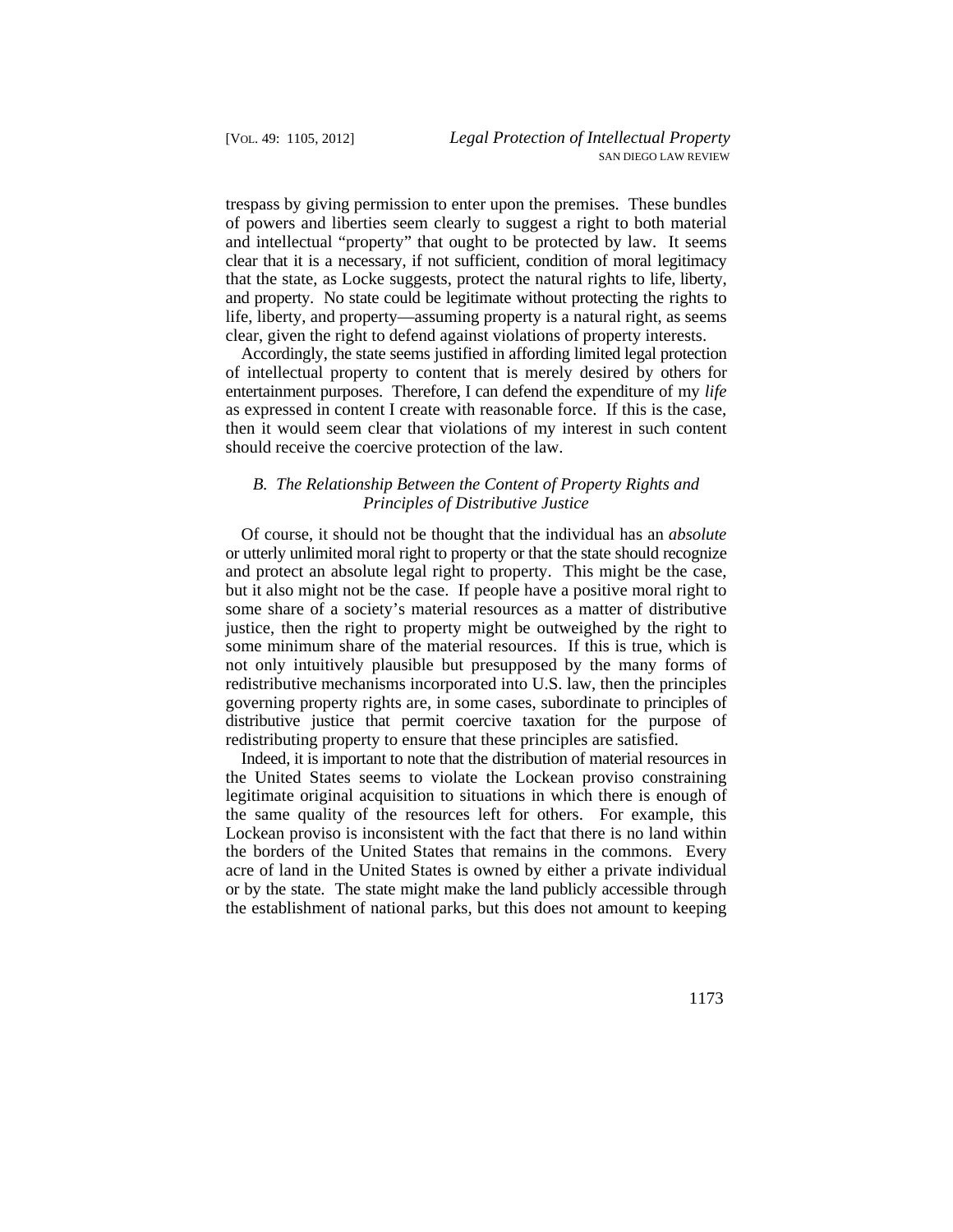such land in a protected commons. After all, the uses to which parkland may be put is governed by federal rules of law.

 enough material resources to provide for everyone—which would only be fair given the Biblical command to be fruitful and multiply. The idea Although Locke foresees this situation and argues that people have agreed to such a state of affairs, there are two problems with this move. First, this agreement is not part of the social contract that justifies the coercive authority of the state. Under the terms of this social contract, property is a natural moral right that must be respected by even the state. It is for this reason that, on Locke's view, the legitimacy of the state is subject to the requirement that the law protect the natural rights to life, liberty, and property. The moral right to property, however, is clearly constrained by the Lockean proviso. Whatever agreement Locke believes has been reached by people to justify a state of affairs in which the commons is utterly depleted, it is not part of the social contract that legitimizes state authority. The claim that people have reached such an agreement is purely ad hoc*.* Indeed, such an agreement creates an artificial scarcity of material resources; Locke clearly believed that God provided that it is rational to agree to an economic arrangement that creates material scarcity that might prevent one from satisfying basic needs seems quite implausible.

Second, the idea that everyone has given meaningful consent to the depletion of the material commons is utterly implausible. Every child born in the United States has been born, without her consent, into a nation in which there is no material property left in the commons available for original acquisition. The problem here is not just that children cannot give meaningful consent. It is also that many adults reject the legitimacy of a depleted commons. Marxists, for example, would reject the legitimacy of such a state of affairs.

Locke might respond with a claim that he makes about the original social contract that provides a general justification of the state authority. He argues that everyone actually consents, whether expressly or impliedly. Obviously, not everyone has expressly consented; naturalized citizens, lawyers, and public officials take an oath, but most adults do not take such an oath, and the requirement that children recite the Pledge of Allegiance in school does not constitute meaningful express consent because minors are limited in their capacity to give meaningful consent.

Locke realizes this and argues that by accepting any benefits of the law one has impliedly consented. The problem with this view is that it is impossible not to accept the benefits of the law in the United States, or any other nation, for that matter. If one breathes, one is benefitted by laws protecting clean air; it is practically impossible, if not logically so, for anyone to live in a particular country without deriving some benefit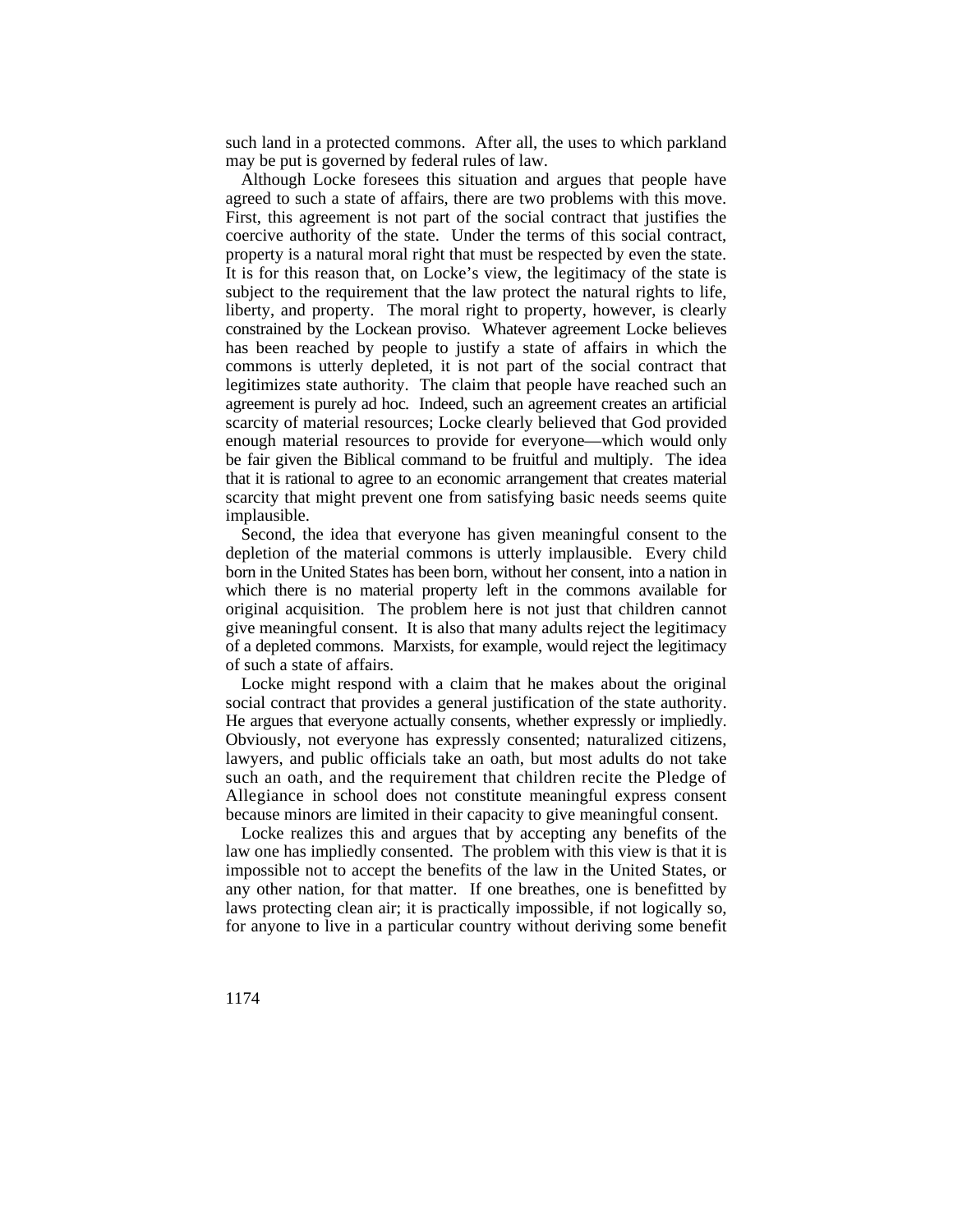from the law. If so, then deriving benefits from the law is not a voluntary choice. This is problematic in deriving consent from acceptance of the benefits. For consent to be meaningful, it must be informed and voluntary. But if one cannot avoid accepting a benefit of law, then doing so is not voluntary.

 People do not have the option to simply leave the country and live meaningful consent. It is not only doubtful that all people have expressly or One might respond that one can always leave a nation—reminiscent of an "America: Love it or leave it" worldview—but this is simply false. somewhere else, as should be evident from the current debates on immigration law. Every nation limits immigration by law. Because one cannot freely avoid accepting the benefits of the law, accepting the benefits of the law is not voluntary and hence cannot form the foundation for impliedly accepted state authority as part of the general social contract; it is equally dubious that people have expressly or impliedly accepted the idea that land may be accumulated to such an extent that it violates the Lockean proviso.

Indeed, one reason for thinking redistributive mechanisms would be justified from a Lockean point of view is precisely that the commons have been wrongly depleted, and corrective measures must be taken in the form of coercive redistributive mechanisms; in other words, the remedy for the depletion of the commons is to try to make reparations, so to speak, in the form of taxes earmarked for purposes of redistributing wealth. The point of such measures would not, on a Lockean view, be to take a legitimate holding of one person who has more property and transfer it to someone who has less property. It would be to correct the injustice of one person possessing property to which someone else is entitled, such as occurs when stolen property is returned to its rightful owner.

Principles of distributive justice that allow or require such redistribution should not be thought as inherent in moral property rights or other similar rights. They are distinct moral principles that limit the amount of material resources that may legitimately be accumulated by one person. In a world where everyone is sufficiently affluent, principles of distributive justice need not require coercive redistributive mechanisms. The right to property, in such cases, would not be subject to principles of distributive justice that might otherwise trump property rights. The issue, then, of whether the law should provide intellectual property is a distinct issue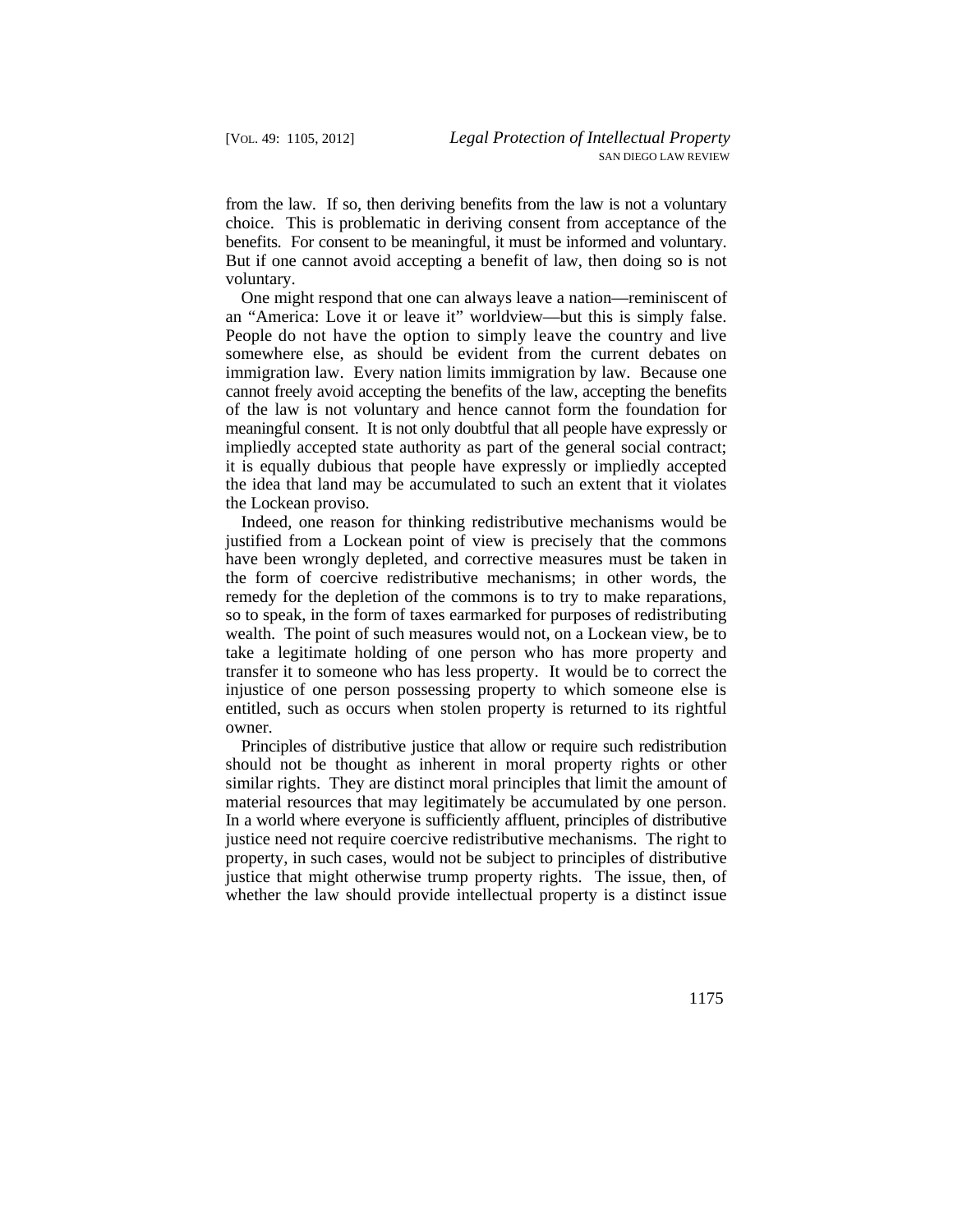from the issue of how much value an individual should be allowed to accumulate for himself.

### IX. AN OBJECTION: LEGAL PROTECTION OF INTELLECTUAL PROPERTY RIGHTS DEPLETES THE INFORMATION COMMONS

A number of theorists have argued for the claim that there is a morally protected "information commons." According to this line of argument, the class of information objects, or some specific subclass thereof, is a morally protected resource for all to use—an information commons to which all have a moral right. Any protection of intellectual property, then, that gives a right to some person to exclude others from the use of some informative proposition by requiring a fee has the effect of removing something from the information commons and thus has the effect of wrongly depleting it. Therefore, the "commons argument" concludes that information should be freely available and not subject to intellectual property protection.

 such a way as to exclude other persons from appropriation of that The conception of an information commons that would putatively defeat the argument for legal protection of intellectual property rights ultimately derives from the Lockean proviso to his influential justification of property rights that limits original acquisition to those material objects for which there is enough and as good left for everyone else. Because there are limits in a world of scarcity to how much can be removed from the available resources while leaving enough for others, the effect of this proviso is to define a morally protected class of resources: a resource from this class cannot be permissibly appropriated by any one person in resource.<sup>83</sup> As a matter of moral principle, everyone has a moral right to use the resources available in the commons.

The justification for the Lockean claim that some class of resources is a morally protected commons that limits acquisition of that class of resources presupposes a number of claims. First, it presupposes that

<sup>83.</sup> It is worth noting that the Lockean proviso is not satisfied by distribution of material resources in any Western industrialized nation. It is, for example, false that there is enough unowned land left in any Western nation for everyone else to use because there is no unowned land and plenty of people who could use land; every acre of land, at least in the United States, is owned by some private or public entity or person. Ironically, the Lockean argument for property rights, commonly thought to vindicate the general structure of property relations in Western nations, seems to ground a radical critique of the existing distribution of land in these nations—because the ownership of all land is inconsistent with the Lockean proviso. Similar arguments can probably be made for other kinds of material resources. This, of course, does not imply that the critique is correct; it is, however, notable that what people take to be one of the classical justifications for existing property relations seems to go so far in the direction of vitiating the existing distribution of resources.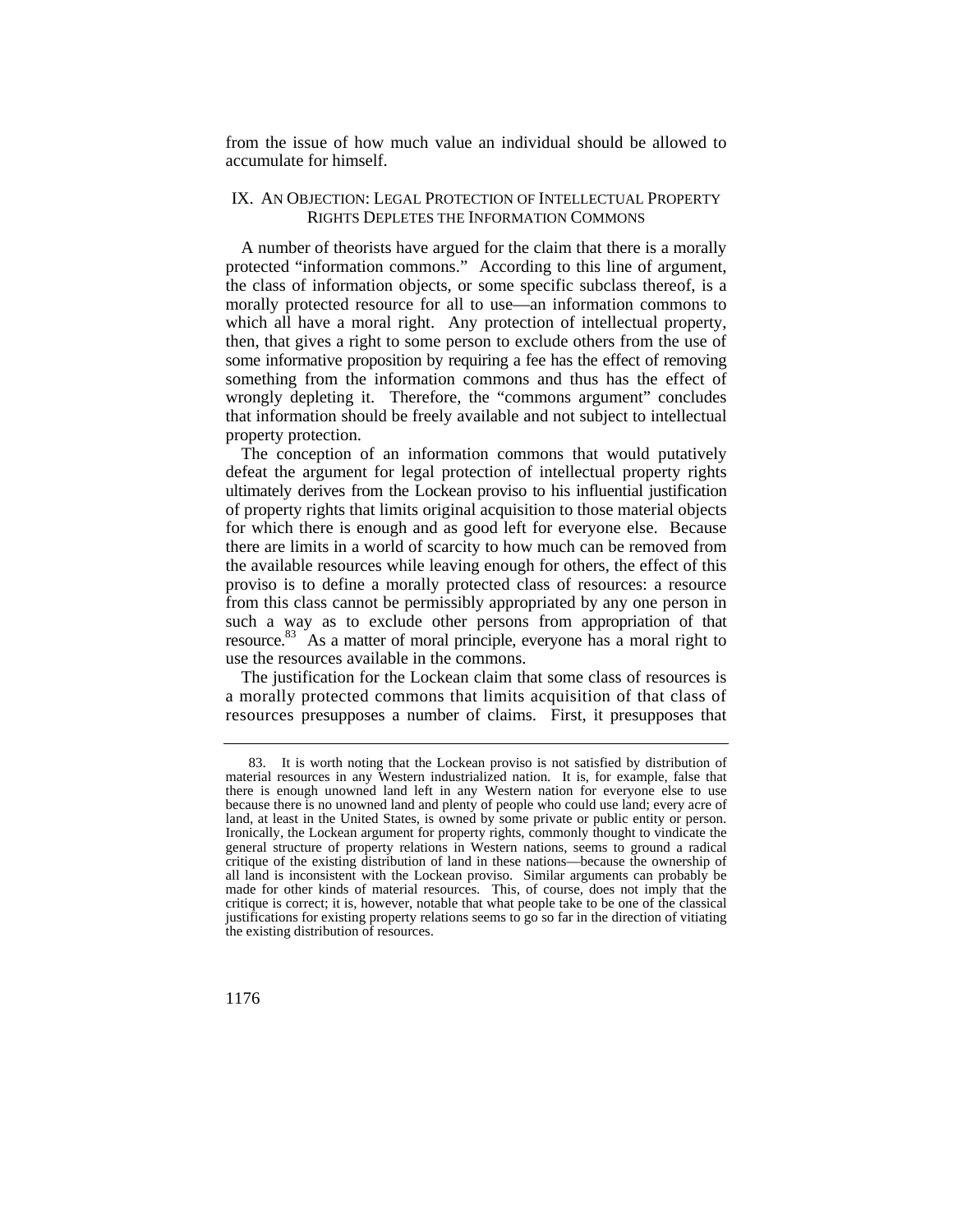people have some sort of morally significant interest in the relevant class of resources; land, for example, is of great importance to human wellbeing. Second, it presupposes that the resource can be appropriated in such a way as to reduce its supply and cause its depletion. Third, it presupposes that the relevant resource can also be consumed by members of the group in another way that does not reduce its supply.<sup>84</sup> Fourth, it presupposes that the relevant resources can be readily appropriated in the protected way by anyone with access to them; the vistas of a park can be viewed, for example, by anyone who happens to be there. Finally, it presupposes that no one has a prior claim to exclude the others from appropriating the relevant resources in the protected way; the original humans, for example, had no claim whatsoever to any of the land that forms part of a land commons.

 be written, there are an infinite number of good novels that can be written. This version of the commons objection fails, however, because two conditions are not satisfied. To begin, the second presupposition is not true regarding information. The class of information resources, properly described, does not seem to be the kind of thing that can be depleted. The material resources to which we have access are finite, and any finite class can, in principle, be depleted. But this does not seem true of content. If Dickens had taken *A Tale of Two Cities* out of the commons by *writing it*, it is not true that Dickens would have made it unavailable for free consumption by others; there are, after all, libraries—and *A Tale of Two Cities* did not become directly available to people before Dickens wrote it. More importantly, however, there are an infinite number of novels that can be written. So by writing a novel and excluding others from reading it without payment, Dickens has left enough and probably as good for others. Just as there are an infinite number of novels that can

Further, the fourth presupposition is not true of information. As far as Locke is concerned, picking an apple from a tree constitutes sufficient labor to create a property right in it. Land, of course, is so readily available that one simply cannot avoid land. Nothing like this is true of intellectual objects. It is not true that all propositional objects exist in a form that can be readily appropriated by anyone who happens to be exploring it. The proof of Fermat's Last Theorem, for example, did not

<sup>84.</sup> On Locke's view, the world is given to all people to *use* for their benefit. Original acquisition of property—acquiring property rights in an object—is different from use. Acquisition removes the holding from availability for public use, even if the owner does not put it to productive use.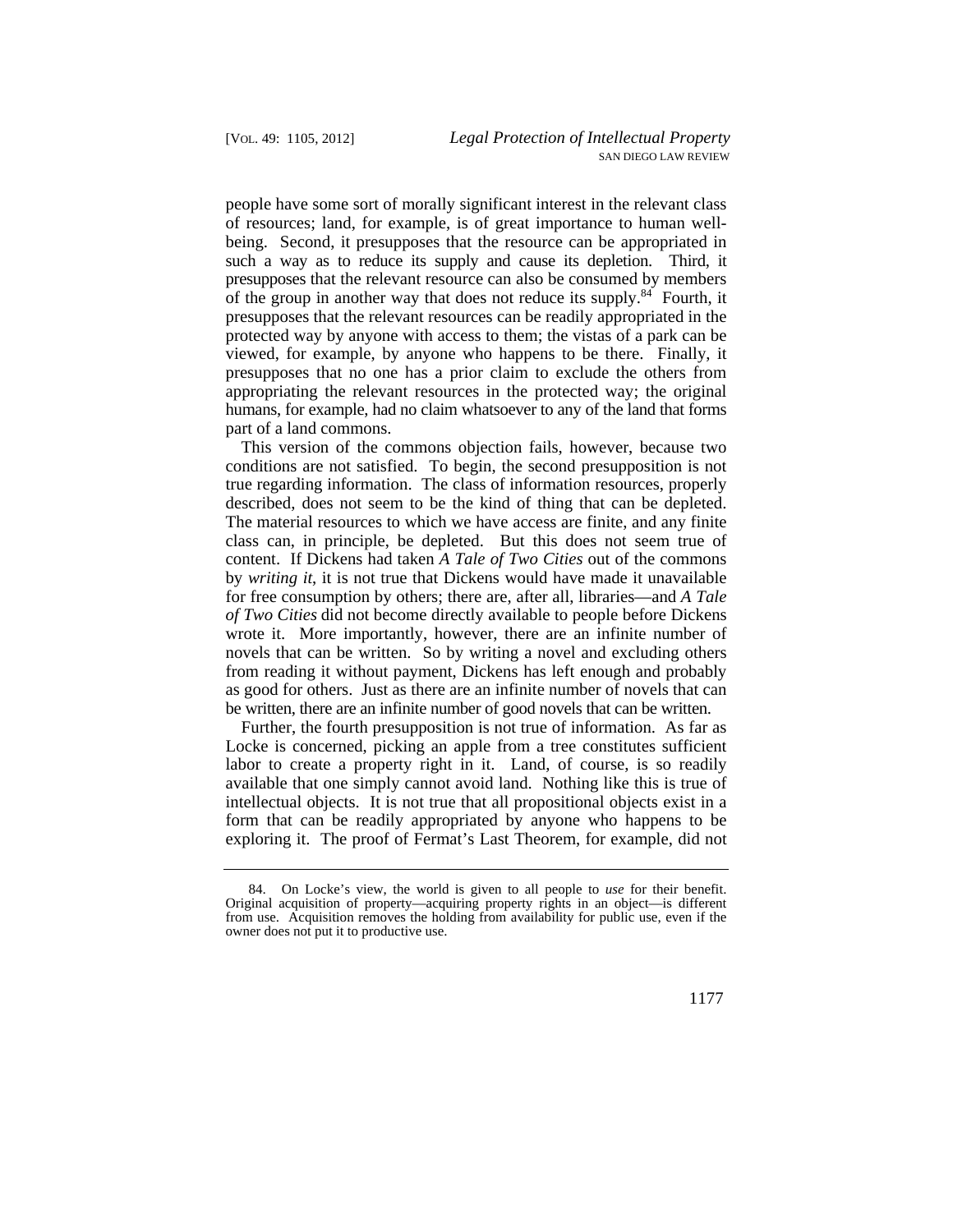1994.85 *A Tale of Two Cities* did not become available for consumption become available for consumption, despite the intense labors of mathematicians for hundreds of years, until Andrew Wiles produced it in until Charles Dickens produced it. Although it might be true that someone else would have eventually found a proof for Fermat's Last Theorem, it is not true that someone else would have written *A Tale of Two Cities*  had Dickens not done so. The probability of someone else independently composing a perfect copy of what is *A Tale of Two Cities* is so low as to be morally negligible.

Of course, these propositional objects might have already existed as abstract objects in logical space prior to their creation or discovery, but the important, interesting, nonobvious propositional objects cannot be readily consumed by people until someone, through the expenditure of her labor, makes it available to other people. The intellectual commons, unlike the land commons, is not a resource already there waiting to be appropriated by anyone who happens to be there; it is stocked by and only by the activity of human beings. Although people can improve the value of land, they cannot *make* land; in contrast, people can and do make novels, music, proofs, theories, et cetera, and if someone does not make a particular novel, it is not available for human consumption, even if it exists, so to speak, somewhere in logical space.

## X. A QUALIFICATION: POLITICAL MORALITY AND THE CONTENT OF A SPECIFIC BODY OF EXISTING INTELLECTUAL PROPERTY LAW

The claim that the interests of authors in their creations ought, as a matter of political morality, to be protected by law does not imply that the content of any specific body of intellectual property law is morally justified. There are many impermissible ways of trying to realize an end that is morally justified. The fact that someone has a legitimate moral interest in something does not give the state carte blanche to do anything it wants by way of protecting that interest. For this reason, the issue of whether intellectual property law as currently formulated is morally justified, then, is a different issue from the issue of whether states ought, as a matter of political morality, to protect these interests.

A number of elements of existing intellectual property law have been subjected to trenchant criticism by theorists who seem to accept the legitimacy of at least some intellectual property protection.<sup>86</sup> In The

<sup>85.</sup> *See* Andrew Wiles, *Modular Elliptic Curves and Fermat's Last Theorem*, 141 ANNALS MATHEMATICS 443 (1995).

<sup>86.</sup> *See, e.g.*, LAWRENCE LESSIG, THE FUTURE OF IDEAS: THE FATE OF THE COMMONS IN A CONNECTED WORLD (2001); JESSICA LITMAN, DIGITAL COPYRIGHT (2001).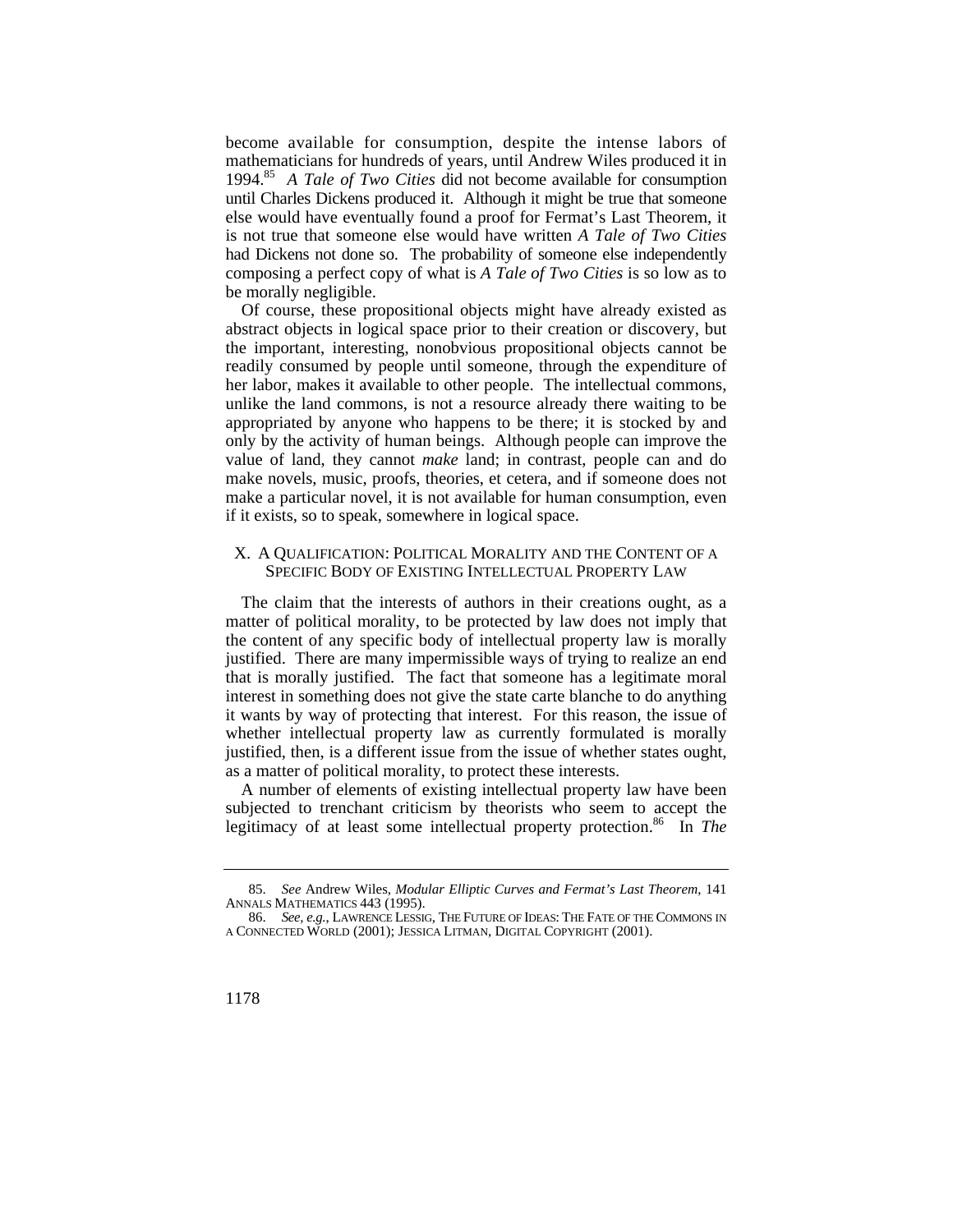*Future of Ideas*, for example, Lawrence Lessig rejects the idea that intellectual property protection should afford an author "perfect control" over the content he has [created.](https://created.87) $87$  On Lessig's view, existing intellectual property law goes much too far in affording authors control over the disposition of their contents and has the effect of inhibiting innovation and thereby diminishing the well-being of other persons. For example, the Copyright Term Extension Act affords twenty years of additional copyright protection to individual and corporate authors without obvious justification;<sup>88</sup> the effect is to make it that much more difficult for innovators to utilize past innovations to create new technologies.

 controversial, and even arbitrary. For example, she rejects the legitimacy of morally fair uses and thereby violates the interests of third parties. Like Lessig, Litman believes that intellectual property protection should not Another influential book, *Digital Copyright*, focuses more narrowly on particular flaws in U.S. copyright law.<sup>89</sup> In this work, Jessica Litman argues that many elements of U.S. copyright law are obscure, unjustified, the Digital Millennium Copyright Act, which prohibits efforts to circumvent technologies designed to prevent copyright [infringement.](https://infringement.90)<sup>90</sup> Litman recognizes the interests of content creators in preventing copyright infringement, but plausibly argues that the law illegitimately restricts afford an author absolute control over the contents she has created.<sup>91</sup>

 in 1990 for *12th man*—a phrase that had been used for many years by There are other elements of intellectual property law in the United States that one might plausibly believe go too far, even on the assumption that the law should provide some protection of an author's interest in content she has created. Here are just a couple of interesting examples from the world of sports. Pat Riley has copyright protection for the phrase *three-peat*, 92 while Texas A&M University received a trademark other universities and professional football teams to refer to the role that

<sup>87.</sup> *See* LESSIG, *supra* note 86, *passim*.

<sup>88.</sup> Sonny Bono Copyright Term Extension Act, Pub. L. No. 105-298, 112 Stat. 2827 (1998) (codified at 17 U.S.C. § 302).

<sup>89.</sup> LITMAN, *supra* note 86.

<sup>90.</sup> *Id.* at 27–28.

 91. See Richard A. Spinello, *The Future of Intellectual Property*, 5 ETHICS & INFO. TECH. 1 (2003), for an extended review of these two works.

 92. *Any Three-Peat Pays Riley*, N.Y. TIMES, May 22, 1993, at L29, *available at*  <http://www.nytimes.com/1993/05/22/sports/any-three-peat-pays-riley.html>.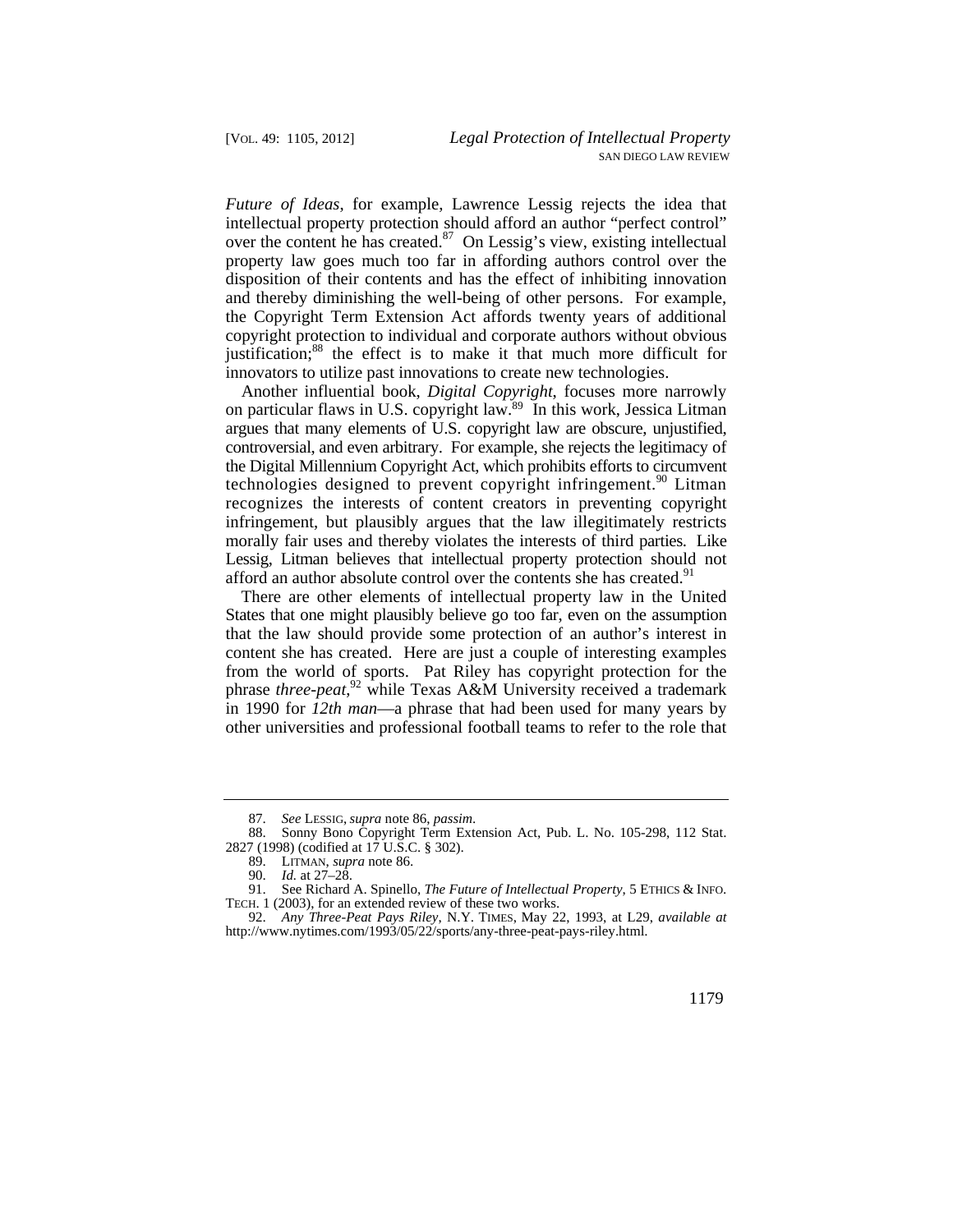our purposes, the most important point is that one can believe that authors property law. The general issue of whether intellectual property protection spectators play in the outcome of a football game.<sup>93</sup> A complete overview of potentially problematic elements of U.S. law is not possible here; for have interests that deserve legal protection without thereby committing oneself to accepting the content of any existing body of intellectual is morally justified is different from the more specific issue of whether some particular body of intellectual property law is morally justified.

Finally, if as seems reasonable assuming that there are intellectual property rights, there should, as a matter of individual and political morality, be temporal limits on how long someone can legitimately have intellectual property rights in some content. The idea that intellectual property rights should last even a lifetime is not obvious. Even less obvious is the idea that they should extend beyond the life of the content creator. Once the content creator dies, there is no rights holder; only persons have rights, and death extinguishes the existence of the person. Thus, many of the people who have contributed content that has influenced *A*'s creation of a particular piece of content no longer have intellectual property rights in the content that influenced *A*. For this reason, there is no reason to think that the fact that content has been influenced entails that it is a social product incompatible with assigning intellectual property rights to *A*.

 interest will justifiably receive less legal protection than the moral justification for the idea that one has a morally protected interest in Here it is important to recall that there are multiple legitimizing purposes of the state that have to be balanced. Sometimes a morally protected protection because the state's purpose in promoting the public good wins over the state's purpose in giving legal protection to morally protected interests. Such cases might require the state to allow for fair use exceptions and other qualifications that might seem incompatible with a deontological intellectual property. In reality, there is no incompatibility between such exceptions and a deontological justification for the idea that content creators have a morally protected interest in intellectual property.

## XI. SUMMARY AND CONCLUSIONS

In this Article, I have surveyed and evaluated the various arguments for and against intellectual property protection, concluding that some intellectual property protection is morally legitimate. In particular, I have argued that the interests that content creators have in the content they

<sup>93.</sup> *Seahawks, A&M Resolve '12th Man' Dispute*, ESPN (May 8, 2006, 11:36 PM), <http://sports.espn.go.com/nfl/news/story?id=2437992>.